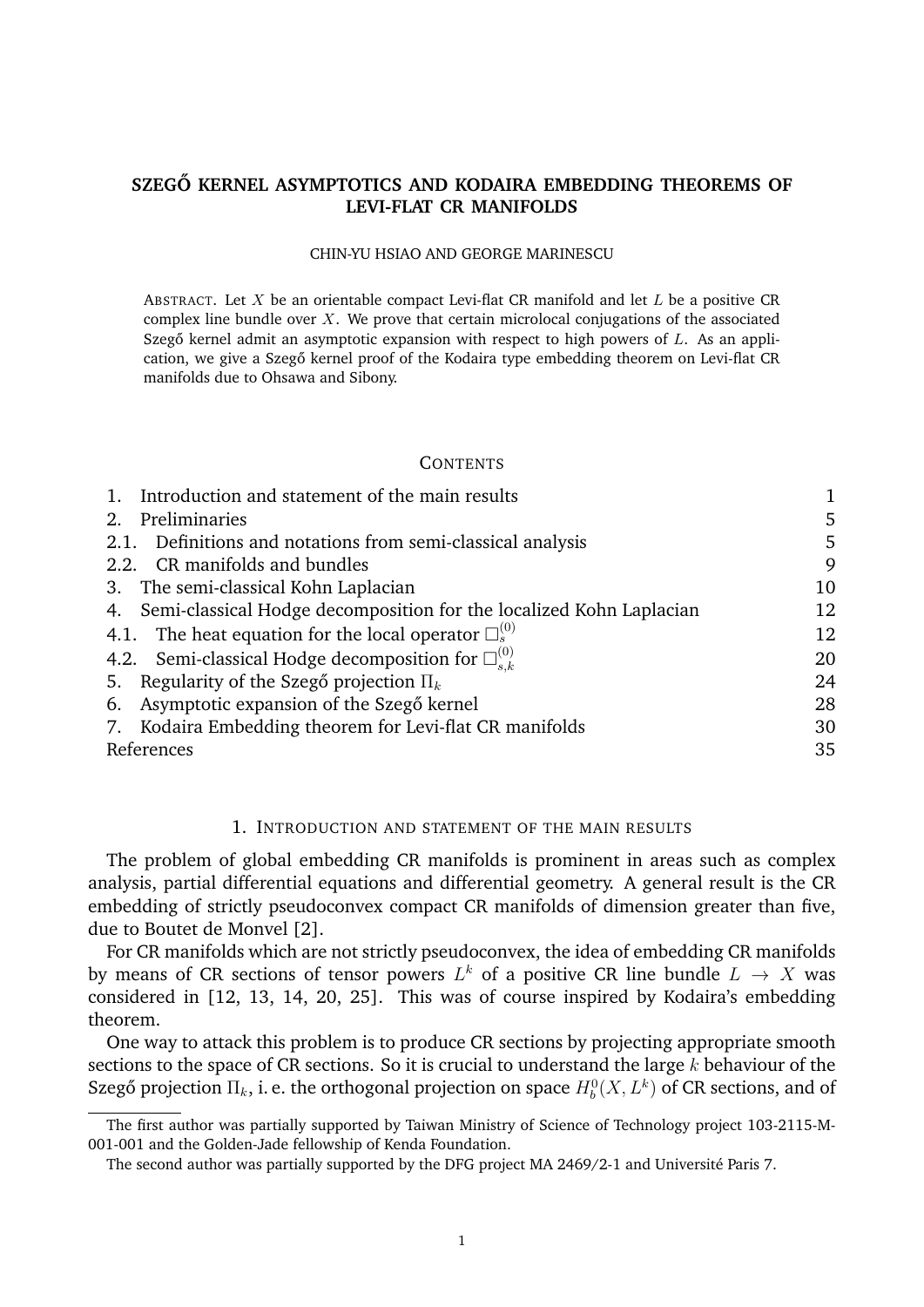its distributional kernel, the Szegő kernel. To study the Szegő projection it is convenient to link it to a parametrix of the  $\overline{\partial}_b$ -Laplacian on  $(0, 1)$ -forms (called Kohn Laplacian). This is also the method used in [2], where the parametrix turns out to be a pseudodifferential operator of order 1/2.

In [14], we established analogues of the holomorphic Morse inequalities of Demailly [5, 19] for CR manifolds and we deduced that the space  $H_b^0(X, L^k)$  is large under the assumption that the curvature of the line bundle is adapted to the Levi form. In [12], the first author introduced a microlocal cut-off function technique and could remove the assumptions linking the curvatures of the line bundle and the Levi form under rigidity conditions on  $X$  and the line bundle. Moreover, in [13], the first author established partial Szegő kernel asymptotic expansions and Kodaira embedding theorems on CR manifolds with transversal CR  $S^1$ actions.

All these developments need the assumptions that either the curvature of the line bundle is adapted to the Levi form or rigidity conditions on  $X$  and the line bundle. The difficulty of this kind of problem comes from the presence of positive eigenvalues of the curvature of the line bundle and negative eigenvalues of the Levi form of  $X$ . Thus, it is very interesting to consider Levi-flat CR manifolds. In this case, the eigenvalues of the Levi form are zero and we will show that it is possible to remove the assumptions linking the curvatures of the line bundle and the Levi form or the rigidity conditions on  $X$  and the line bundle.

Actually, Ohsawa and Sibony [25], cf. also [24], constructed a CR projective embedding of class  $\mathscr{C}^\kappa$  for any  $\kappa\in\mathbb{N}$  of a Levi-flat CR manifold by using  $\overline{\partial}$ -estimates. A natural question is whether we can improve the regularity to  $\kappa = \infty$ . Adachi [1] showed that the answer is no, in general. The analytic difficulty of this problem comes from the fact that the Kohn Laplacian is not hypoelliptic on Levi flat manifolds. Hypoellipticity and subelliptic estimates are used on CR manifolds with non-degenerate Levi form in order to find parametrices of the Kohn Laplacian and establish the Hodge decomposition, e. g. [2, 4, 15, 16]. Moreover, the Szegő projection  $\Pi_k$  is not a Fourier integral operator in our case.

In this paper, we establish a semiclassical Hodge decomposition for the the Kohn Laplacian acting on powers  $L^k$  as  $k\to\infty$  and we show that the composition  $\Pi_k\circ\mathcal{A}_k$  of  $\Pi_k$  with an appropriate pseudodifferential operator  $A_k$  is a semiclassical Fourier integral operator, admitting an asymptotic expansion in  $k$  (see Theorem 1.3). From this result, we can understand the large k behaviour of the Szegő projection and produce many global CR functions. As an application, we give a Szegő kernel proof of Ohsawa and Sibony's Kodaira type embedding theorem on Levi-flat CR manifolds.

We now formulate the main results. Let  $(X, T^{1,0}X)$  be an orientable compact Levi-flat CR manifold of dimension  $2n-1,$   $n \geqslant 2.$  We fix a Hermitian metric  $\langle\,\cdot\,|\,\cdot\,\rangle$  on  $\mathbb CTX$  such that  $T^{1,0}X$ is orthogonal to  $T^{0,1}X$ . The Hermitian metric  $\langle\,\cdot\,|\,\cdot\,\rangle$  on  $\mathbb CTX$  induces a Hermitian metric  $\langle\,\cdot\,|\,\cdot\,\rangle$ on the bundle  $T^{*0,q}X$  of  $(0,q)$  forms of X. We denote by  $dv_X$  the volume form on X induced by  $\langle \cdot | \cdot \rangle$ . Let  $(L, h)$  be a CR complex line bundle over X, where the Hermitian fiber metric on L is denoted by h. We will denote by  $R^L$  the curvature of L (see Definition 2.6). We say that L is positive if  $R_x^L$  is positive definite at every  $x \in X$ . Let  $\lambda_1(x), \ldots, \lambda_{n-1}(x)$  be the eigenvalues of  $R_x^L$  with respect to  $\langle\,\cdot\,|\,\cdot\,\rangle,$  and set

(1.1) 
$$
\det R_x^L := \lambda_1(x) \dots \lambda_{n-1}(x).
$$

For  $k>0,$  let  $(L^k,h^k)$  be the  $k$ -th tensor power of the line bundle  $(L,h).$  For  $u,v\in T^{*0,q}_xX\otimes L^k_x$ we denote by  $\langle\,u\,|\,v\,\rangle_{h^k}$  the induced pointwise scalar product induced by  $\langle\,\cdot\,|\,\cdot\,\rangle$  and  $h^k.$  We then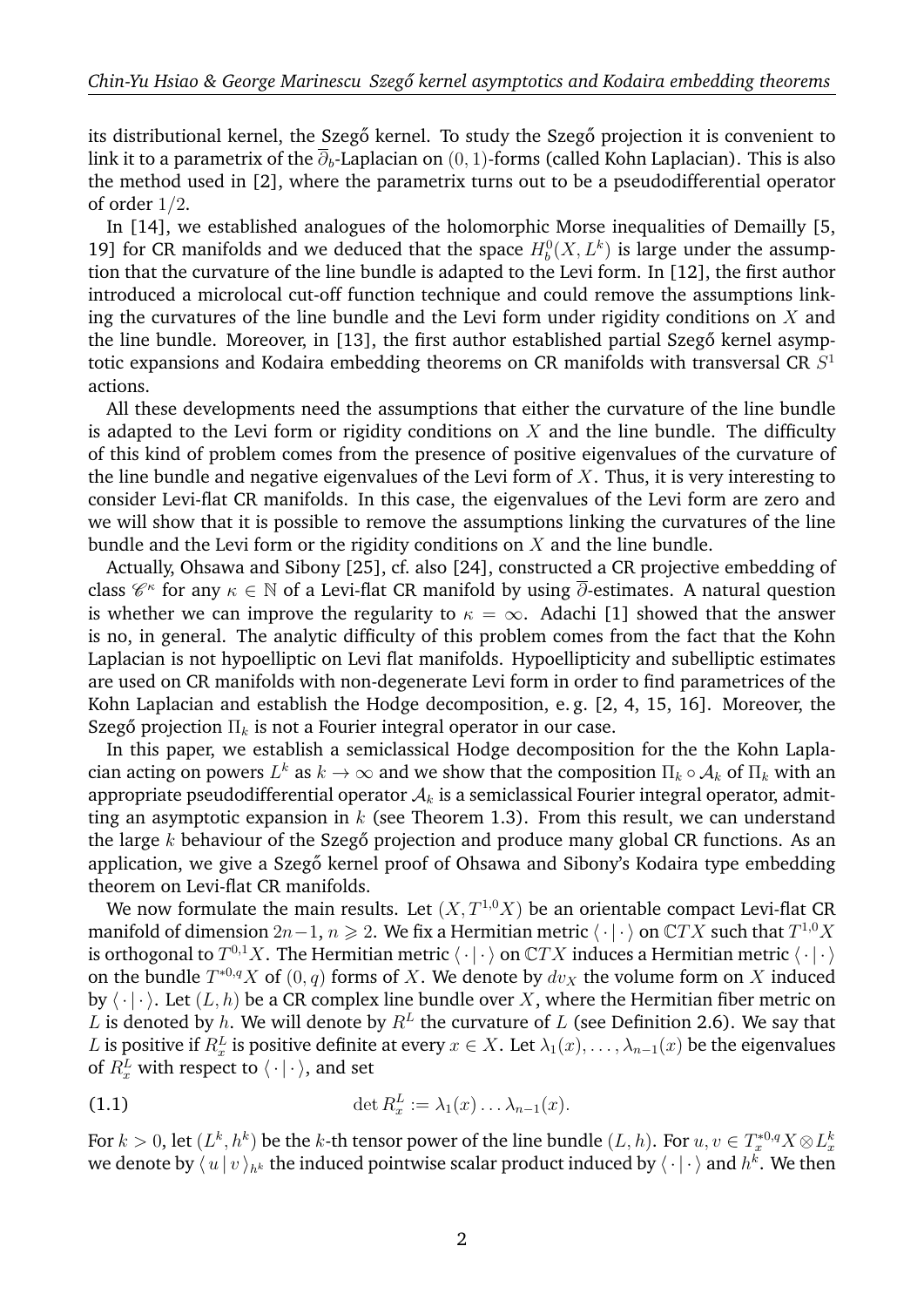get natural a global  $L^2$  inner product  $(\,\cdot\,|\,\cdot\,)_{k}$  on  $\Omega^{0,q}(X,L^{k}),$ 

$$
(\alpha | \beta)_k := \int_X \langle \alpha | \beta \rangle_{h^k} dv_X.
$$

Similarly, we have an  $L^2$  inner product  $(\cdot | \cdot)$  on  $\Omega^{0,q}(X)$ . We denote by  $L^2_{(0,q)}(X,L^k)$  and  $L^2_{(0,q)}(X)$  the completions of  $\Omega^{0,q}(X,L^k)$  and  $\Omega^{0,q}(X)$  with respect to  $(\,\cdot\,|\,\cdot\,)_{k}$  and  $(\,\cdot\,|\,\cdot\,)_{s}$  respectively. For  $q = 0$ , we write  $L^2(X) := L^2_{(0,0)}(X)$ ,  $L^2(X, L^k) := L^2_{(0,0)}(X, L^k)$ .

Let  $\overline\partial_{b,k}:\mathscr{C}^\infty(X,L^k)\to \Omega^{0,1}(X,L^k)$  be the tangential Cauchy-Riemann operator cf. (2.15). We extend  $\overline{\partial}_{b,k}$  to  $L^2(X,L^k)$  by

$$
\overline{\partial}_{b,k} : \text{Dom}\,\overline{\partial}_{b,k} \subset L^2(X,L^k) \to L^2_{(0,1)}(X,L^k), \ \ u \longmapsto \overline{\partial}_{b,k}u \,,
$$

with  ${\rm Dom\,}\overline\partial_{b,k}:=\{u\in L^2(X,L^k);\ \overline\partial_{b,k}u\in L^2_{(0,1)}(X,L^k)\},$  where  $\overline\partial_{b,k}u$  is defined in the sense of distributions. The *Szegő projection* 

(1.2) 
$$
\Pi_k: L^2(X, L^k) \to \text{Ker }\overline{\partial}_{b,k}
$$

is the orthogonal projection with respect to  $(\cdot | \cdot)_k$ .

The Szegő projection  $\Pi_k$  is not a smoothing operator. Nevertheless, our first result shows that it enjoys the following regularity property.

**Theorem 1.1.** *Let* X *be an orientable compact Levi-flat CR manifold and let* (L, h) *be a positive CR line bundle on X. Then for every*  $\ell \in \mathbb{N}_0$  there exists  $N_{\ell} > 0$  such that for every  $k \geq N_{\ell}$ ,  $\Pi_k({\mathscr{C}^\infty}(X,L^k))\subset{\mathscr{C}^\ell}(X,L^k)$  and  $\Pi_k:{\mathscr{C}^\infty}(X,L^k)\to{\mathscr{C}^\ell}(X,L^k)$  is continuous.

Let us recall now that the Szegő kernel  $\Pi(x, y)$  of the boundary of a strictly pseudoconvex domain is a Fourier integral operator with complex phase, by a result of Boutet de Monvel-Sjöstrand [3] (here we consider the projection on the space of CR functions or CR sections of a fixed CR line bundle). In particular,  $\Pi(x, y)$  is smooth outside the diagonal of  $x = y$  and there is a precise description of the singularity on the diagonal  $x = y$ , where  $\Pi(x, x)$  has a certain asymptotic expansion.

For a Levi-flat CR manifold we do not have such a neat characterization of the singularities of the Szegő kernel  $\Pi_k(x, y)$  for fixed k. The smoothing properties of  $\Pi_k$  are linked to the singularities of its kernel  $\Pi_k(x, y)$  and to its large k behaviour. Although it is quite difficult to describe them directly, we will show that  $\Pi_k$  still admits an asymptotic expansion in weak sense.

Let s be a local trivializing section of L on an open set  $D \subset X$ . We define the weight of the metric with respect to s to be the function  $\phi \in \mathscr{C}^{\infty}(D)$  satisfying  $|s|^2_h = e^{-2\phi}$ . We have an isometry

(1.3) 
$$
U_{k,s}: L^2(D) \to L^2(D, L^k), \ u \longmapsto ue^{k\phi} s^k,
$$

with inverse  $U_{k,s}^{-1}:L^2(D,L^k)\to L^2(D),$   $\alpha\mapsto e^{-k\phi}s^{-k}\alpha.$  The localization of  $\Pi_k$  with respect to the trivializing section  $s$  is given by

(1.4) 
$$
\Pi_{k,s}: L^2_{\text{comp}}(D) \to L^2(D), \ \Pi_{k,s} = U_{k,s}^{-1} \Pi_k U_{k,s},
$$

where  $L^2_{\rm comp}(D)$  is the subspace of elements of  $L^2(D)$  with compact support in  $D.$  The second main result of this work shows that for  $k \to \infty$ ,  $\Pi_k$  is rapidly decreasing outside the diagonal, and describes the singularities of  $\Pi_k$  in terms of an oscillatory integral.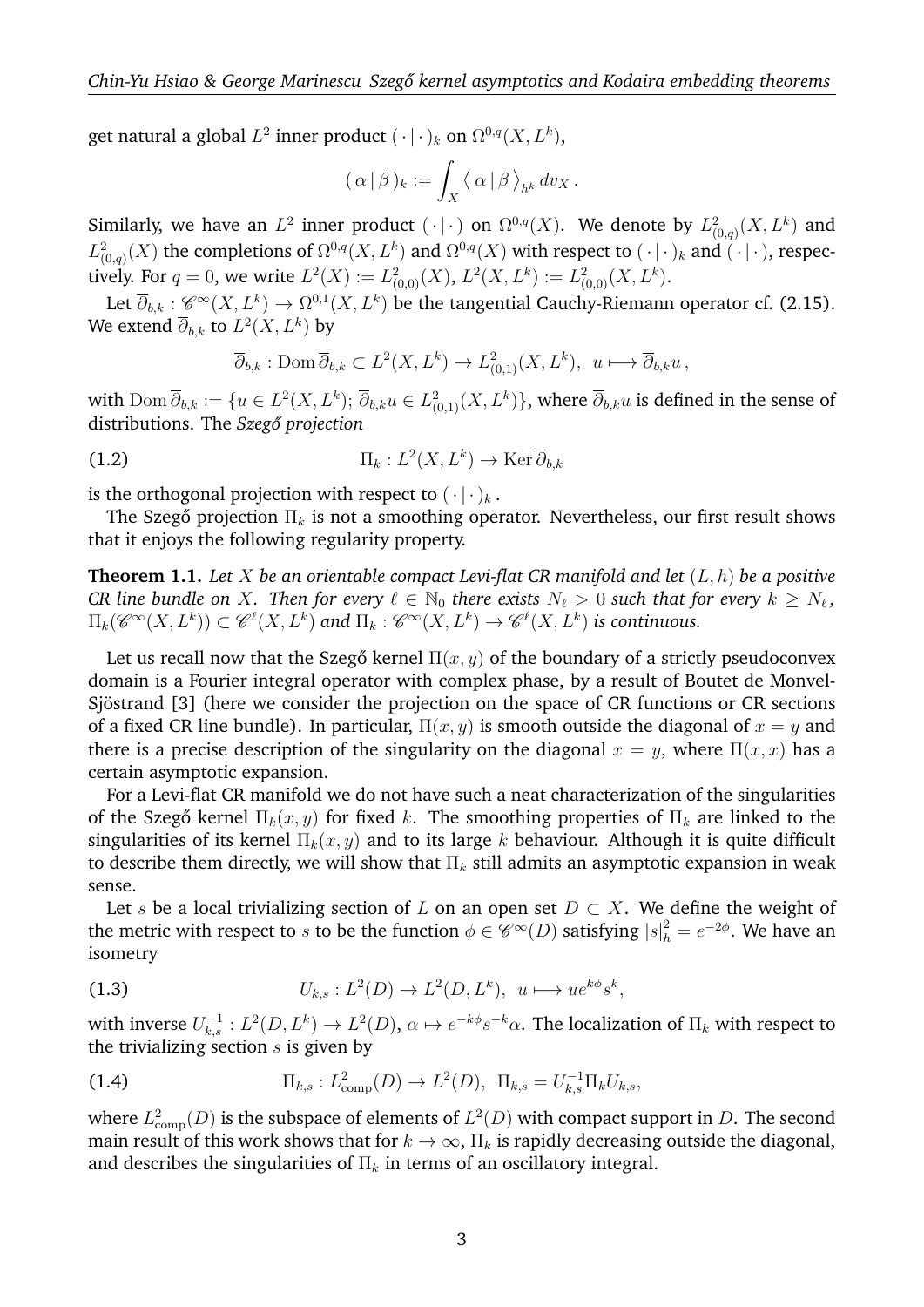**Theorem 1.2.** *Let* X *be an orientable compact Levi-flat CR manifold of dimension* 2n−1*,* n ≥ 2*. Assume that there is a positive CR line bundle L over X. Then for every*  $\ell \in \mathbb{N}_0$ , there is  $N_{\ell} > 0$ *such that for every*  $k > N_\ell$  *we have:* 

(i)  $\widetilde{\chi} \Pi_k \chi = O(k^{-\infty}) : \mathscr{C}^{\infty}(X, L^k) \to \mathscr{C}^{\ell}(X, L^k)$ ,  $\forall \chi, \widetilde{\chi} \in \mathscr{C}^{\infty}(X)$  with  $\text{Supp }\chi \cap \text{Supp }\widetilde{\chi} = \emptyset$ ;<br>(ii)  $\Pi_k$ ,  $S_k = O(k^{-\infty}) : \mathscr{C}^{\infty}(D) \to \mathscr{C}^{\ell}(D)$ , where  $S_k : \mathscr{C}^{\infty}(D) \to \mathscr{C}^{\infty}(D)$  $(iii)$   $\Pi_{k,s} - S_k = O(k^{-\infty})$  :  $\mathscr{C}_0^{\infty}(D) \to \mathscr{C}^{\ell}(D)$ , where  $S_k : \mathscr{C}_0^{\infty}(D) \to \mathscr{C}^{\infty}(D)$  is a continuous *operator and the kernel of*  $S_k$  *is equivalent to the oscillatory integral* 

(1.5) 
$$
\mathcal{S}_k(x,y) \equiv \int e^{ik\psi(x,y,u)} s(x,y,u,k) du \mod O(k^{-\infty}),
$$

*where*

$$
s(x, y, u, k) \sim \sum_{j=0}^{\infty} s_j(x, y, u) k^{n-j} \text{ in } S^n_{\text{loc}}(1; D \times D \times \mathbb{R}),
$$

(1.6)  

$$
s(x, y, u, k), s_j(x, y, u) \in \mathscr{C}^{\infty}(D \times D \times \mathbb{R}), \quad j = 0, 1, 2, \dots,
$$

$$
s_0(x, x, u) = \frac{1}{2}\pi^{-n} |\det R_x^L|, \quad \forall x \in D, \quad \forall u \in \mathbb{R},
$$

and the phase function  $\psi \in \mathscr{C}^\infty(D \times D \times \mathbb{R})$  satisfies  $\mathrm{Im} \, \psi(x,y,u) \geq 0$  and

(1.7) 
$$
d_x \psi|_{(x,x,u)} = -2\text{Im }\overline{\partial}_b \phi(x) + u\omega_0(x), \quad x \in D, \ u \in \mathbb{R},
$$

$$
d_y \psi|_{(x,x,u)} = 2\text{Im }\overline{\partial}_b \phi(x) - u\omega_0(x), \quad x \in D, \ u \in \mathbb{R},
$$

$$
\frac{\partial \psi}{\partial u}(x,y,u) = 0 \text{ and } \psi(x,y,u) = 0 \text{ if and only if } x = y,
$$

*and*

(1.8) 
$$
|d_y \psi(x, y, u)| \ge c |u|, \quad \forall u \in \mathbb{R}, \quad \forall (x, y) \in D \times D,
$$

where  $c > 0$  is a constant. Here  $\omega_0 \in \mathscr{C}^\infty(X,T^*X)$  is the positive 1-form of unit length orthogonal to  $T^{*1,0}X \oplus T^{*0,1}X$ *, see Definition 2.4.* 

Note that integrating by parts with respect to  $y$  several times in (1.5) and using (1.8), we conclude that  $\mathcal{S}_k$  is well-defined as a continuous operator  $\mathcal{S}_k:\mathscr{C}_0^\infty(D)\to\mathscr{C}^\infty(D).$ 

Using Theorem 1.2, we will show that by composing  $\Pi_{k,s}$  with certain semiclassical pseudodifferential operators we obtain kernels having an asymptotic expansion in  $k$ . The freedom to choose these operators will be crucial for proving Theorem 1.4.

Let  $A_k$  be a properly supported semi-classical pseudodifferential operator on D of order 0 and classical symbol (see Definition 2.3) with symbol

(1.9) 
$$
\alpha(x, \eta, k) \sim \sum_{j=0}^{\infty} k^{-j} \alpha_j(x, \eta) \text{ in } S^0_{\text{loc}}(1, T^*D),
$$

 $\alpha(x,\eta,k)=0,$   $\alpha_j(x,\eta)=0,$   $j=0,1,2,\ldots,$  for  $|\eta|\geq \frac{1}{2}M,$  for some  $M>0.$ 

The third main result of this work is the following.

**Theorem 1.3.** *Let* X *be an orientable compact Levi-flat CR manifold of dimension*  $2n-1$ *,*  $n \geq 2$ *. Assume that there is a positive CR line bundle L over* X. Then for every  $\ell \in \mathbb{N}_0$ , there is  $N_\ell > 0$  $\textit{such that for every } k \geq N_\ell\text{, } (\Pi_{k,s}\mathcal{A}_k)(\cdot\,,\cdot) \in \mathscr{C}^\ell(D\times D)$  and

(1.10) 
$$
(\Pi_{k,s}\mathcal{A}_k)(x,y) \equiv \int e^{ik\psi(x,y,u)}a(x,y,u,k)du \mod O(k^{-\infty}) \text{ in } \mathscr{C}^{\ell}(D\times D),
$$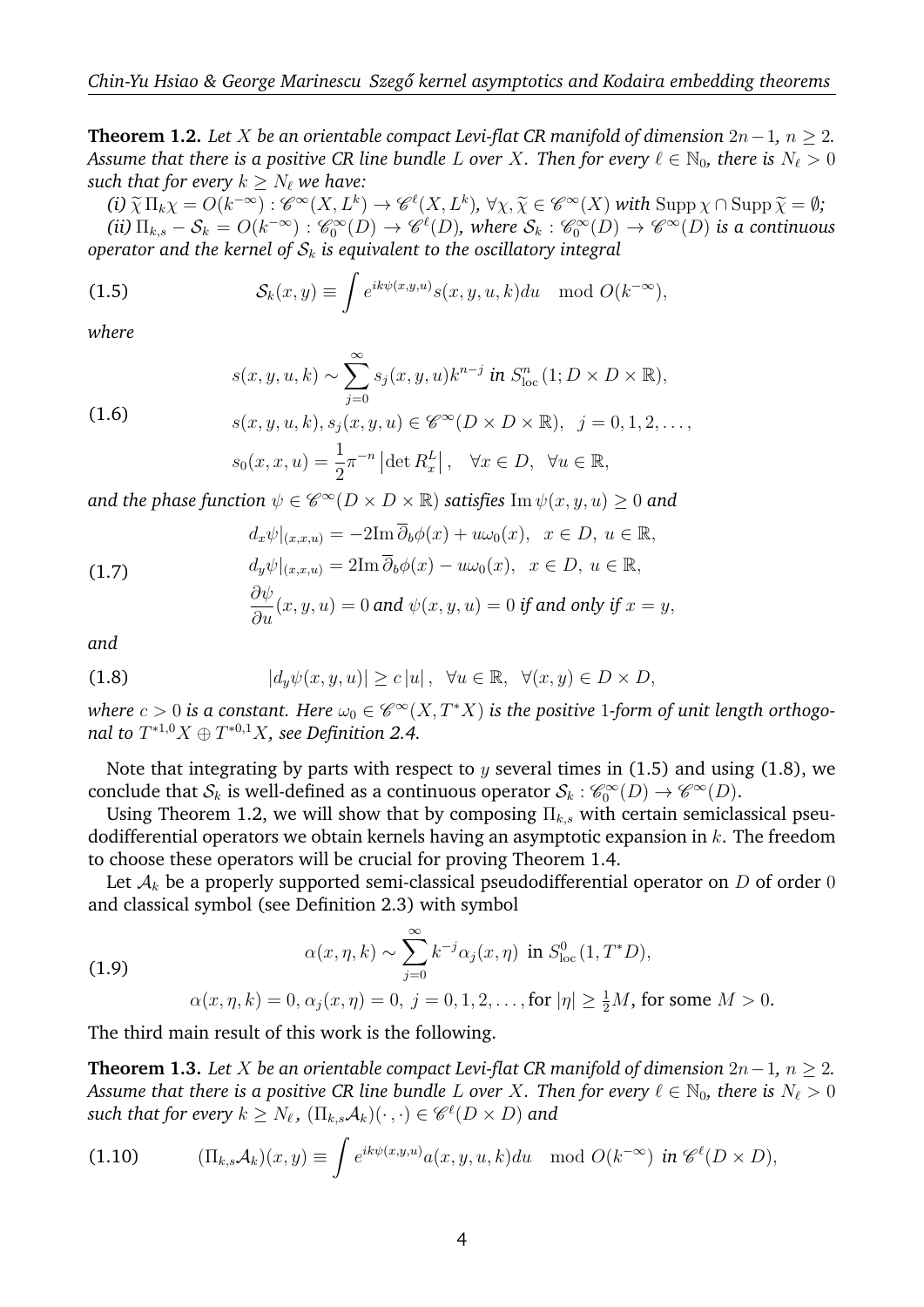*where*

(1.11) 
$$
a(x, y, u, k) \sim \sum_{j=0}^{\infty} a_j(x, y, u) k^{n-j} \text{ in } S^n_{\text{loc}} (1; D \times D \times (-M, M)),
$$

$$
a(x, y, u, k), a_j(x, y, u) \in \mathscr{C}_0^{\infty}(D \times D \times (-M, M)), \quad j = 0, 1, 2, \dots,
$$

$$
a_0(x, x, u) = \frac{1}{2} \pi^{-n} |\det R_x^L| \alpha_0(x, u\omega_0(x) - 2\text{Im } \overline{\partial}_b \phi(x)), \quad x \in D, |u| < M,
$$

and  $\psi \in \mathscr{C}^{\infty}(D \times D \times \mathbb{R})$  *is as in Theorem 1.2.* 

For more results and references about the singularities of the Szegő kernel and embedding of CR manifolds we refer to [15].

As an application of Theorem 1.1 and Theorem 1.3, we show that by projecting appropriate sections through  $\Pi_k$  we obtain CR sections which separate points and tangent vectors. Hence we give a Szegő kernel proof of the following result due to Ohsawa and Sibony [24, 25].

**Theorem 1.4.** *Let* X *be an orientable compact Levi-flat CR manifold of dimension*  $2n-1$ *,*  $n \geq 2$ *. Assume that there is a positive CR line bundle L over X*. Then, for every  $\ell \in \mathbb{N}$  *there is a*  $M_{\ell} > 0$  $s$ uch that for every  $k\ge M_\ell$ , we can find  $N_k$  CR sections  $s_0,s_1,\ldots,s_{N_k}\in \mathscr{C}^\ell(X,L^k)$ , such that *the map*  $X \ni x \mapsto [s_0(x), s_1(x), \dots, s_{N_k}(x)] \in \mathbb{CP}^{N_k}$  *is an embedding.* 

There are no compact Levi-flat real hypersurfaces in a Stein manifold, due to the maximum principle. On the other hand, the non-existence of smooth Levi-flat hypersurfaces in complex projective spaces  $\mathbb{P}^n$  attracted a lot of attention, cf. [18, 26]. The non-existence has been settled for  $n \geq 3$  but a famous still open conjecture is whether this is true for  $n = 2$ .

The paper is organized like follows. In Section 2 we collect some notations, terminology, definitions and statements we use throughout. In Section 3, we give an explicit formula for the semi-classical Kohn Laplacian  $\Box_{b,k}^{(q)}$  in local coordinates and we determine the characteristic manifold for  $\Box_{b,k}^{(q)}.$  In Section 4 we exhibit a semi-classical Hodge decomposition for  $\Box_{b,k}^{(q)}.$ In Section 5, we establish the regularity of the Szegő projection and we prove Theorem 1.1. In Section 6, by using the semi-classical Hodge decomposition theorem established in Section 4 and the regularity for the Szegő projection, we prove Theorem 1.2 and Theorem 1.3. In Section 7, we prove Theorem 1.4.

### 2. PRELIMINARIES

2.1. **Definitions and notations from semi-classical analysis.** We use the following notations:  $\mathbb{N} = \{1, 2, \ldots\}$ ,  $\mathbb{N}_0 = \mathbb{N} \cup \{0\}$ ,  $\mathbb R$  is the set of real numbers,  $\overline{\mathbb{R}}_+ := \{x \in \mathbb R; \ x \geq 0\}$ . For a multiindex  $\alpha = (\alpha_1, \dots, \alpha_n) \in \mathbb{N}_0^n$  we set  $|\alpha| = \alpha_1 + \dots + \alpha_n$ . For  $x = (x_1, \dots, x_n)$  we write

$$
x^{\alpha} = x_1^{\alpha_1} \dots x_n^{\alpha_n}, \quad \partial_{x_j} = \frac{\partial}{\partial x_j}, \quad \partial_x^{\alpha} = \partial_{x_1}^{\alpha_1} \dots \partial_{x_n}^{\alpha_n} = \frac{\partial^{|\alpha|}}{\partial x^{\alpha}},
$$

$$
D_{x_j} = \frac{1}{i} \partial_{x_j}, \quad D_x^{\alpha} = D_{x_1}^{\alpha_1} \dots D_{x_n}^{\alpha_n}, \quad D_x = \frac{1}{i} \partial_x.
$$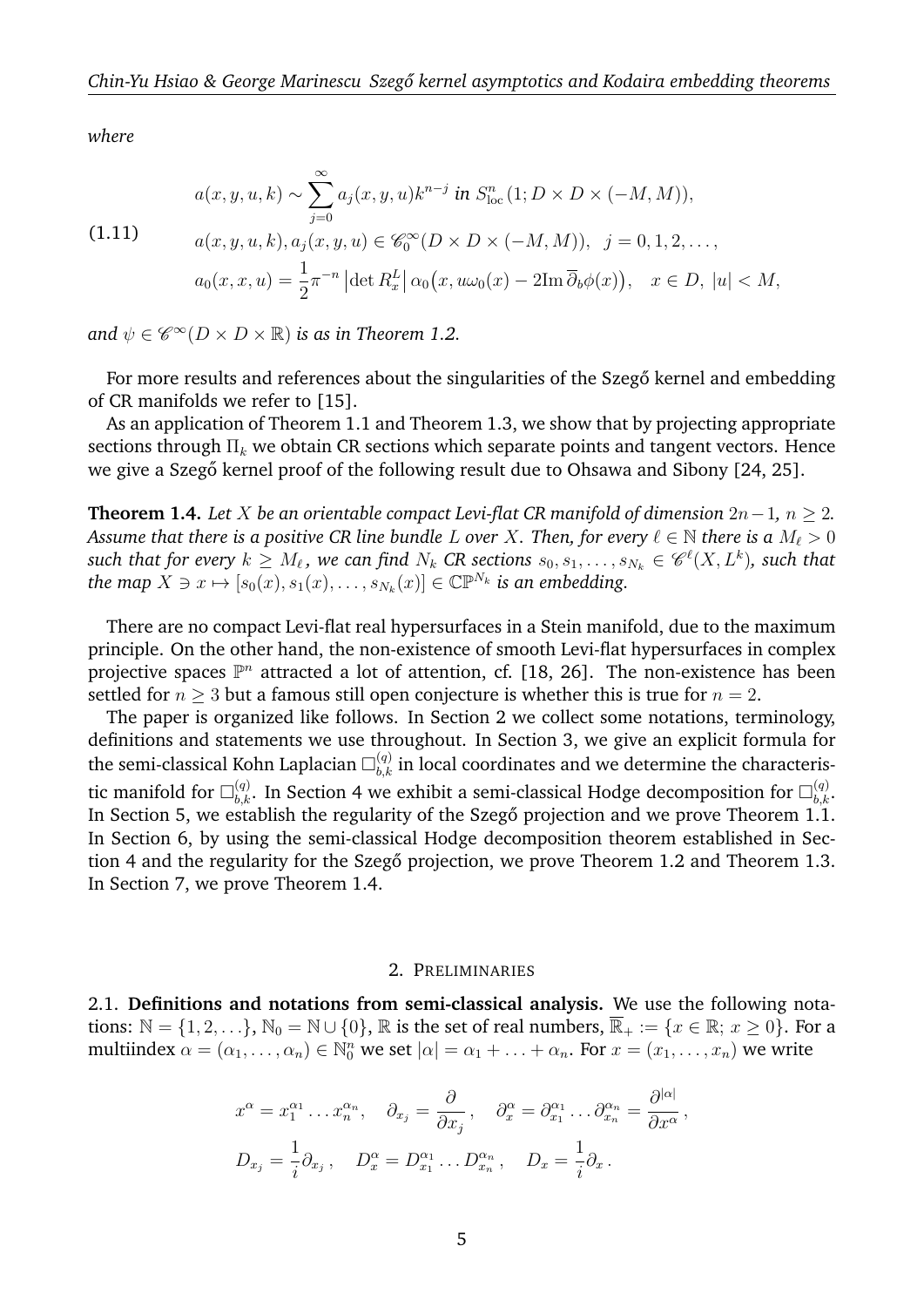Let 
$$
z = (z_1, ..., z_n)
$$
,  $z_j = x_{2j-1} + ix_{2j}$ ,  $j = 1, ..., n$ , be coordinates of  $\mathbb{C}^n$ . We write  
\n
$$
z^{\alpha} = z_1^{\alpha_1} ... z_n^{\alpha_n}, \quad \overline{z}^{\alpha} = \overline{z}_1^{\alpha_1} ... \overline{z}_n^{\alpha_n},
$$
\n
$$
\partial_{z_j} = \frac{\partial}{\partial z_j} = \frac{1}{2} \left( \frac{\partial}{\partial x_{2j-1}} - i \frac{\partial}{\partial x_{2j}} \right), \quad \partial_{\overline{z}_j} = \frac{\partial}{\partial \overline{z}_j} = \frac{1}{2} \left( \frac{\partial}{\partial x_{2j-1}} + i \frac{\partial}{\partial x_{2j}} \right),
$$
\n
$$
\partial_z^{\alpha} = \partial_{z_1}^{\alpha_1} ... \partial_{z_n}^{\alpha_n} = \frac{\partial^{|\alpha|}}{\partial z^{\alpha}}, \quad \partial_{\overline{z}}^{\alpha} = \partial_{\overline{z}_1}^{\alpha_1} ... \partial_{\overline{z}_n}^{\alpha_n} = \frac{\partial^{|\alpha|}}{\partial \overline{z}^{\alpha}}.
$$

Let  $M$  be a  $\mathscr{C}^\infty$  orientable paracompact manifold. We let  $TM$  and  $T^*M$  denote the tangent bundle of  $M$  and the cotangent bundle of  $M$  respectively. The complexified tangent bundle of M and the complexified cotangent bundle of M will be denoted by  $\mathbb{C}TM$  and  $\mathbb{C}T^*M$ respectively. We write  $\langle \cdot , \cdot \rangle$  to denote the pointwise duality between  $TM$  and  $T^*M$ . We extend  $\langle \cdot , \cdot \rangle$  bilinearly to  $\mathbb{C}TM \times \mathbb{C}T^*M$ .

Let E be a  $\mathscr{C}^\infty$  vector bundle over M. The fiber of E at  $x \in M$  will be denoted by  $E_x$ . Let F be another vector bundle over M. We write  $E \boxtimes F$  or  $F \boxtimes E^*$  to denote the vector bundle over  $M \times M$  with fiber over  $(x, y) \in M \times M$  consisting of the linear maps from  $E_x$  to  $F_y$ .

Let  $Y \subset M$  be an open set. The space of smooth sections of E over Y is denoted by  $\mathscr{C}^{\infty}(Y, E)$  and the subspace of smooth sections with compact support is denoted by  $\mathscr{C}_0^{\infty}(Y, E).$ Let  $K_M$  be the canonical bundle of  $M.$  The space  $\mathscr{D}'(Y, E)$  of distribution sections of  $E$  is the dual of  $\mathscr{C}_0^\infty(Y,E^*\otimes K_M).$  Since  $M$  is orientable we can identify  $\mathscr{C}_0^\infty(Y,E^*\otimes K_M)$  to  $\mathscr{C}_0^\infty(Y,E^*)$ by using a volume element on  $M$ , so we can think  $\mathscr{D}'(Y, E)$  as the dual of  $\mathscr{C}_0^\infty(Y, E^*).$ 

Let  $\mathscr{E}'(Y, E)$  be the subspace of  $\mathscr{D}'(Y, E)$  whose elements have compact support in Y. For  $m \in \mathbb{R}$ , we let  $H^m(Y, E)$  denote the Sobolev space of order m of sections of E over Y. Put

$$
H_{\text{loc}}^m(Y, E) = \left\{ u \in \mathcal{D}'(Y, E); \, \varphi u \in H^m(Y, E), \, \forall \varphi \in \mathscr{C}_0^{\infty}(Y) \right\},
$$

$$
H_{\text{comp}}^m(Y, E) = H_{\text{loc}}^m(Y, E) \cap \mathscr{E}'(Y, E).
$$

We recall the Schwartz kernel theorem [9, Theorems 5.2.1, 5.2.6], [19, Thorem B.2.7]. Let E and F be smooth vector bundles over M. Let  $A(\cdot, \cdot) \in \mathcal{D}'(Y \times Y, F \boxtimes E^*)$ . For any fixed  $u \in \mathscr{C}_0^{\infty}(M,E)$ , the linear map  $\mathscr{C}_0^{\infty}(M,F^*) \ni v \mapsto (A(\cdot,\cdot), v \otimes u) \in \mathbb{C}$  defines a distribution  $Au \in \mathscr{D}'(Y, F)$ . The operator  $A: \mathscr{C}_0^{\infty}(M, E) \to \mathscr{D}'(M, F)$ ,  $u \mapsto Au$ , is linear and continuous.

The Schwartz kernel theorem asserts that, conversely, for any continuous linear operator  $A: \mathscr{C}_0^{\infty}(M,E) \to \mathscr{D}'(M,F)$  there exists a unique distribution  $A(\cdot,\cdot) \in \mathscr{D}'(M \times M, F \boxtimes E^*)$ such that  $(Au, v) = (A(\cdot, \cdot), v \otimes u)$  for any  $u \in \mathscr{C}_0^{\infty}(M, E)$ ,  $v \in \mathscr{C}_0^{\infty}(M, F^*)$ . The distribution  $A(\cdot, \cdot)$  is called the Schwartz distribution kernel of A. We say that A is properly supported if the canonical projections on the two factors restricted to  $\text{Supp}\,A(\cdot,\cdot) \subset M \times M$  are proper.

The following two statements are equivalent:

- (a) A can be extended to a continuous operator  $A: \mathscr{E}'(M, E) \to \mathscr{C}^{\infty}(M, F)$ ,
- (b)  $A(\cdot, \cdot) \in \mathscr{C}^{\infty}(M \times M, F \boxtimes E^*)$ .

If A satisfies (a) or (b), we say that A is a *smoothing operator*. Furthermore, A is smoothing if and only if for all  $N \ge 0$  and  $s \in \mathbb{R}$ ,  $A: H^{s}_{\text{comp}}(M, E) \to H^{s+N}_{\text{loc}}(M, F)$  is continuous.

Let A be a smoothing operator. Then for any volume form  $d\mu$ , the Schwartz kernel of A is represented by a smooth kernel  $K \in \mathscr{C}^\infty(M \times M, F \boxtimes E^*)$ , called the Schwartz kernel of  $A$ with respect to  $d\mu$ , such that

(2.1) 
$$
(Au)(x) = \int_M K(x, y)u(y) d\mu(y), \text{ for any } u \in \mathscr{C}_0^{\infty}(M, E).
$$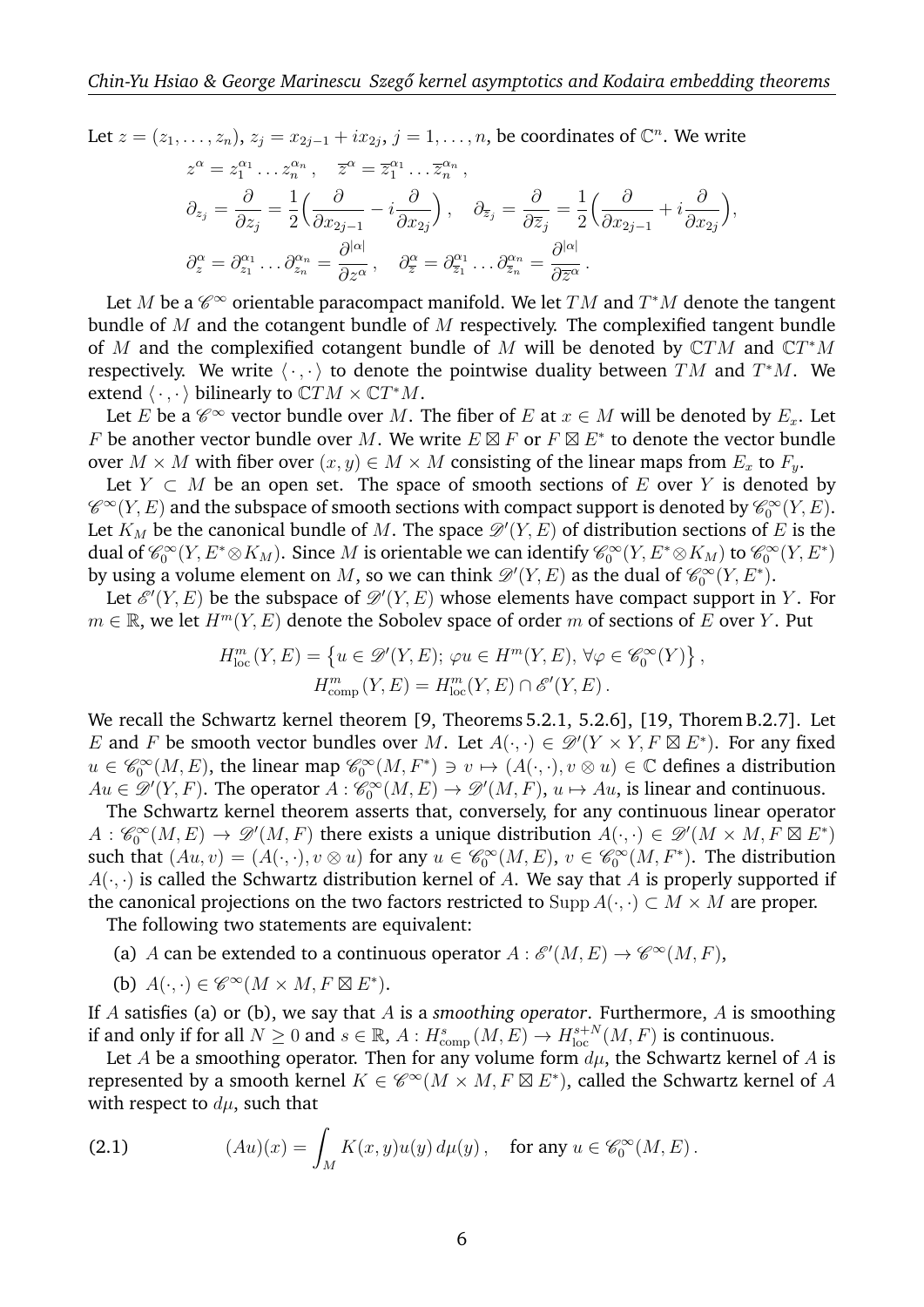Then  $A$  can be extended as a linear continuous operator  $A: \mathscr{E}'(M,E) \to \mathscr{C}^\infty(M,F)$  by setting  $(Au)(x) = (u(\cdot), K(x, \cdot)), x \in M$ , for any  $u \in \mathscr{E}'(M, E)$ .

**Definition 2.1.** The *Szegő kernel* of the pair  $(X, L^k)$  is the the Schwartz distribution kernel  $\Pi_k(\cdot, \cdot) \in \mathscr{D}'(X \times X, L^k \boxtimes L^k)$  of the Szegő projection  $\Pi_k$  given by (1.2).

Let  $W_1$ ,  $W_2$  be open sets in  $\mathbb{R}^N$  and let  $E$  and  $F$  be complex Hermitian vector bundles over  $W_1$  and  $W_2$ . Let  $s, s' \in \mathbb{R}$  and  $n_0 \in \mathbb{R}$ . For a k-dependent continuous function  $F_k$ :  $H^{s}_{\text{comp}}\left(W_{1},E\right) \to H^{s'}_{\text{loc}}\left(W_{2},F\right)$  we write

$$
F_k = O(k^{n_0}) : H^s_{\text{comp}}(W_1, E) \to H^{s'}_{\text{loc}}(W_2, F),
$$

if for any  $\chi_0 \in \mathscr{C}^{\infty}(W_2), \chi_1 \in \mathscr{C}_0^{\infty}(W_1)$ , there is a positive constant  $c > 0$  independent of  $k$ , such that

(2.2) 
$$
\|(\chi_0 F_k \chi_1)u\|_{s'} \leq c k^{n_0} \|u\|_{s}, \ \forall u \in H^s_{\text{loc}}(W_1, E),
$$

where  $\left\| \cdot \right\|_s$  denotes the usual Sobolev norm of order  $s.$  We write

$$
F_k = O(k^{-\infty}) : H^s_{\text{comp}}(W_1, E) \to H^{s'}_{\text{loc}}(W_2, F),
$$

if  $F_k = O(k^{-N})$  :  $H_{\text{comp}}^s(W_1, E) \to H_{\text{loc}}^{s'}(W_2, F)$ , for every  $N > 0$ . Similarly, let  $\ell \in \mathbb{N}$ , for a *k*-dependent continuous function  $G_k : \mathscr{C}_0^{\infty}(W_1, E) \to \mathscr{C}^{\ell}(W_2, F)$  we write

$$
G_k = O(k^{-\infty}) : \mathscr{C}_0^{\infty}(W_1, E) \to \mathscr{C}^{\ell}(W_2, F),
$$

if for any  $\chi_0 \in \mathscr{C}^{\infty}(W_2), \chi_1 \in \mathscr{C}_0^{\infty}(W_1)$  and  $N > 0$ , there are positive constants  $c > 0$  and  $M \in \mathbb{N}_0$  independent of k, such that

$$
\|(\chi_0 G_k \chi_1)u\|_{\mathscr{C}^{\ell}(W_2, F)} \leq c k^{-N} \|u\|_{\mathscr{C}^M(W_1, E)}, \ \ \forall u \in \mathscr{C}_0^{\infty}(W_1, E),
$$

A *k*-dependent continuous operator  $A_k : \mathscr{C}_0^\infty(W_1, E) \to \mathscr{D}'(W_2, F)$  is called *k*-negligible on  $W_2 \times W_1$  if for k large enough  $A_k$  is smoothing and for any  $K \in W_2 \times W_1$ , any multi-indices  $\alpha$ ,  $\beta$  and any  $N \in \mathbb{N}$  there exists  $C_{K,\alpha,\beta,N} > 0$  such that

(2.4) 
$$
\left|\partial_x^{\alpha}\partial_y^{\beta}A_k(x,y)\right| \leq C_{K,\alpha,\beta,N}k^{-N}, \text{ on } K.
$$

Let  $C_k: \mathscr{C}_0^{\infty}(W_1,E) \to \mathscr{D}'(W_2,F)$  be another k-dependent continuous operator. We write  $A_k \equiv C_k \mod O(k^{-\infty})$  (on  $W_2 \times W_1$ ) or  $A_k(x, y) \equiv C_k(x, y) \mod O(k^{-\infty})$  (on  $W_2 \times W_1$ ) if  $A_k - C_k$  is k-negligible on  $W_2 \times W_1$ .

Similarly, for  $\ell \in \mathbb{N}_0$ ,  $A_k : \mathscr{C}_0^{\infty}(W_1, E) \to \mathscr{D}'(W_2, F)$  is called k-negligible in the  $\mathscr{C}^{\ell}$  norm on  $W_2 \times W_1$  if  $A_k(x, y) \in \mathscr{C}^{\ell}(W_2 \times W_1, E_y \boxtimes F_x)$  for k large and (2.4) holds for multi-indices  $\alpha$ ,  $β$  with  $|α| + |β| ≤ l$ .

Let  $C_k: \mathscr{C}_0^{\infty}(W_1,E) \to \mathscr{D}'(W_2,F)$  be another k-dependent continuous operator. We write  $A_k \equiv C_k \mod O(k^{-\infty})$  in the  $\mathscr{C}^{\ell}$  norm (on  $W_2 \times W_1$ ) or  $A_k(x, y) \equiv C_k(x, y) \mod O(k^{-\infty})$  in  $\mathscr{C}^{\ell}$  norm (on  $W_2 \times W_1$ ) if  $A_k - C_k$  is k-negligible in  $\mathscr{C}^{\ell}$  norm on  $W_2 \times W_1$ .

Let  $B_k: L^2(X,L^k) \to L^2(X,L^k)$  be a continuous operator. Let s, s<sub>1</sub> be local trivializing sections of L on open sets  $D_0 \in M$ ,  $D_1 \in M$  respectively,  $|s|^2_h = e^{-2\phi}$ ,  $|s_1|^2_h = e^{-2\phi_1}$ . The localized operator (with respect to the trivializing sections s and  $s_1$ ) of  $B_k$  is given by

$$
(2.5) \t B_{k,s,s_1}: L^2(D_1) \cap \mathscr{E}'(D_1) \to L^2(D), \ u \longmapsto e^{-k\phi} s^{-k} B_k(s_1^k e^{k\phi_1} u) = U_{k,s}^{-1} B_k U_{k,s_1},
$$

and let  $B_{k,s,s_1}(x,y) \in \mathscr{D}'(D \times D_1)$  be the distribution kernel of  $B_{k,s,s_1}$ . We write

$$
B_k = O(k^{n_0}) : H^s(X, L^k) \to H^{s'}(X, L^k), \ \ n_0 \in \mathbb{R},
$$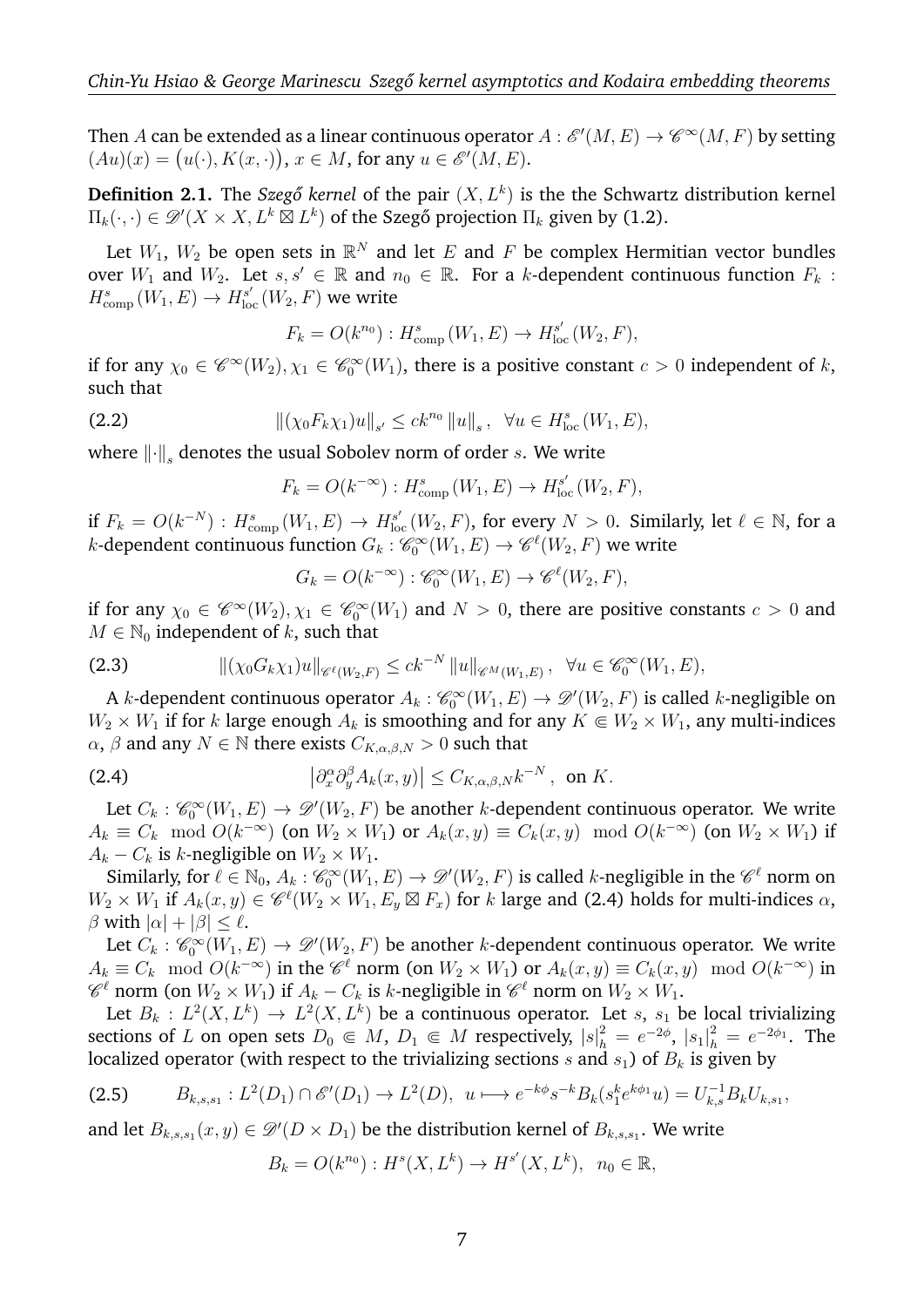if for all local trivializing sections  $s, s_1$  on D and  $D_1$  respectively, we have

$$
B_{k,s,s_1} = O(k^{n_0}) : H^s_{\text{comp}}(D_1) \to H^{s'}_{\text{loc}}(D).
$$

We write

$$
B_k = O(k^{-\infty}) : H^s(X, L^k) \to H^{s'}(X, L^k), \ \ n_0 \in \mathbb{R},
$$

if for all local trivializing sections  $s, s_1$  on D and  $D_1$  respectively, we have

$$
B_{k,s,s_1} = O(k^{-\infty}) : H^{s}_{\text{comp}}(D_1) \to H^{s'}_{\text{loc}}(D).
$$

Fix  $\ell \in \mathbb{N}$ . We write

$$
B_k = O(k^{-\infty}) : \mathscr{C}^{\infty}(X, L^k) \to \mathscr{C}^{\ell}(X, L^k),
$$

if for all local trivializing sections  $s, s<sub>1</sub>$  on  $D$  and  $D<sub>1</sub>$  respectively, we have

$$
B_{k,s,s_1} = O(k^{-\infty}) : \mathscr{C}_0^{\infty}(D_1) \to \mathscr{C}^{\ell}(D).
$$

We recall semi-classical symbol spaces (see Dimassi-Sjöstrand [7, Chapter 8]):

**Definition 2.2.** Let  $W$  be an open set in  $\mathbb{R}^N$ . Let

$$
S(1;W) := \left\{ a \in \mathscr{C}^{\infty}(W) \, | \, \forall \alpha \in \mathbb{N}_0^N : \sup_{x \in W} |\partial^{\alpha} a(x)| < \infty \right\},
$$
\n
$$
S_{\text{loc}}^0(1;W) := \left\{ (a(\cdot,k))_{k \in \mathbb{N}} \, | \, \forall \alpha \in \mathbb{N}_0^N, \forall \chi \in \mathscr{C}_0^{\infty}(W) : \sup_{k \in \mathbb{N}} \sup_{x \in W} |\partial^{\alpha} a(x,k)| < \infty \right\}.
$$

For  $m \in \mathbb{R}$  let

$$
S_{\text{loc}}^m(1;W) = \left\{ (a(\cdot,k))_{k \in \mathbb{N}} \, | \, (k^{-m}a(\cdot,k)) \in S_{\text{loc}}^0(1;W) \right\}.
$$

Hence  $a(\cdot,k)) \in S^m_{\text{loc}}(1;W)$  if for every  $\alpha \in \mathbb{N}_0^N$  and  $\chi \in \mathscr{C}_0^{\infty}(W)$ , there exists  $C_\alpha > 0$ , such that  $|\partial^{\alpha}(\chi a(\cdot,k))| \leq C_{\alpha}k^m$  on W.

Consider a sequence  $a_j \in S^{m_j}_{loc}(1)$ ,  $j \in \mathbb{N}_0$ , where  $m_j \searrow -\infty$ , and let  $a \in S^{m_0}_{loc}(1)$ . We say that

$$
a(\cdot,k) \sim \sum_{j=0}^{\infty} a_j(\cdot,k), \text{ in } S_{\text{loc}}^{m_0}(1),
$$

if for every  $\ell \in \mathbb{N}_0$  we have  $a - \sum_{j=0}^\ell a_j \in S^{m_{\ell+1}}_{\rm loc}(1)$  . For a given sequence  $a_j$  as above, we can always find such an asymptotic sum a, which is unique up to an element in  $S_{\text{loc}}^{-\infty}(1)$  $S_{\text{loc}}^{-\infty}(1;W) := \cap_{m} S_{\text{loc}}^{m}(1).$ 

We say that  $a(\cdot, k) \in S^{m}_{\text{loc}}(1)$  is a classical symbol on  $W$  of order  $m$  if

(2.6) 
$$
a(\cdot,k) \sim \sum_{j=0}^{\infty} k^{m-j} a_j \text{ in } S_{\text{loc}}^{m_0}(1), \ \ a_j(x) \in S_{\text{loc}}(1), \ j=0,1 \ldots.
$$

The set of all classical symbols on W of order  $m_0$  is denoted by  $S^{m_0}_{\text{loc,cl}}(1) = S^{m_0}_{\text{loc,cl}}(1;W)$ .

**Definition 2.3.** Let  $W$  be an open set in  $\mathbb{R}^N$ . A semi-classical pseudodifferential operator on W of order m and classical symbol is a k-dependent continuous operator  $A_k : \mathscr{C}_0^{\infty}(W) \to$  $\mathscr{C}^{\infty}(W)$  such that the distribution kernel  $A_k(x,y)$  is given by the oscillatory integral

(2.7) 
$$
A_k(x,y) \equiv \frac{k^N}{(2\pi)^N} \int e^{ik\langle x-y,\eta\rangle} a(x,y,\eta,k) d\eta \mod O(k^{-\infty}),
$$

$$
a(x,y,\eta,k) \in S^m_{\text{loc,cl}}(1;W \times W \times \mathbb{R}^N).
$$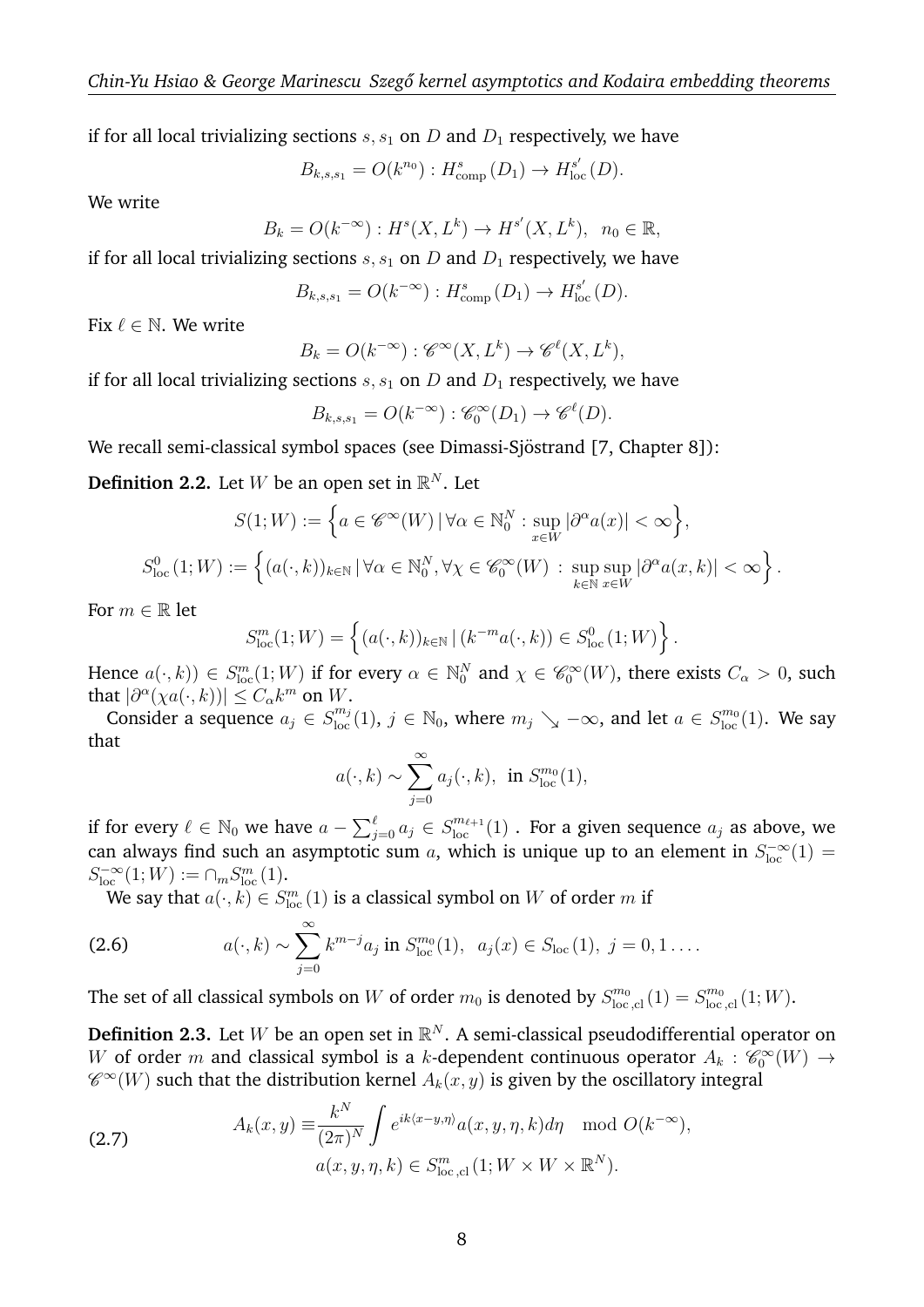We shall identify  $A_k$  with  $A_k(x, y)$ . It is clear that  $A_k$  has a unique continuous extension  $A_k: \mathscr{E}'(W) \to \mathscr{D}'(W)$ . For  $u \in \mathscr{C}_0^{\infty}(W)$  we have

(2.8) 
$$
A_k u(x) \equiv \frac{k^N}{(2\pi)^N} \int e^{ik\langle x-y,\eta \rangle} \alpha(x,\eta,k) u(y) d\eta \mod O(k^{-\infty}),
$$

with symbol

(2.9) 
$$
\alpha(x, \eta, k) \in S^{m}_{\text{loc,cl}}(1; W \times \mathbb{R}^{N}) = S^{m}_{\text{loc,cl}}(1; T^{*}W).
$$

2.2. **CR manifolds and bundles.** A Cauchy-Riemann (CR) manifold (of hypersurface type) is a pair  $(X, T^{1,0}X)$  where X is a smooth manifold of dimension  $2n - 1$ ,  $n \geq 2$ , and  $T^{1,0}X$  is a sub-bundle of the complexified tangent bundle  $\mathbb{C}TX := \mathbb{C} \otimes TX$ , of rank  $(n-1)$ , such that  $T^{1,0}X\cap \overline{T^{1,0}X}=\{0\}$  and the set of smooth sections of  $T^{1,0}X$  is closed under the Lie bracket. We call  $T^{1,0}X$  the CR structure of  $X$  and we denote  $T^{0,1}X:=\overline{T^{1,0}X}.$ 

We say that  $(X,T^{1,0}X)$  is a *Levi-flat CR manifold* if the set of smooth sections of  $T^{1,0}X\oplus$  $T^{0,1}X$  is closed under the Lie bracket. If  $X$  is Levi-flat, there exists a smooth foliation of  $X$ , of real codimension one and whose leaves are complex manifolds: it is obtained by integrating the distribution  $(T^{1,0}X \oplus T^{0,1}X) \cap TX$ .

In this paper, we assume throughout that  $X$  is an orientable Levi-flat manifold.

Fix a smooth Hermitian metric  $\langle \cdot | \cdot \rangle$  on  $\mathbb{C}TX$  so that  $T^{1,0}X$  is orthogonal to  $T^{0,1}X$  and  $\langle u | v \rangle$  is real if u, v are real tangent vectors. Then locally there is a real non-vanishing vector field  $T$  of length one which is pointwise orthogonal to  $T^{1,0}X\oplus T^{0,1}X.$   $T$  is unique up to the choice of sign. For  $u \in \mathbb{C}TX$ , we write  $|u|^2 := \langle u | u \rangle$ . Denote by  $T^{*1,0}X$  and  $T^{*0,1}X$  the dual bundles of  $T^{1,0}X$  and  $T^{0,1}X$ , respectively. They can be identified with subbundles of the complexified cotangent bundle  $\mathbb{C}T^*X$ .

Define the vector bundle of  $(0, q)$ -forms by  $T^{*0,q}X := \Lambda^q T^{*0,1}X$ . The Hermitian metric  $\langle \cdot | \cdot \rangle$ on  $\mathbb{C}TX$  induces, by duality, a Hermitian metric on  $\mathbb{C}T^*X$  and also on the bundles of  $(0, q)$ forms  $T^{*0,q}X$ ,  $q = 0,1,\ldots,n-1$ . We shall also denote all these induced metrics by  $\langle \cdot | \cdot \rangle$ . Let  $\Omega^{0,q}(D)$  denote the space of smooth sections of  $T^{*0,q}X$  over  $D$  and let  $\Omega^{0,q}_0$  $\mathfrak{o}^{\scriptscriptstyle 0,q}_0(D)$  be the subspace of  $\Omega^{0,q}(D)$  whose elements have compact support in D. Similarly, if E is a vector bundle over D, then we let  $\Omega^{0,q}(D, E)$  denote the space of smooth sections of  $T^{*0,q}X \otimes E$  over D and let  $\Omega^{0,q}_0$  $_{0}^{0,q}(D,E)$  be the subspace of  $\Omega^{0,q}(D,E)$  whose elements have compact support in  $D.$ 

Locally we can choose an orthonormal frame  $\omega_1, \ldots, \omega_{n-1}$  of the bundle  $T^{*1,0}X$ . Then  $\overline{\omega}_1,\ldots,\overline{\omega}_{n-1}$  is an orthonormal frame of the bundle  $T^{*0,1}X$ . The real  $(2n-2)$ -form  $\omega$  =  $i^{n-1}\omega_1\wedge\overline{\omega}_1\wedge\ldots\wedge\omega_{n-1}\wedge\overline{\omega}_{n-1}$  is independent of the choice of the orthonormal frame. Thus  $\omega$  is globally defined. Locally there is a real 1-form  $\omega_0$  of length one which is orthogonal to  $T^{*1,0}X\oplus T^{*0,1}X.$  The form  $\omega_0$  is unique up to the choice of sign. Since  $X$  is orientable, there is a nowhere vanishing  $(2n-1)$  form Q on X. Thus,  $\omega_0$  can be specified uniquely by requiring that  $\omega \wedge \omega_0 = fQ$ , where f is a positive function. Therefore  $\omega_0$ , so chosen, is globally defined.

**Definition 2.4.** We call  $\omega_0$  the positive 1-form of unit length orthogonal to  $T^{*1,0}X \oplus T^{*0,1}X.$ 

We choose a vector field  $T$  so that

(2.10) 
$$
|T| = 1, \quad \langle T, \omega_0 \rangle = -1.
$$

Therefore  $T$  is uniquely determined. We call  $T$  the uniquely determined global real vector field. We have the pointwise orthogonal decompositions:

(2.11) 
$$
\mathbb{C}T^*X = T^{*1,0}X \oplus T^{*0,1}X \oplus {\lambda\omega_0; \lambda \in \mathbb{C}} ,
$$

$$
\mathbb{C}TX = T^{1,0}X \oplus T^{0,1}X \oplus {\lambda T; \lambda \in \mathbb{C}}.
$$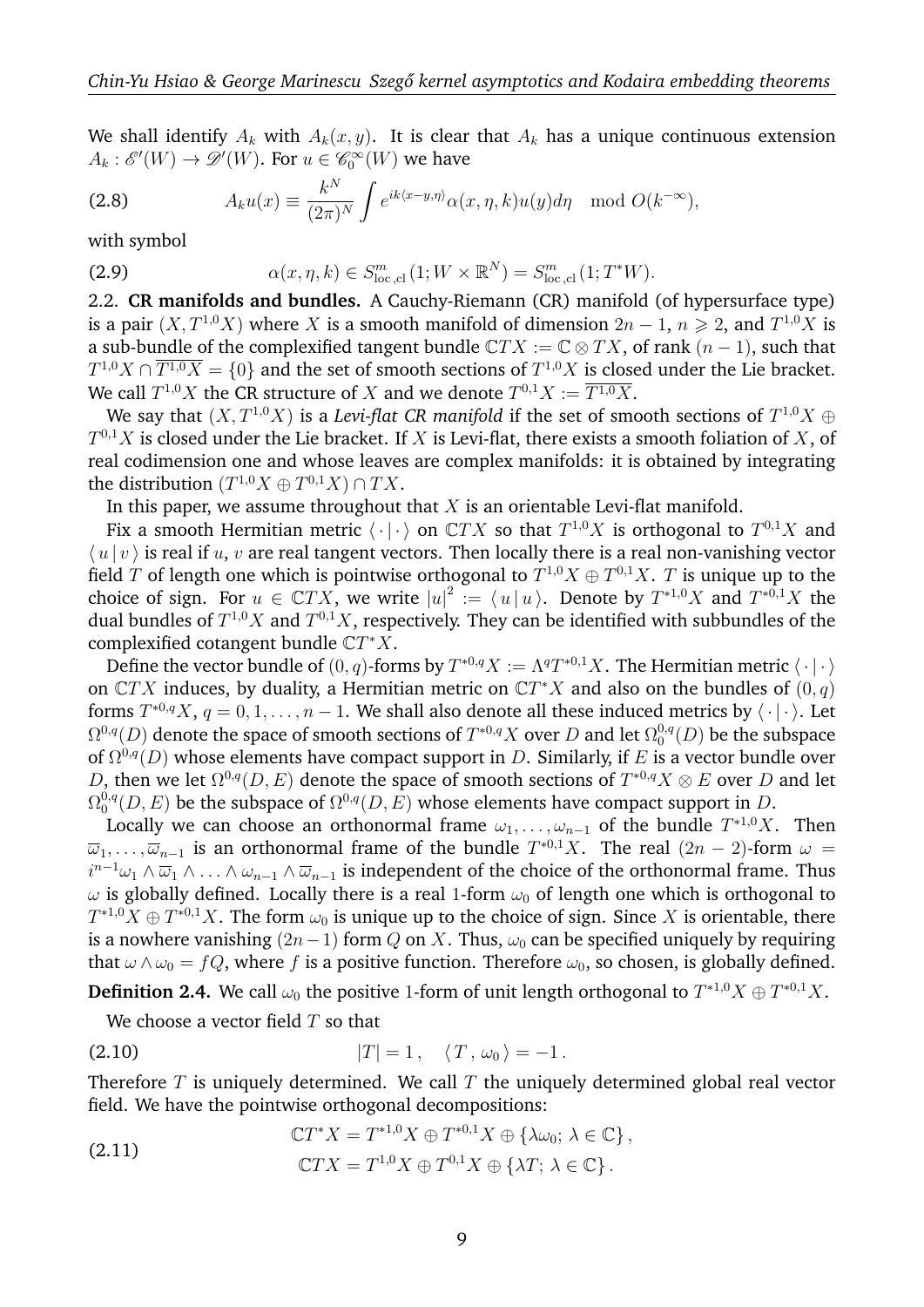Let

(2.12) 
$$
\overline{\partial}_b : \Omega^{0,q}(X) \to \Omega^{0,q+1}(X)
$$

be the tangential Cauchy-Riemann operator. Let  $U \subset X$  be an open set. We say that a function  $u\in \mathscr{C}^{\infty}(U)$  is Cauchy-Riemann (CR for short) (on  $U$ ) if  $\overline{\partial}_b u=0.$ 

**Definition 2.5.** Let  $L$  be a complex line bundle over a CR manifold  $X$ . We say that  $L$  is a Cauchy-Riemann (CR for short) (complex) line bundle over  $X$  if its transition functions are CR.

If X is Levi-flat, then the restriction a CR line bundle to any leaf Y of the Levi-foliation is a holomorphic line bundle.

From now on, we let  $(L, h)$  be a CR line bundle over X, where the Hermitian fiber metric on L is denoted by h. We will denote by  $\phi$  the local weights of the Hermitian metric. More precisely, if s is a local trivializing section of L on an open subset  $D \subset X$ , then the local weight of  $h$  with respect to  $s$  is the function  $\phi \in \mathscr{C}^{\infty}(D,\mathbb{R})$  for which

(2.13) 
$$
|s(x)|_h^2 = e^{-2\phi(x)}, \quad x \in D.
$$

**Definition 2.6.** Let s be a local trivializing section of L on an open subset  $D \subset X$  and  $\phi$  the corresponding local weight as in (2.13). For  $p \in D$ , we define the Hermitian quadratic form  $M^\phi_p$  on  $T^{1,0}_pX$  by

(2.14) 
$$
M_p^{\phi}(U, V) = \left\langle U \wedge \overline{V}, d(\overline{\partial}_b \phi - \partial_b \phi)(p) \right\rangle, \ \ U, V \in T_p^{1,0}X,
$$

where d is the usual exterior derivative and  $\overline{\partial_b \phi} = \overline{\partial}_b \overline{\phi}$ . Since X is Levi-flat, the definition of  $M_p^{\phi}$  does not depend on the choice of local trivializations (see [14, Proposition 4.2]). Hence there exists a smooth section  $R^L$  of the bundle of Hermitian forms on  $T^{1,0}X$  such that  $R^L|_D = M^\phi.$  We call  $R^L$  the curvature of  $(L,h).$  We say that  $(L,h),$  or  $R^L,$  is positive if  $R^L_x$  is positive definite, for every  $x \in X$ . We say that L is a positive CR line bundle over X if there is a Hermitian fiber metric  $h$  on  $L$  such that the induced curvature  $R^L$  is positive.

In this paper, we assume that  $L$  is a positive CR line bundle over a Levi-flat CR manifold X and we fix a Hermitian fiber metric h of L such that the induced curvature  $R^L$  is positive. Note that a positive line bundle  $(L, h)$  in the sense of Definition 2.6 is positive along the leaves of the Levi-foliation: its restriction  $(L, h)|_Y$  to any leaf Y is positive (that is, the curvature of the associated Chern connection is positive).

Let  $L^k$ ,  $k > 0$ , be the k-th tensor power of the line bundle L. The Hermitian fiber metric on L induces a Hermitian fiber metric on  $L^k$  that we shall denote by  $h^k$ . If  $s$  is a local trivializing section of  $L$  then  $s^k$  is a local trivializing section of  $L^k.$  We write  $\overline\partial_{b,k}$  to denote the tangential Cauchy-Riemann operator acting on forms with values in  $L^k$ , defined locally by

(2.15) 
$$
\overline{\partial}_{b,k} : \Omega^{0,q}(X,L^k) \to \Omega^{0,q+1}(X,L^k), \quad \overline{\partial}_{b,k}(s^k u) := s^k \overline{\partial}_b u,
$$

where s is a local trivialization of L on an open subset  $D \subset X$  and  $u \in \Omega^{0,q}(D)$ .

### 3. THE SEMI-CLASSICAL KOHN LAPLACIAN

We first introduce some notations. For  $v \in T^{*0,q}X$  we denote by  $v \wedge : T^{*0,\bullet}X \to T^{*0,\bullet+q}X$ the exterion multiplication by v and let  $v^{\wedge,*}: T^{*0,\bullet}X \to T^{*0,\bullet-q}X$  be the adjoint of  $v \wedge$  with respect to  $\langle \cdot | \cdot \rangle$ . Hence,  $\langle v \wedge u | g \rangle = \langle u | v^{\wedge, *} g \rangle$ , for all  $u \in T^{*0,p}X$ ,  $g \in T^{*0,p+q}X$ .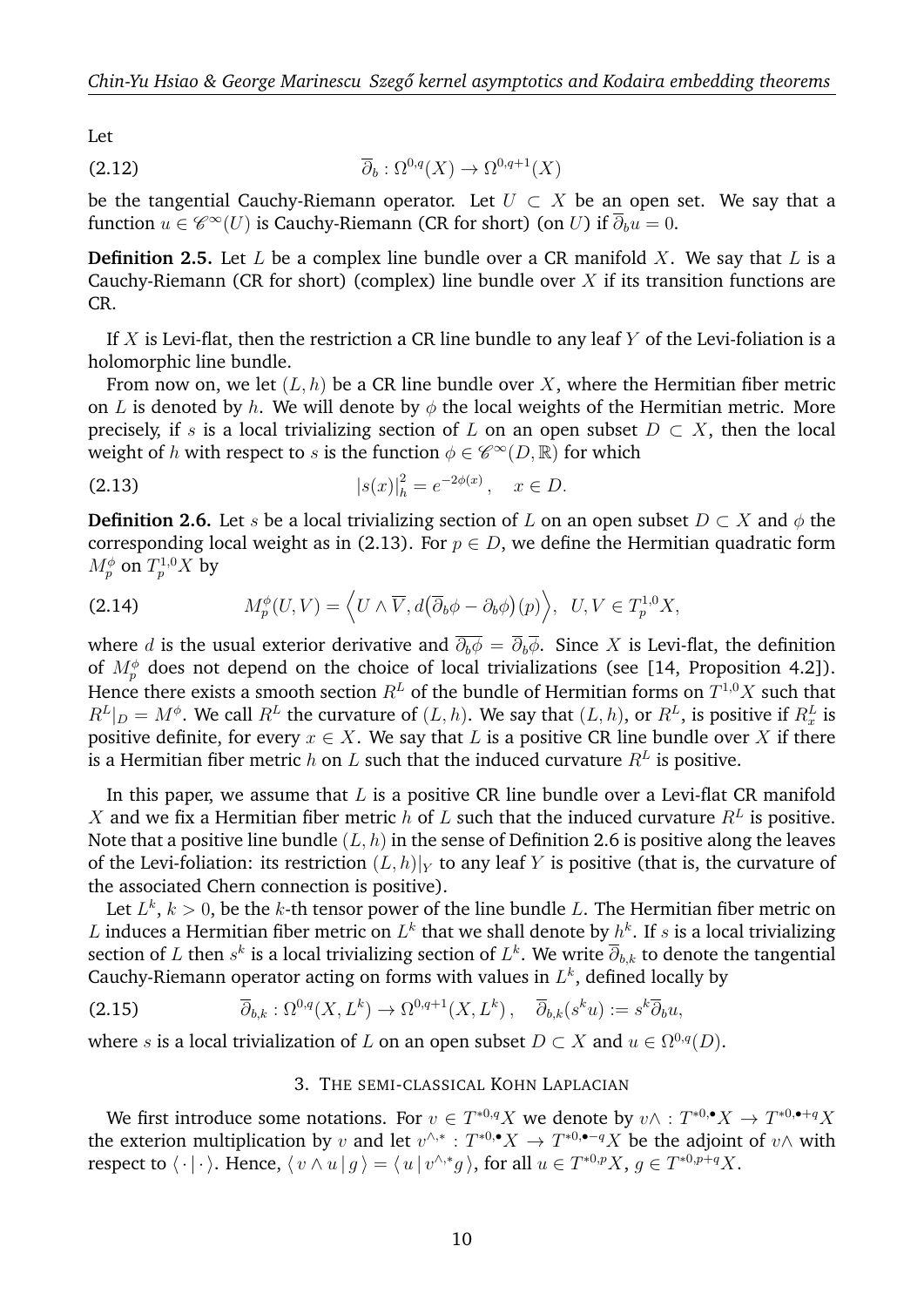For any  $r = 0, 1, \ldots, n-2$ , we denote by

(3.1) 
$$
\overline{\partial}_{b,k}^* : \text{Dom } \overline{\partial}_{b,k}^* \subset L^2_{(0,r+1)}(X,L^k) \to L^2_{(0,r)}(X,L^k)
$$

the Hilbert space adjoint of  $\overline\partial_{b,k}$  with respect to  $(\,\cdot\,|\,\cdot\,)_{k}.$  Let  $\Box_{b,k}^{(q)}$  denote the (Gaffney extension of the) *Kohn Laplacian* given by

$$
(3.2)
$$

$$
\text{Dom }\overline{\Box}_{b,k}^{(q)} = \{s \in \text{Dom }\overline{\partial}_{b,k} \cap \text{Dom }\overline{\partial}_{b,k}^* \subset L^2_{(0,q)}(X,L^k); \ \overline{\partial}_{b,k}s \in \text{Dom }\overline{\partial}_{b,k}^*, \ \overline{\partial}_{b,k}^*s \in \text{Dom }\overline{\partial}_{b,k}\},\
$$

and  $\Box_{b,k}^{(q)}s=\overline{\partial}_{b,k}\overline{\partial}_{b,k}^*s+\overline{\partial}_{b,k}^*\overline{\partial}_{b,k}s$  for  $s\in{\rm Dom\,}\Box_{b,k}^{(q)}.$  Note that  $\operatorname{Ker\,}\Box_{b,k}^{(0)}=\operatorname{Ker\,}\overline{\partial}_{b,k}.$  By a result of Gaffney [19, Proposition 3.1.2],  $\square_{b,k}^{(q)}$  is a positive self-adjoint operator.

Let s be a local trivializing of L on an open subset  $D \subset X$ . By using the map (1.3) we have the unitary identifications:

(3.3)  

$$
\begin{cases}\n\mathscr{C}_0^{\infty}(D, T^{*0,q}X) \longleftrightarrow \mathscr{C}_0^{\infty}(D, L^k \otimes T^{*0,q}X) \\
u \longleftrightarrow \widetilde{u} = U_{k,s}u, u = U_{k,s}^{-1}\widetilde{u}, \\
\overline{\partial}_{s,k} \longleftrightarrow \overline{\partial}_{b,k}, \overline{\partial}_{s,k}u = U_{k,s}^{-1}\overline{\partial}_{b,k}U_{k,s}, \\
\overline{\partial}_{s,k}^* \longleftrightarrow \overline{\partial}_{b,k}^*, \overline{\partial}_{s,k}^*u = U_{k,s}^{-1}\overline{\partial}_{b,k}^*U_{k,s}, \\
\Box_{s,k}^{(q)} \longleftrightarrow \Box_{b,k}^{(q)}, \quad \Box_{s,k}^{(q)}u = U_{k,s}^{-1}\Box_{b,k}^{(q)}U_{k,s}.\n\end{cases}
$$

It is easy to see that

(3.6)

(3.4) 
$$
\overline{\partial}_{s,k} = \overline{\partial}_b + k(\overline{\partial}_b \phi) \wedge, \quad \overline{\partial}_{s,k}^* = \overline{\partial}_b^* + k(\overline{\partial}_b \phi)^{\wedge,*}
$$

where  $\overline{\partial}^*_b$  $\bar{b}^*:\Omega^{0,q+1}(X)\to\Omega^{0,q}(X)$  is the formal adjoint of  $\overline\partial_b$  with respect to  $(\,\cdot\,|\,\cdot\,)$ , and

(3.5) 
$$
\Box_{s,k}^{(q)} = \overline{\partial}_{s,k} \overline{\partial}_{s,k}^* + \overline{\partial}_{s,k}^* \overline{\partial}_{s,k}.
$$

The operator  $\square^{(q)}_{s,k}$  will be called the *localized Kohn Laplacian*.

Let us choose a smooth orthonormal frame  $\{e_j\}_{j=1}^{n-1}$  for  $T^{*0,1}X$  on  $D.$  Let  $\{Z_j\}_{j=1}^{n-1}$  denote the dual frame of  $T^{0,1}X.$  Let  $Z_j^*$  be the formal adjoint of  $Z_j$  with respect to  $(\,\cdot\,|\,\cdot\,),$   $j=1,\ldots,n-1,$ that is,  $(Z_jf\mid h)=(f\mid Z_j^*\dot h), f,h\in \mathscr C_0^\infty(D).$ 

**Proposition 3.1** ([13, Proposition 3.1])**.** *With the notations used before, using the identifica*tion (3.3), we can identify the Kohn Laplacian  $\square_{b,k}^{(q)}$  with

$$
\Box_{s,k}^{(q)} = \overline{\partial}_{s,k} \overline{\partial}_{s,k}^* + \overline{\partial}_{s,k}^* \overline{\partial}_{s,k}
$$
  
\n
$$
= \sum_{j=1}^{n-1} (Z_j^* + k \overline{Z}_j(\phi))(Z_j + k Z_j(\phi))
$$
  
\n
$$
+ \sum_{j,t=1}^{n-1} e_j \wedge e_t^{\wedge *} \circ [Z_j + k Z_j(\phi), Z_t^* + k \overline{Z}_t(\phi)]
$$
  
\n
$$
+ \varepsilon (Z + k Z(\phi)) + \varepsilon (Z^* + k \overline{Z}(\phi)) + f,
$$

*where*  $\varepsilon(Z + kZ(\phi))$  *denotes remainder terms of the form*  $\sum a_j (Z_j + kZ_j(\phi))$  *with*  $a_j$  *smooth,* matrix-valued and independent of  $k$ , for all  $j$ , and similarly for  $\varepsilon(Z^* + k \overline{Z}(\phi))$  and  $f$  is a smooth *function independent of* k*.*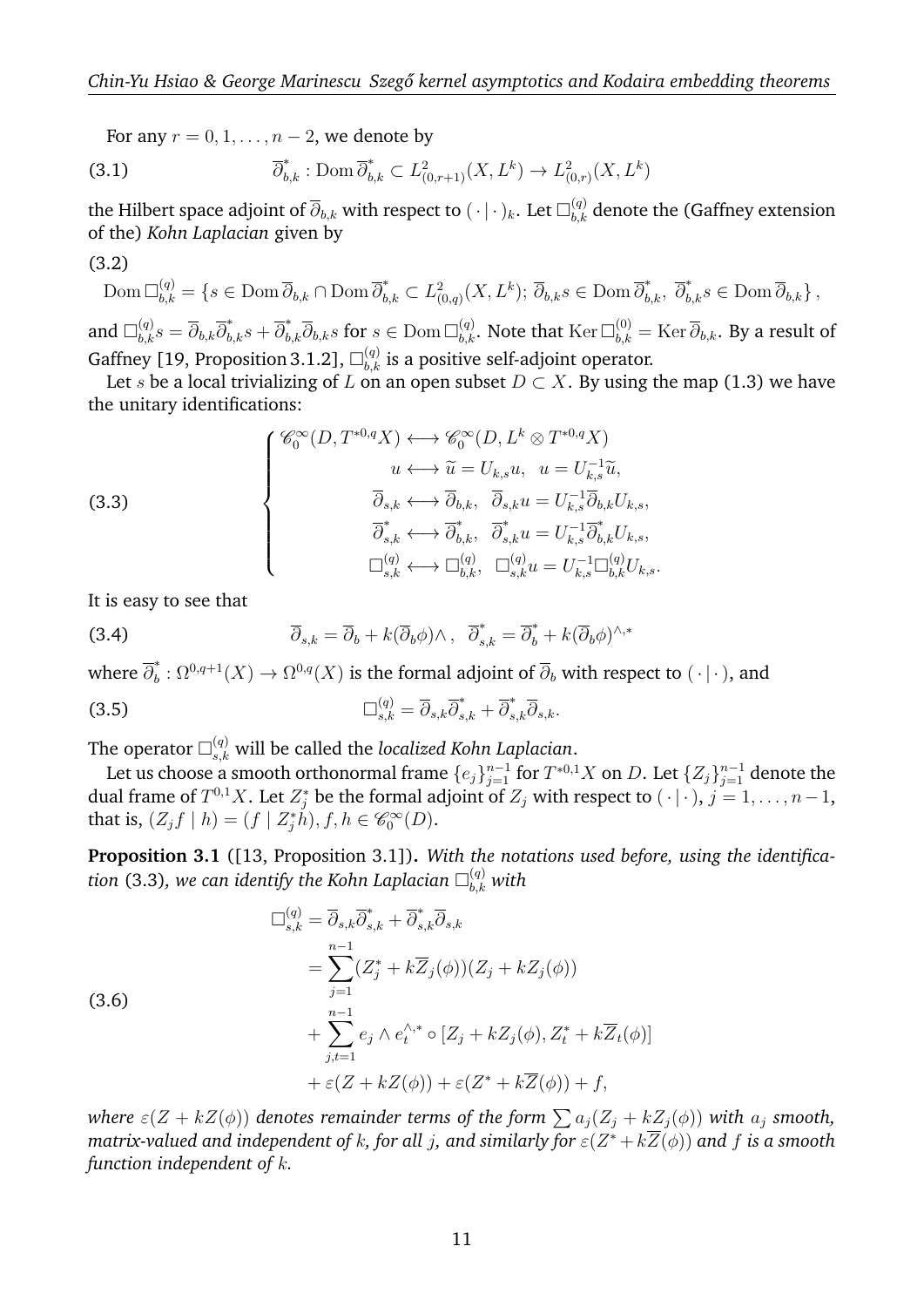Until further notice, we work with some real local coordinates  $x = (x_1, \ldots, x_{2n-1})$  defined on D. Let  $\xi = (\xi_1, \ldots, \xi_{2n-1})$  denote the dual variables of x. Then  $(x, \xi)$  are local coordinates of the cotangent bundle  $T^*D$ . Let  $q_j(x,\xi)$  be the semi-classical principal symbol of  $Z_j+kZ_j(\phi)$ ,  $j = 1, \ldots, n-1$ . If  $r_j(x, \xi)$  denotes the principal symbol of  $Z_j$ , then  $q_j(x, \xi) = r_j(x, \xi) + Z_j(\phi)$ . The semi-classical principal symbol of  $\square_{s,k}^{(q)}$  is given by

(3.7) 
$$
p_0 = \sum_{j=1}^{n-1} \overline{q}_j q_j.
$$

The characteristic manifold  $\Sigma$  of  $\square_{s,k}^{(q)}$  is

(3.8) 
$$
\Sigma = \{(x,\xi) \in T^*D; \ p_0(x,\xi) = 0\} = \{(x,\xi) \in T^*D; \ q_1(x,\xi) = \ldots = q_{n-1}(x,\xi) = \overline{q}_1(x,\xi) = \ldots = \overline{q}_{n-1}(x,\xi) = 0\}.
$$

From (3.8), we see that  $p_0$  vanishes to second order at  $\Sigma$ . The following is also wellknown [13, Proposition 3.2]

## **Proposition 3.2.** *We have*

(3.9) 
$$
\Sigma = \left\{ (x,\xi) \in T^*D; \xi = \lambda \omega_0(x) - 2\mathrm{Im} \,\overline{\partial}_b \phi(x), \lambda \in \mathbb{R} \right\}.
$$

Let  $\sigma = d\xi \wedge dx$  denote the canonical two form on  $T^*D$ . We are interested in whether  $\sigma$  is non-degenerate at  $\rho \in \Sigma$ . We recall that  $\sigma$  is non-degenerate at  $\rho \in \Sigma$  if  $\sigma(u, v) = 0$  for all  $v \in \mathbb{C}T_o\Sigma$ , where  $u \in \mathbb{C}T_o\Sigma$ , then  $u = 0$ . We recall that we work with the assumption that X is Levi-flat. From this observation and Theorem 3.5 in [13] , we conclude that:

**Theorem 3.3.**  $\sigma$  *is non-degenerate at every point of*  $\Sigma$ *.* 

## 4. SEMI-CLASSICAL HODGE DECOMPOSITION FOR THE LOCALIZED KOHN LAPLACIAN

In this section, we will apply the method introduced in [13] to establish semi-classical Hodge decomposition theorems for  $\square_{s,k}^{(0)}$ . Since the procedure is similar, we will only give the outline. We refer the reader to [13, Section 4 and Section 5] for the details.

4.1. **The heat equation for the local operator**  $\square_s^{(0)}$ . We first introduce some notations. Let  $\Omega$  be an open set in  $\mathbb{R}^N$  and let  $f, g$  be positive continuous functions on  $\Omega$ . We write  $f \asymp g$  if for every compact set  $K \subset \Omega$  there is a constant  $c_K > 0$  such that  $f \leq c_K g$  and  $g \leq c_K f$  on K.

Let s be a local trivializing section of L on an open subset  $D \Subset X$  and  $|s|^2_h = e^{-2\phi}$ . In this section, we work with some real local coordinates  $x = (x_1, \ldots, x_{2n-1})$  defined on D. We write  $\xi = (\xi_1, \ldots, \xi_{2n-1})$  or  $\eta = (\eta_1, \ldots, \eta_{2n-1})$  to denote the dual coordinates of x. We consider the domain  $\hat{D} := D \times \mathbb{R}$ . We write  $\hat{x} := (x, x_{2n}) = (x_1, x_2, \dots, x_{2n-1}, x_{2n})$  to denote the coordinates of  $D \times \mathbb{R}$ , where  $x_{2n}$  is the coordinate of  $\mathbb{R}$ . We write  $\widehat{\xi}:=(\xi, \xi_{2n})$  or  $\widehat{\eta}:=(\eta, \eta_{2n})$  to denote the dual coordinates of  $\widehat{x}$ , where  $\xi_{2n}$  and  $\eta_{2n}$  denote the dual coordinate of  $x_{2n}$ . We shall use the  $\frac{2n-1}{2n-1}$ following notations:  $\langle x, \eta \rangle :=$  $\sum_{ }^{2n-1}$  $j=1$  $x_j\eta_j,\,\langle x,\xi\rangle:=$  $\sum_{ }^{2n-1}$  $j=1$  $x_j \xi_j, \, \langle \widehat{x}, \widehat{\eta} \rangle := \sum\limits_{j=1}^{2n}$  $j=1$  $x_j\eta_j,\,\langle\widehat x,\widehat \xi\rangle:=\sum\limits_{j=1}^{2n}$  $j=1$  $x_j \xi_j$ .

Let  $T^{*0,q} \widehat{D}$  be the bundle with fiber  $T^{*0,q}_{\widehat{x}} \widehat{D} := \{u \in T^{*0,q}_{x} D, \widehat{x} = (x, x_{2n})\}$  at  $\widehat{x} \in \widehat{D}$ . From now on, for every point  $\widehat{x} = (x, x_{2n}) \in \widehat{D}$ , we identify  $T_{\widehat{x}}^{*0,q} \widehat{D}$  with  $T_{x}^{*0,q} X$ . Let  $\langle \cdot | \cdot \rangle$  be the Hermitian metric on  $\mathbb{C}T^*\widehat{D}$  given by  $\langle \widehat{\xi} | \widehat{\eta} \rangle = \langle \xi | \eta \rangle + \xi_{2n} \overline{\eta_{2n}}$ ,  $(\widehat{x}, \widehat{\xi}),(\widehat{x}, \widehat{\eta}) \in \mathbb{C}T^*\widehat{D}$ . Let  $\Omega^{0,q}(\overline{D})$  denote the space of smooth sections of  $T^{*0,q}\overline{D}$  over  $\overline{D}$  and put

$$
\Omega_0^{0,q}(\widehat{D}) := \Omega^{0,q}(\widehat{D}) \cap \mathscr{E}'(\widehat{D},T^{*0,q}\widehat{D}).
$$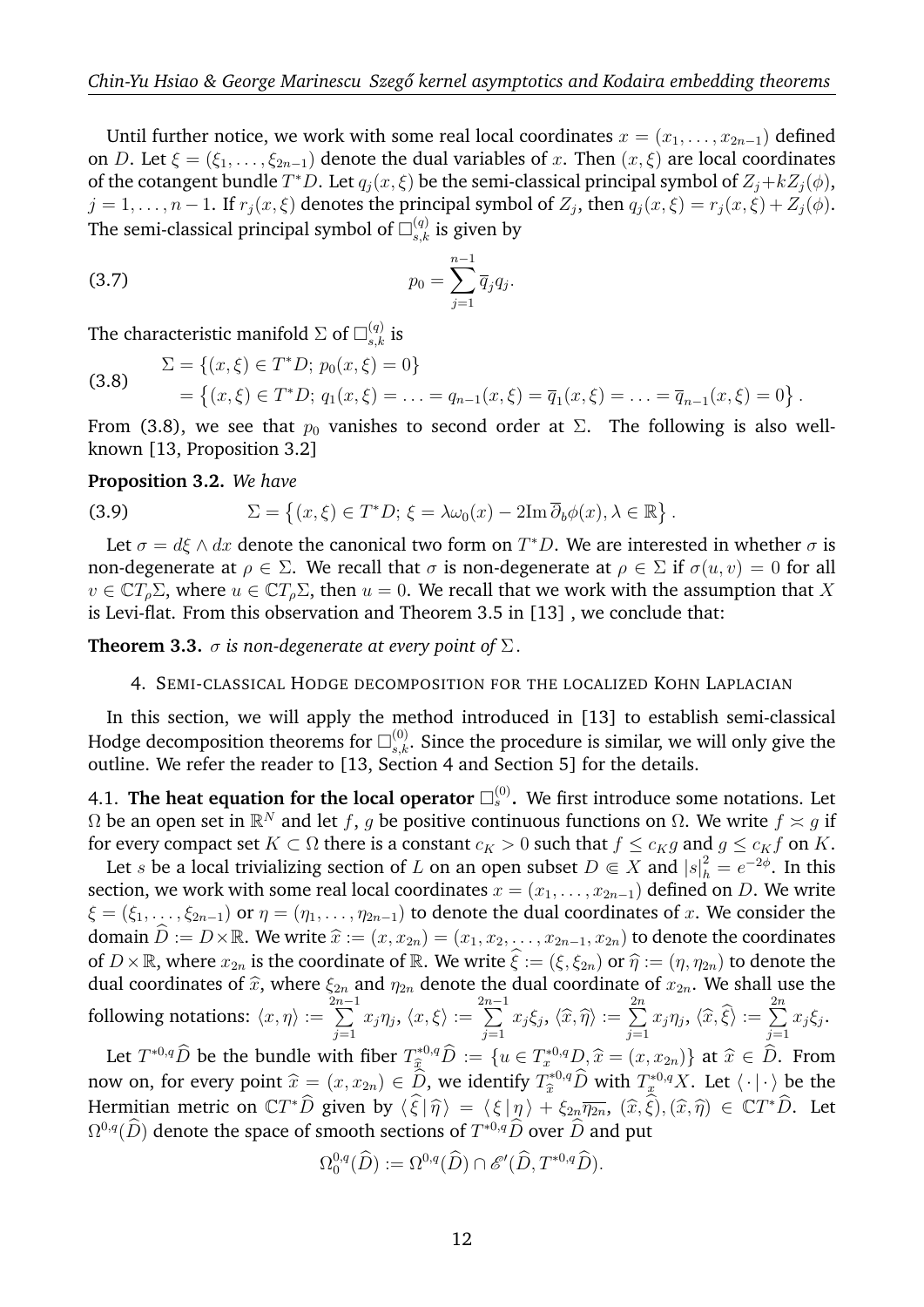Using the identification

$$
ku(x) = e^{-ikx_{2n}} \left(-i\frac{\partial}{\partial x_{2n}} \left(e^{ikx_{2n}}u\right)(x)\right), \ \ u \in \Omega^{0,q}(D),
$$

we consider the following operators

(4.1) 
$$
\overline{\partial}_s : \Omega^{0,r}(\widehat{D}) \to \Omega^{0,r+1}(\widehat{D}), \quad \overline{\partial}_{s,k} u = e^{-ikx_{2n+1}} \overline{\partial}_s (u e^{ikx_{2n}}), \quad u \in \Omega^{0,r}(D),
$$

$$
\overline{\partial}_s^* : \Omega^{0,r+1}(\widehat{D}) \to \Omega^{0,r}(\widehat{D}), \quad \overline{\partial}_{s,k}^* u = e^{-ikx_{2n+1}} \overline{\partial}_s^* (u e^{ikx_{2n}}), \quad u \in \Omega^{0,r+1}(D),
$$

where  $r=0,1,\ldots,n-1$  and  $\overline{\partial}_{s,k},$   $\overline{\partial}_{s,k}^*$  are given by (3.3). From (3.4) it is easy to see that

(4.2)  
\n
$$
\overline{\partial}_s = \sum_{j=1}^{n-1} \left( e_j \wedge \left( Z_j - i Z_j(\phi) \frac{\partial}{\partial x_{2n}} \right) + (\overline{\partial}_b e_j) \wedge e_j^{\wedge,*} \right),
$$
\n
$$
\overline{\partial}_s^* = \sum_{j=1}^{n-1} \left( e_j^{\wedge,*} \left( Z_j^* - i \overline{Z}_j(\phi) \frac{\partial}{\partial x_{2n}} \right) + e_j \wedge (\overline{\partial}_b e_j)^{\wedge,*} \right),
$$

where  $Z_1, \ldots, Z_{n-1}, Z_1^*, \ldots, Z_{n-1}^*$  and  $e_1, \ldots, e_{n-1}$  are as in Proposition 3.1. Put

(4.3) 
$$
\Box_s^{(q)} := \overline{\partial}_s \overline{\partial}_s^* + \overline{\partial}_s^* \overline{\partial}_s : \Omega^{0,q}(\widehat{D}) \to \Omega^{0,q}(\widehat{D}).
$$

From (4.1), we have

(4.4) 
$$
\Box_{s,k}^{(q)} u = e^{-ikx_{2n}} \Box_s^{(q)}(u e^{ikx_{2n}}), \quad \forall u \in \Omega^{0,q}(D),
$$

where  $\Box^{(q)}_{s,k}$  is given by (3.3). Let  $u\in\Omega^{0,q}_0$  $_0^{\mathsf{U},q}(D)$ . Note that

$$
k \int e^{-ikx_{2n}} u(x) dx_{2n} = \int i \frac{\partial}{\partial x_{2n}} (e^{-ikx_{2n}}) u(x) dx_{2n} = \int e^{-ikx_{2n}} \left( -i \frac{\partial u}{\partial x_{2n}} (x) \right) dx_{2n}.
$$

From this observation and the explicit formulas for  $\overline\partial_{s,k}, \overline\partial_{s,k}^*, \overline\partial_{s}$  and  $\overline\partial_{s}^*$  $\int_{s}^{s}$  (see (3.4) and (4.2)), we conclude that

(4.5) 
$$
\Box_{s,k}^{(q)} \int e^{-ikx_{2n}} u(x) dx_{2n} = \int e^{-ikx_{2n}} (\Box_s^{(q)} u)(x) dx_{2n}, \ \ u \in \Omega_0^{0,q}(\widehat{D}).
$$

As in Proposition 4.1 in [13], we have:

**Proposition 4.1.** *With the notations used before, we have*

$$
\Box_s^{(q)} = \overline{\partial}_s \overline{\partial}_s^* + \overline{\partial}_s^* \overline{\partial}_s
$$
  
\n
$$
= \sum_{j=1}^{n-1} \left( Z_j^* - i \overline{Z}_j(\phi) \frac{\partial}{\partial x_{2n}} \right) \left( Z_j - i Z_j(\phi) \frac{\partial}{\partial x_{2n}} \right)
$$
  
\n(4.6)  
\n
$$
+ \sum_{j,t=1}^{n-1} e_j \wedge e_t^{\wedge *} \left[ Z_j - i Z_j(\phi) \frac{\partial}{\partial x_{2n}} , Z_t^* - i \overline{Z}_t(\phi) \frac{\partial}{\partial x_{2n}} \right]
$$
  
\n
$$
+ \varepsilon \left( Z - i Z(\phi) \frac{\partial}{\partial x_{2n}} \right) + \varepsilon \left( Z^* - i \overline{Z}(\phi) \frac{\partial}{\partial x_{2n}} \right) + \text{zero order terms},
$$

*where*  $\varepsilon(Z - iZ(\phi)\frac{\partial}{\partial x_i}$  $\frac{\partial}{\partial x_{2n}})$  denotes remainder terms of the form  $\sum a_j (Z_j - i Z_j(\phi) \frac{\partial}{\partial x_j})$  $\frac{\partial}{\partial x_{2n}})$  with  $a_j$ smooth, matrix-valued, for all  $j$ , and similarly for  $\varepsilon(Z^* - i\overline{Z}(\phi)\frac{\partial}{\partial x^*}$  $\frac{\partial}{\partial x_{2n}}$ ).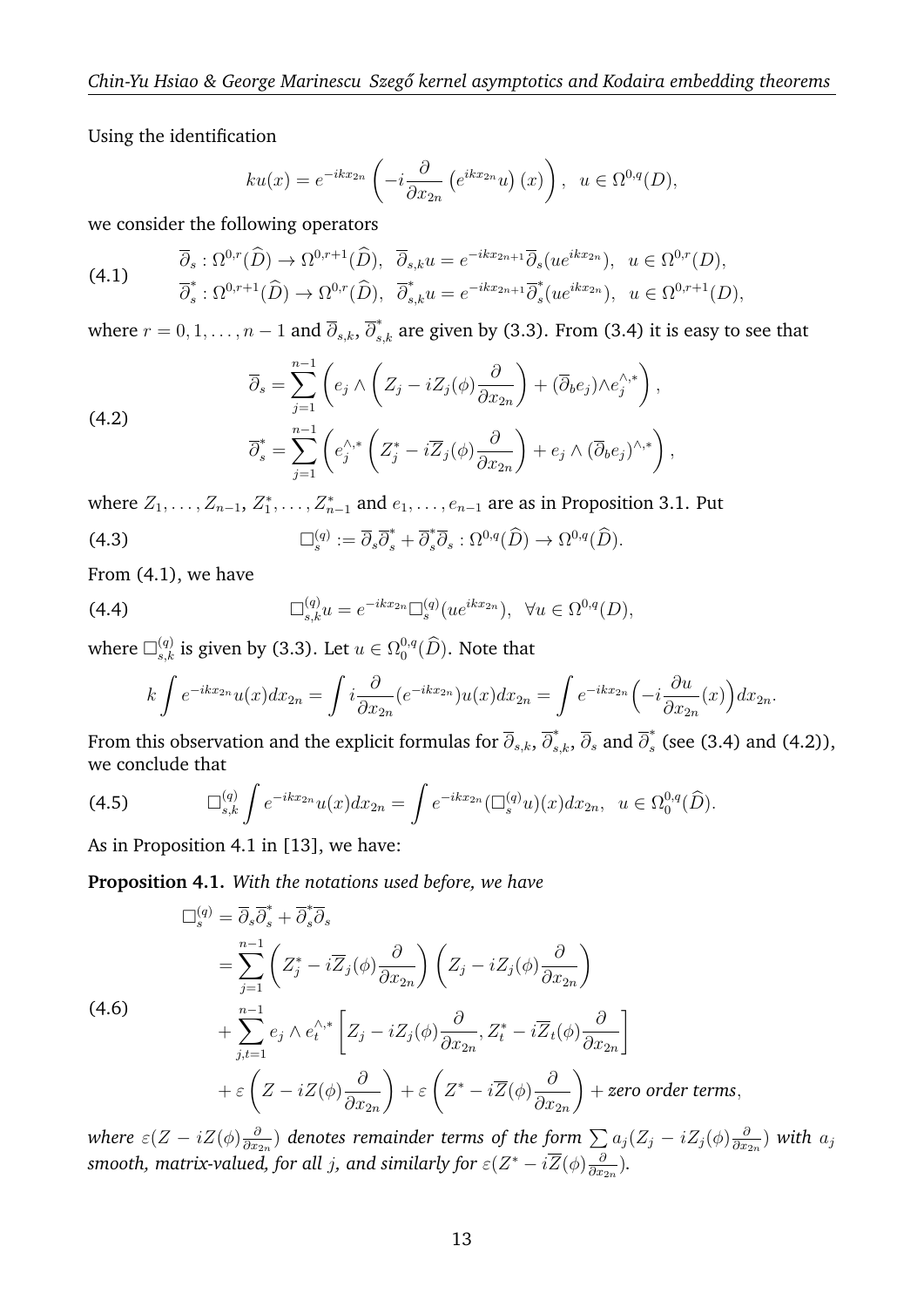In this paper, we will only consider  $q = 0$ . Consider the problem

(4.7) 
$$
\begin{cases} (\partial_t + \Box_s^{(0)}) u(t, \widehat{x}) = 0 & \text{in } \mathbb{R}_+ \times \widehat{D}, \\ u(0, \widehat{x}) = v(\widehat{x}). \end{cases}
$$

**Definition 4.2.** We say that  $a(t, \hat{x}, \hat{\eta}) \in \mathscr{C}^{\infty}(\overline{\mathbb{R}}_+ \times T^*\widehat{D})$  is quasi-homogeneous of degree j if  $a(t, \hat{x}, \lambda \hat{\eta}) = \lambda^j a(\lambda t, \hat{x}, \hat{\eta})$  for all  $\lambda > 0$ ,  $|\hat{\eta}| \ge 1$ . We say that  $b(\hat{x}, \hat{\eta}) \in \mathscr{C}^{\infty}(T^*\hat{D})$  is positively bomogeneous of degree i if  $b(\hat{x}, \lambda \hat{\eta}) = \lambda^j b(\hat{x}, \hat{x})$  for all  $\lambda > 0$ ,  $|\hat{x}| > 1$ homogeneous of degree  $j$  if  $b(\widehat{x}, \lambda \widehat{\eta}) = \lambda^{j} b(\widehat{x}, \widehat{\eta})$  for all  $\lambda > 0$ ,  $|\widehat{\eta}| \ge 1$ .

We look for an approximate solution of (4.7) of the form  $u(t, \hat{x}) = A(t)v(\hat{x})$ ,

(4.8) 
$$
A(t)v(\widehat{x}) = \frac{1}{(2\pi)^{2n}} \iint e^{i(\Psi(t,\widehat{x},\widehat{\eta}) - \langle \widehat{y},\widehat{\eta} \rangle)} a(t,\widehat{x},\widehat{\eta})v(\widehat{y}) d\widehat{y} d\widehat{\eta}
$$

where formally  $a(t, \hat{x}, \hat{\eta}) \sim$  $\sum_{i=1}^{\infty}$  $\sum_{j=0}^\infty a_j(t,\widehat x,\widehat \eta),\ a_j(t,\widehat x,\widehat \eta)\,\in\,\mathscr C^\infty(\overline{\mathbb R}_+\times T^*\widehat D),\ a_j(t,\widehat x,\widehat \eta)$  is a quasihomogeneous function of degree  $-j$ . The phase  $\Psi(t, \hat{x}, \hat{\eta})$  should solve the eikonal equation

(4.9) 
$$
\frac{\partial \Psi}{\partial t} - i \widehat{p}_0(\widehat{x}, \Psi'_{\widehat{x}}) = O(|\mathrm{Im} \Psi|^N), \forall N \ge 0, \Psi|_{t=0} = \langle \widehat{x}, \widehat{\eta} \rangle
$$

with Im  $\Psi \geq 0$ , where  $\widehat{p}_0$  denotes the principal symbol of  $\square_s^{(0)}$ . From (4.6), we have

$$
\widehat{p}_0 = \sum_{j=1}^{n-1} \overline{\widehat{q}}_j \widehat{q}_j,
$$

where  $\hat{q}_j$  is the principal symbol of  $Z_j - iZ_j(\phi) \frac{\partial}{\partial x_j}$  $\frac{\partial}{\partial x_{2n}}$ ,  $j = 1, \ldots, n-1$ . The characteristic manifold  $\widehat{\Sigma}$  of  $\square_s^{(0)}$  is given by

$$
(4.11) \quad \widehat{\Sigma} = \left\{ (\widehat{x}, \widehat{\xi}) \in T^* \widehat{D}; \, \widehat{q}_1(\widehat{x}, \widehat{\xi}) = \ldots = \widehat{q}_{n-1}(\widehat{x}, \widehat{\xi}) = \overline{\widehat{q}}_1(\widehat{x}, \widehat{\xi}) = \ldots = \overline{\widehat{q}}_{n-1}(\widehat{x}, \widehat{\xi}) = 0 \right\}.
$$

From (4.11), we see that  $\hat{p}_0$  vanishes to second order at  $\hat{\Sigma}$ . Let  $\hat{\sigma}$  denote the canonical two form on  $T^*\widehat{D}$ . As Proposition 3.2 and Theorem 3.3, we have

**Theorem 4.3.** *With the notations used above, we have*

(4.12) 
$$
\widehat{\Sigma} = \left\{ (\widehat{x}, \widehat{\xi}) \in T^* \widehat{D}; \ \widehat{\xi} = (\lambda \omega_0(x) - 2\mathrm{Im} \ \overline{\partial}_b \phi(x) \xi_{2n}, \xi_{2n}), \lambda \in \mathbb{R} \right\}.
$$

*Put*

(4.13) 
$$
\widehat{\Sigma}_{+} = \left\{ (\widehat{x}, \widehat{\xi}) \in T^* \widehat{D}; \ \widehat{\xi} = (\lambda \omega_0(x) - 2\mathrm{Im} \ \overline{\partial}_b \phi(x) \xi_{2n}, \xi_{2n}), \lambda \in \mathbb{R}, \xi_{2n} > 0 \right\}, \n\widehat{\Sigma}_{-} = \left\{ (\widehat{x}, \widehat{\xi}) \in T^* \widehat{D}; \ \widehat{\xi} = (\lambda \omega_0(x) - 2\mathrm{Im} \ \overline{\partial}_b \phi(x) \xi_{2n}, \xi_{2n}), \lambda \in \mathbb{R}, \xi_{2n} < 0 \right\}.
$$

*Then,*  $\widehat{\sigma}$  *is non-degenerate at every point of*  $\widehat{\Sigma}_+ \cup \widehat{\Sigma}_-$ *.* 

Put

(4.14) 
$$
U = \left\{ (\widehat{x}, \widehat{\xi}) \in T^* \widehat{D}; \ \widehat{\xi} = (\xi, \xi_{2n}), \xi_{2n} > 0 \right\}.
$$

Then U is a conic open set of  $T^*\hat{D}$ . Until further notice, we work in U. Since  $\hat{\sigma}$  is non-<br>deconomic at each noint of  $U \cap \hat{\Sigma} = \hat{\Sigma}$  (4.0) can be solved with  $\text{Im }V \geq 0$  on  $U$ . More degenerate at each point of  $U \cap \hat{\Sigma} = \hat{\Sigma}_+$ , (4.9) can be solved with Im  $\Psi \geq 0$  on U. More precisely, we have the following.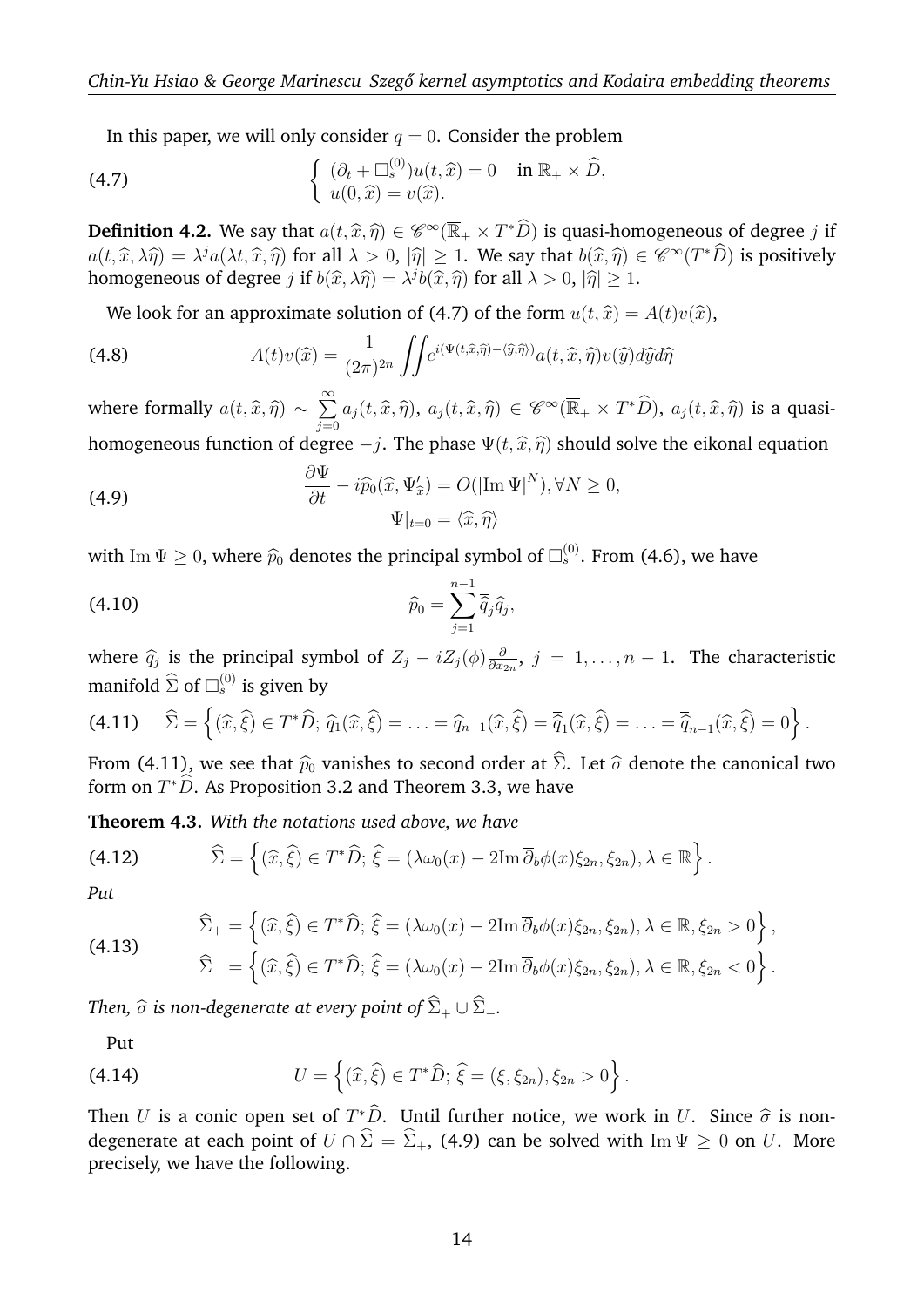**Theorem 4.4.** *There exists*  $\Psi(t, \hat{x}, \hat{\eta}) \in \mathscr{C}^{\infty}(\overline{\mathbb{R}}_{+} \times U)$  *such that*  $\Psi(t, \hat{x}, \hat{\eta})$  *is quasi-homogeneous* of degree 1 and  $\text{Im}\Psi > 0$  and such that  $(A, \Omega)$  holds where the error term is uniform on ever *of degree* 1 *and* Im Ψ ≥ 0 *and such that* (4.9) *holds where the error term is uniform on every set of the form*  $[0, T] \times K$  *with*  $T > 0$  *and*  $K \subset U$  *compact. Furthermore,*  $\Psi$  *is unique up to a term which is* O(|Im Ψ| N ) *locally uniformly for every* N *and*

(4.15) 
$$
\Psi(t, \hat{x}, \hat{\eta}) = \langle \hat{x}, \hat{\eta} \rangle \text{ on } \hat{\Sigma}_{+},
$$

$$
d_{\hat{x}, \hat{\eta}}(\Psi - \langle \hat{x}, \hat{\eta} \rangle) = 0 \text{ on } \hat{\Sigma}_{+}.
$$

*Moreover, we have*

(4.16) 
$$
\operatorname{Im} \Psi(t, \widehat{x}, \widehat{\eta}) \asymp \left( |\widehat{\eta}| \frac{t |\widehat{\eta}|}{1 + t |\eta|} \right) \left( \operatorname{dist} \left( (\widehat{x}, \frac{\widehat{\eta}}{|\widehat{\eta}|}), \widehat{\Sigma}_{+} \right) \right)^2, \ t \ge 0, \ (\widehat{x}, \widehat{\eta}) \in U.
$$

*Furthermore, we can take*  $\Psi(t, \hat{x}, \hat{\eta})$  *so that* 

(4.17) 
$$
\Psi(t,\widehat{x},\widehat{\eta})=\Psi(t,(x,0),\widehat{\eta})+x_{2n}\eta_{2n}.
$$

**Theorem 4.5.** *There exists a function*  $\Psi(\infty, \hat{x}, \hat{\eta}) \in \mathscr{C}^{\infty}(U)$  *with a uniquely determined Taylor* expansion at each point of  $\hat{\Sigma}$ , quak that  $\Psi(\infty, \hat{\hat{\pi}}, \hat{\hat{\theta}})$  is positively homogeneous of degree 1 and *expansion at each point of*  $\widehat{\Sigma}_{+}$  *such that*  $\Psi(\infty, \widehat{x}, \widehat{\eta})$  *is positively homogeneous of degree* 1 *and for*  $f(x,y) \geq c_K |\widehat{\eta}| \left(\text{dist}\left((\widehat{x}, \frac{\widehat{\eta}}{|\widehat{\eta}|}), \widehat{\Sigma}_+\right)\right)^2,$   $\text{where is a } c_K > 0$  such that  $\text{Im}\,\Psi(\infty, \widehat{x}, \widehat{\eta}) \geq c_K |\widehat{\eta}| \left(\text{dist}\left((\widehat{x}, \frac{\widehat{\eta}}{|\widehat{\eta}|}), \widehat{\Sigma}_+\right)\right)^2,$  $|\widehat{\eta}|$  $d_{\widehat{x},\widehat{\eta}}(\Psi(\infty,\widehat{x},\widehat{\eta}) - \langle \widehat{x},\widehat{\eta} \rangle) = 0$  *on*  $\Sigma_+$ *. If*  $\lambda \in C(U)$ *,*  $\lambda > 0$  and  $\lambda(\widehat{x},\xi) < \min \lambda_j(\widehat{x},\xi)$ *, for all*<br> $(\widehat{x},\widehat{\xi})$   $(\widehat{x},\lambda)$ ,  $(\widehat{x},\widehat{\xi})$  are the signualize of the Usu  $(\widehat{x}, \widehat{\xi}) = (\widehat{x}, (\lambda \omega_0(x) - 2\text{Im }\overline{\partial}_b \phi(x) \xi_{2n}, \xi_{2n})) \in \widehat{\Sigma}_+$ , where  $\lambda_i(\widehat{x}, \widehat{\xi})$  are the eigenvalues of the Her*mitian quadratic form*  $\xi_{2n} R_x^L$ , then the solution  $\Psi(t, \widehat{x}, \widehat{\eta})$  of (4.9) can be chosen so that for every<br>compact set  $K \subset U$  and all indices  $\alpha, \beta, \alpha$ , there is a constant  $\alpha, \alpha, \alpha > 0$  such that *compact set*  $K \subset U$  *and all indices*  $\alpha$ *,*  $\beta$ *,*  $\gamma$ *, there is a constant*  $c_{\alpha,\beta,\gamma,K} > 0$  *such that* 

(4.18) 
$$
\left|\partial_{\widehat{x}}^{\alpha}\partial_{\widehat{\eta}}^{\beta}\partial_{t}^{\gamma}(\Psi(t,\widehat{x},\widehat{\eta})-\Psi(\infty,\widehat{x},\widehat{\eta}))\right|\leq c_{\alpha,\beta,\gamma,K}e^{-\lambda(\widehat{x},\widehat{\eta})t} \text{ on } \overline{\mathbb{R}}_{+}\times K.
$$

For the proofs of Theorem 4.4 and Theorem 4.5, we refer to Menikoff-Sjöstrand [23], [11] and [13, Section 4.1].

From now on, we assume that  $\Psi(t, \hat{x}, \hat{\eta})$  has the form (4.17) and hence

(4.19) 
$$
\Psi(\infty, \widehat{x}, \widehat{\eta}) = \Psi(\infty, (x, 0), \widehat{\eta}) + x_{2n} \eta_{2n}.
$$

We let the full symbol of  $\square_s^{(0)}$  be:

full symbol of 
$$
\Box_s^{(0)} = \sum_{j=0}^2 \widehat{p}_j(\widehat{x}, \widehat{\xi}),
$$

where  $\widehat{p}_j(\widehat{x}, \widehat{\xi})$  is positively homogeneous of order  $2 - j$ . We apply  $\partial_t + \Box_s^{(0)}$  formally under the integral in  $(4.8)$  and then integrates the asymptotic expansion of  $\nabla^{(0)}$  ( $\psi$ ). Satting the integral in (4.8) and then introduce the asymptotic expansion of  $\Box^{(0)}_s (a e^{i\Psi}).$  Setting  $(\partial_t + \Box_s^{(0)}) (a e^{i\Psi}) \sim 0$  and regrouping the terms according to the degree of quasi-homogeneity, we obtain for each  $N$  the transport equations

(4.20) 
$$
\begin{cases} T(t,\widehat{x},\widehat{\eta},\partial_t,\partial_{\widehat{x}})a_0 = O(|\mathrm{Im}\,\Psi|^N), \\ T(t,\widehat{x},\widehat{\eta},\partial_t,\partial_{\widehat{x}})a_j + R_j(t,\widehat{x},\widehat{\eta},a_0,\ldots,a_{j-1}) = O(|\mathrm{Im}\,\Psi|^N). \end{cases}
$$

Here

$$
T(t, \widehat{x}, \widehat{\eta}, \partial_t, \partial_{\widehat{x}}) = \partial_t - i \sum_{j=1}^{2n} \frac{\partial \widehat{p}_0}{\partial \xi_j} (\widehat{x}, \Psi'_{\widehat{x}}) \frac{\partial}{\partial x_j} + q(t, \widehat{x}, \widehat{\eta}),
$$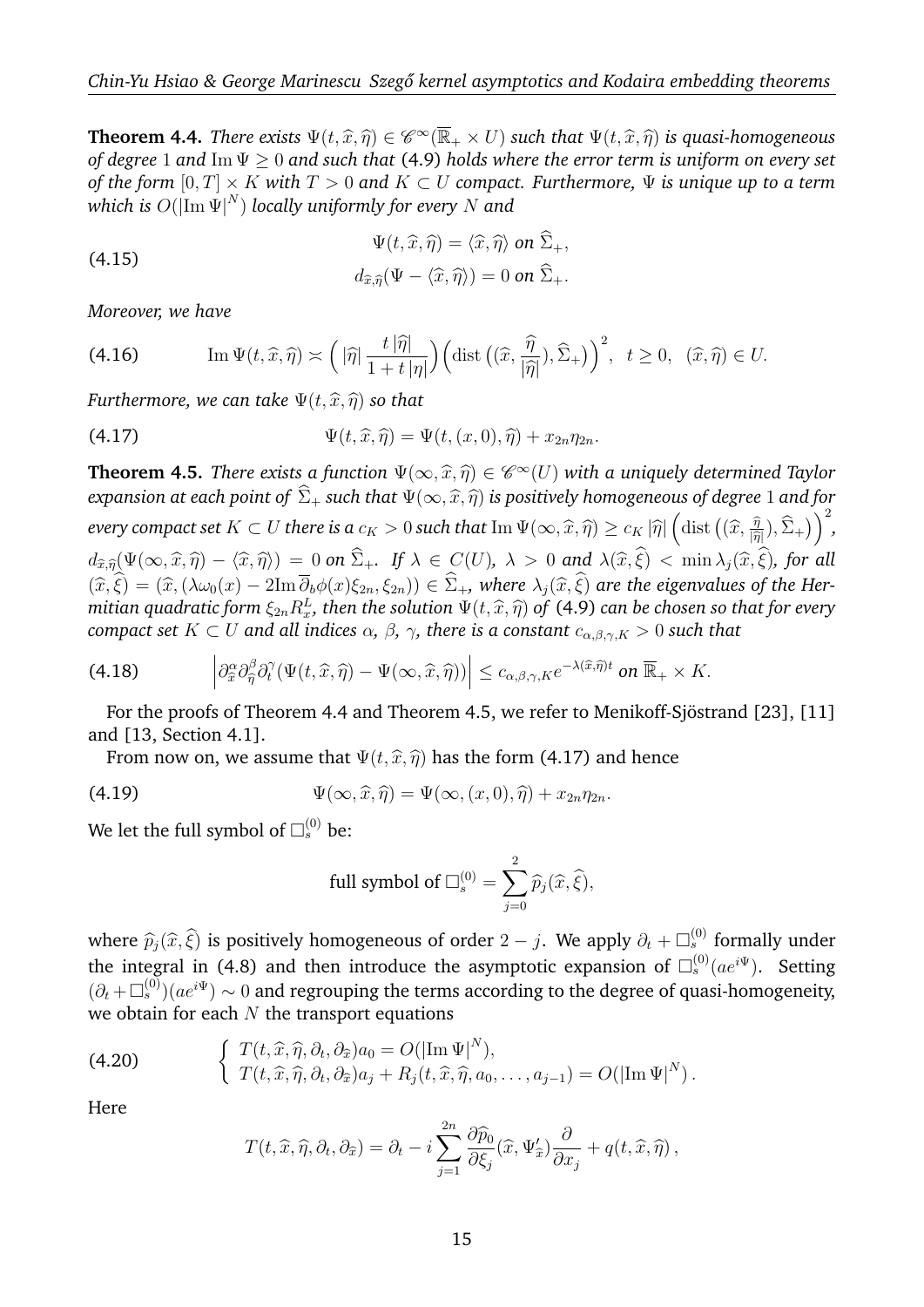where

$$
q(t,\widehat{x},\widehat{\eta}) = \widehat{p}_1(\widehat{x},\Psi_{\widehat{x}}') + \frac{1}{2i} \sum_{j,t=1}^{2n} \frac{\partial^2 \widehat{p}_0(\widehat{x},\Psi_{\widehat{x}}')}{\partial \xi_j \partial \xi_t} \frac{\partial^2 \Psi(t,\widehat{x},\widehat{\eta})}{\partial x_j \partial x_t}
$$

and  $R_j$  is a linear differential operator acting on  $a_0, a_1, \ldots, a_{j-1}$ . We note that  $q(t, \hat{x}, \hat{\eta}) \rightarrow$ <br> $q(\infty, \hat{x}, \hat{\theta})$  as t  $\mapsto \infty$ , exponentially fact in the same of (4.18) and the same is true for the  $q(\infty, \hat{x}, \hat{\eta})$  as  $t \to \infty$ , exponentially fast in the sense of (4.18) and the same is true for the coefficients of  $R_j$ , for all  $j.$ 

Following [13], we can solve the transport equations (4.20). To state the results precisely, we pause and introduce some symbol spaces.

**Definition 4.6.** Let  $\mu \geq 0$  be a non-negative constant. We say that  $a \in \widehat{S}_{\mu}^m(\overline{\mathbb{R}}_+ \times U)$  if  $a\in\mathscr{C}^\infty(\overline{\mathbb{R}}_+\times U)$  and for all indices  $\alpha,\beta\in\mathbb{N}^{2n}_0,$   $\gamma\in\mathbb{N}_0,$  every compact set  $K\Subset\widehat{D}$ , there exists a constant  $c > 0$  such that

$$
\left|\partial_t^{\gamma}\partial_{\widehat{x}}^{\alpha}\partial_{\widehat{\eta}}^{\beta}a(t,\widehat{x},\widehat{\eta})\right| \le c e^{-t\mu|\eta_{2n}|}(1+|\eta|)^{m+\gamma-|\beta|}, \ \widehat{x} \in K, (\widehat{x},\widehat{\eta}) \in U.
$$

Put

$$
\widehat{S}_{\mu}^{-\infty}(\overline{\mathbb{R}}_+ \times U) := \bigcap_{m \in \mathbb{R}} \widehat{S}_{\mu}^m(\overline{\mathbb{R}}_+ \times U).
$$

Let  $a_j\in \widehat{S}_\mu^{m_j}(\overline{\mathbb{R}}_+\times U)$ ,  $j\in\mathbb{N}_0$ , with  $m_j\to-\infty$ ,  $j\to\infty$ . Then there exists  $a\in \widehat{S}_\mu^{m_0}(\overline{\mathbb{R}}_+\times U)$ , unique modulo  $\widehat{S}_{\mu}^{-\infty}(\overline{\mathbb{R}}_{+}\times U)$ , such that  $a-\sum_{i=0}^{k-1}$  $\sum\limits_{j=0}^{\infty}a_j\in \widehat{S}_\mu^{m_k}({\overline{\mathbb{R}}}_+\times U)$  for  $k=0,1,2,\ldots$  If  $a$  and  $a_j$  have the properties above, we write  $a\sim\sum\limits^{\infty}$  $j=0$  $a_j$  in  $\widehat{S}\vphantom{S}\vphantom{S}\smash{\overline\R}$   $\widetilde{R}_+ \times U$  ).

Following the proof of [13, Theorem 4.15] we get:

**Theorem 4.7.** *We can find solutions*  $a_j(t, \hat{x}, \hat{\eta}) \in \widehat{S}_0^{-j}(\overline{\mathbb{R}}_+ \times U)$ *,*  $j = 0, 1, \dots$  *of the system* (4.20)*,*<br>where  $a_i(t, \hat{x}, \hat{y})$  is a quasi-homogeneous function of degree, is for each is with *where*  $a_j(t, \hat{x}, \hat{\eta})$  *is a quasi-homogeneous function of degree*  $−j$ *, for each* j, with

(4.21) 
$$
a_0(0, \hat{x}, \hat{\eta}) = 1 \text{ on } U, a_j(t, \hat{x}, \hat{\eta}) = 0 \text{ on } U, j = 1, 2, ...,
$$

(4.22) 
$$
a_j(t, \widehat{x}, \widehat{\eta}) - a_j(\infty, \widehat{x}, \widehat{\eta}) \in \widehat{S}_{\mu}^{-j}(\overline{\mathbb{R}}_+ \times U), \ \ j = 0, 1, 2, \dots,
$$

$$
a_0(\infty, \widehat{x}, \widehat{\eta}) \neq 0, \ \ \forall (\widehat{x}, \widehat{\eta}) \in \widehat{\Sigma}_+,
$$

*where*  $\mu > 0$  *is a constant and*  $a_j(\infty, \hat{x}, \hat{\eta}) \in \mathscr{C}^{\infty}(U)$ ,  $j = 0, 1, ..., a_j(\infty, \hat{x}, \hat{\eta})$  *is a positively homogeneous function of degree*, *i*, for each *i*. *homogeneous function of degree* −j*, for each* j*.*

Let  $m \in \mathbb{R}$ ,  $0 \le \rho, \delta \le 1$ . For a conic open subset  $\Gamma$  of  $T^*\widehat{D}$ , let  $S^m_{\rho,\delta}(\Gamma)$  denote the Hörmander symbol space on  $\Gamma$  of order  $m$  type  $(\rho, \delta)$  (see [**?**, Definition 1.1]) and let  $S^m_{\text{cl}}(\Gamma)$  denote the space of classical symbols on  $\Gamma$  of order m (see [?, p. 35]). Let  $B \subset D$  be an open set. Let  $L_{\frac{1}{2},\frac{1}{2}}^m(B)$  and  $L_{\text{cl}}^m(B)$  denote the space of pseudodifferential operators on  $B$  of order  $m$  type  $\left(\frac{1}{2}\right)$  $\frac{1}{2},\frac{1}{2}$  $\frac{1}{2})$  and the space of classical pseudodifferential operators on  $B$  of order  $m.$  The classical result of Calderon and Vaillancourt [10, Theorem 18.6.6] tells us that for any  $A\in L^m_{\frac{1}{2},\frac{1}{2}}(B),$ 

(4.23) 
$$
A: H^s_{\text{comp}}(B) \to H^{s-m}_{\text{loc}}(B) \text{ is continuous, for every } s \in \mathbb{R}.
$$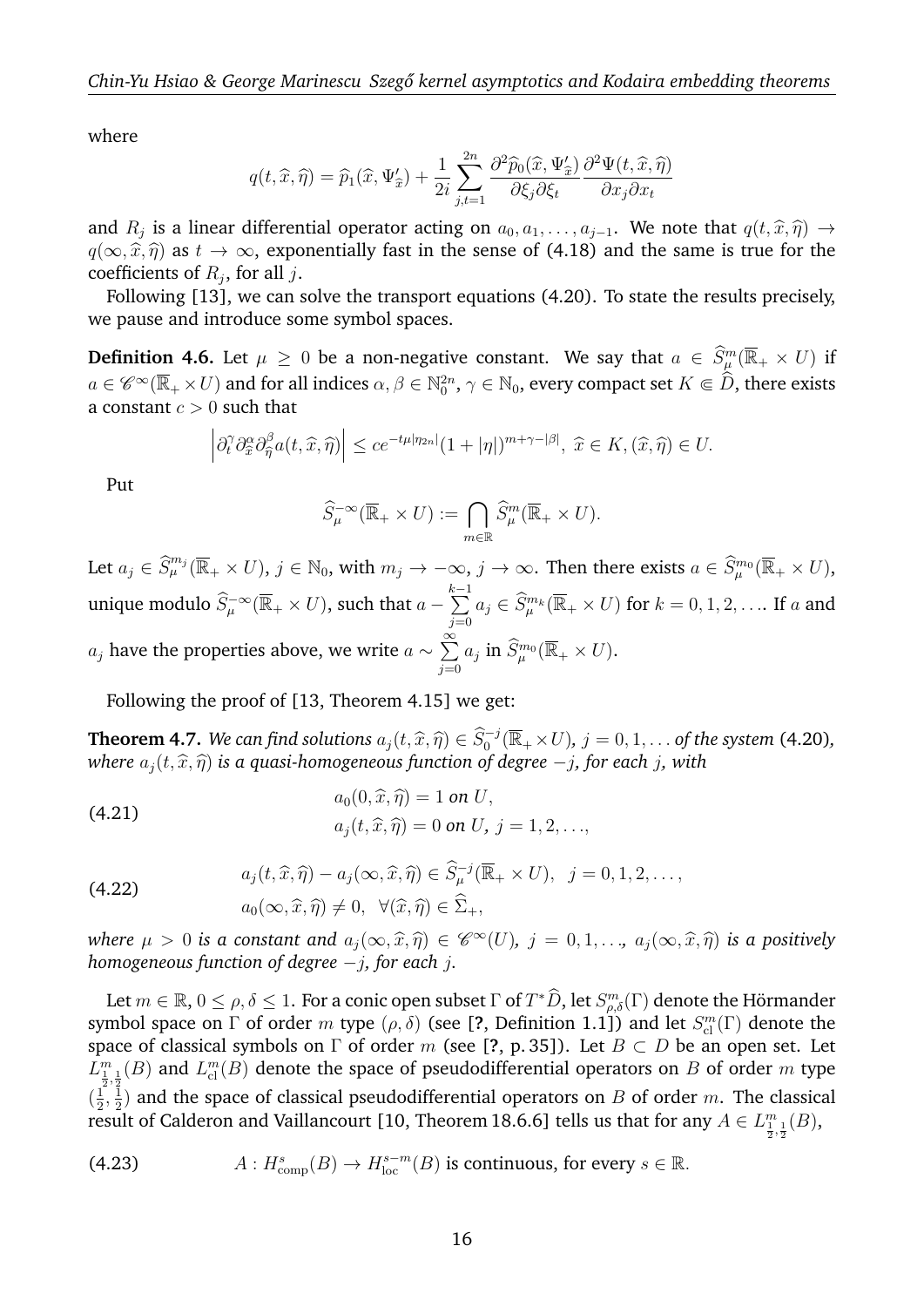We return to our situation. For  $j \in \mathbb{N}_0$ , let  $a_j(t, \widehat{x}, \widehat{\eta}) \in \widehat{S}_0^{-j}(\overline{\mathbb{R}}_+ \times U)$  and  $a_j(\infty, \widehat{x}, \widehat{\eta}) \in \mathscr{C}^\infty(U)$ <br>Let in Theorem 4.7. Let be as in Theorem 4.7. Let

(4.24)  
\n
$$
a(\infty, \widehat{x}, \widehat{\eta}) \sim \sum_{j=0}^{\infty} a_j(\infty, \widehat{x}, \widehat{\eta}) \text{ in } S_{1,0}^0(U),
$$
\n
$$
a(t, \widehat{x}, \widehat{\eta}) \sim \sum_{j=0}^{\infty} a_j(t, \widehat{x}, \widehat{\eta}) \text{ in } \widehat{S}_0^0(\overline{\mathbb{R}}_+ \times U),
$$
\n
$$
a(t, \widehat{x}, \widehat{\eta}) - a(\infty, \widehat{x}, \widehat{\eta}) \in \widehat{S}_{\mu}^0(\overline{\mathbb{R}}_+ \times U), \quad \mu > 0.
$$

Take  $\alpha(\eta_{2n}) \in \mathscr{C}^{\infty}(\mathbb{R})$  with  $\alpha(\eta_{2n}) = 1$  if  $\eta_{2n} \leq \frac{1}{2}$  $\frac{1}{2}$ ,  $\alpha(\eta_{2n}) = 0$  if  $\eta_{2n} \ge 1$ . Choose  $\chi \in \mathscr{C}_0^{\infty}(\mathbb{R}^{2n})$ so that  $\chi(\widehat{\eta}) = 1$  when  $|\widehat{\eta}| < 1$  and  $\chi(\widehat{\eta}) = 0$  when  $|\widehat{\eta}| > 2$ . For  $\varepsilon > 0$ , put

$$
G_{\varepsilon}(\widehat{x},\widehat{y}) = \frac{1}{(2\pi)^{2n}} \int \Biggl( \int_0^{\infty} \Bigl(e^{i(\Psi(t,\widehat{x},\widehat{\eta}) - \langle \widehat{y},\widehat{\eta} \rangle)} a(t,\widehat{x},\widehat{\eta}) - e^{i(\Psi(\infty,\widehat{x},\widehat{\eta}) - \langle \widehat{y},\widehat{\eta} \rangle)} a(\infty,\widehat{x},\widehat{\eta})\Bigr) (1 - \chi(\widehat{\eta})) \chi(\varepsilon \widehat{\eta}) (1 - \alpha(\eta_{2n})) dt \Biggr) d\widehat{\eta}.
$$

By Chapter 5 in part I of [11], we have for any  $u \in \mathscr{C}_0^{\infty}(D)$ ,

$$
\lim_{\varepsilon \to 0} \int G_{\varepsilon}(\widehat{x}, \widehat{y}) u(\widehat{y}) d\widehat{y} \in \mathscr{C}^{\infty}(\widehat{D}),
$$

and the operator

$$
G: \mathscr{C}_0^{\infty}(\widehat{D}) \to \mathscr{C}^{\infty}(\widehat{D}), \ u \mapsto \lim_{\varepsilon \to 0} \int G_{\varepsilon}(\widehat{x}, \widehat{y}) u(\widehat{y}) dy,
$$

is continuous, has a unique continuous extension:  $G:\mathcal{E}'(\widehat D)\to \mathcal{D}'(\widehat D)$  and  $G\in L^{-1}_{\frac{1}{2},\frac{1}{2}}(\widehat D)$  with symbol

$$
q(\widehat{x},\widehat{\eta}) = \int_0^{\infty} \left( e^{i(\Psi(t,\widehat{x},\widehat{\eta}) - \langle \widehat{x},\widehat{\eta} \rangle)} a(t,\widehat{x},\widehat{\eta}) - e^{i(\Psi(\infty,\widehat{x},\widehat{\eta}) - \langle \widehat{x},\widehat{\eta} \rangle)} a(\infty,\widehat{x},\widehat{\eta}) \right) dt(1 - \alpha(\eta_{2n}))
$$

in  $S^{-1}_{\frac{1}{2},\frac{1}{2}}(T^*\widehat D).$  We denote

(4.25) 
$$
G(\widehat{x}, \widehat{y}) = \frac{1}{(2\pi)^{2n}} \int \left( \int_0^{\infty} (e^{i(\Psi(t,\widehat{x},\widehat{\eta}) - \langle \widehat{y},\widehat{\eta} \rangle)} a(t,\widehat{x},\widehat{\eta}) - e^{i(\Psi(\infty,\widehat{x},\widehat{\eta}) - \langle \widehat{y},\widehat{\eta} \rangle)} a(\infty,\widehat{x},\widehat{\eta}) \right) (1 - \chi(\widehat{\eta}))(1 - \alpha(\eta_{2n})) dt \right) d\widehat{\eta}.
$$

Similarly, for  $\varepsilon > 0$ , put

$$
S_{\varepsilon}(\widehat{x},\widehat{y}) = \frac{1}{(2\pi)^{2n}} \int e^{i(\Psi(\infty,\widehat{x},\widehat{\eta}) - \langle \widehat{y},\widehat{\eta} \rangle)} a(\infty,\widehat{x},\widehat{\eta})(1 - \chi(\widehat{\eta})) \chi(\varepsilon \widehat{\eta})(1 - \alpha(\eta_{2n})) d\widehat{\eta}.
$$

By [11, Chapter 5, part I]) we have for  $u \in \mathscr{C}_0^{\infty}(\widehat{D}),$ 

$$
\lim_{\varepsilon \to 0} \int S_{\varepsilon}(\widehat{x}, \widehat{y}) u(\widehat{y}) d\widehat{y} \in \mathscr{C}^{\infty}(\widehat{D}),
$$

the operator

$$
S: \mathscr{C}_0^{\infty}(\widehat{D}) \to \mathscr{C}^{\infty}(\widehat{D}), \ u \mapsto \lim_{\varepsilon \to 0} \int S_{\varepsilon}(\widehat{x}, \widehat{y}) u(\widehat{y}) dy,
$$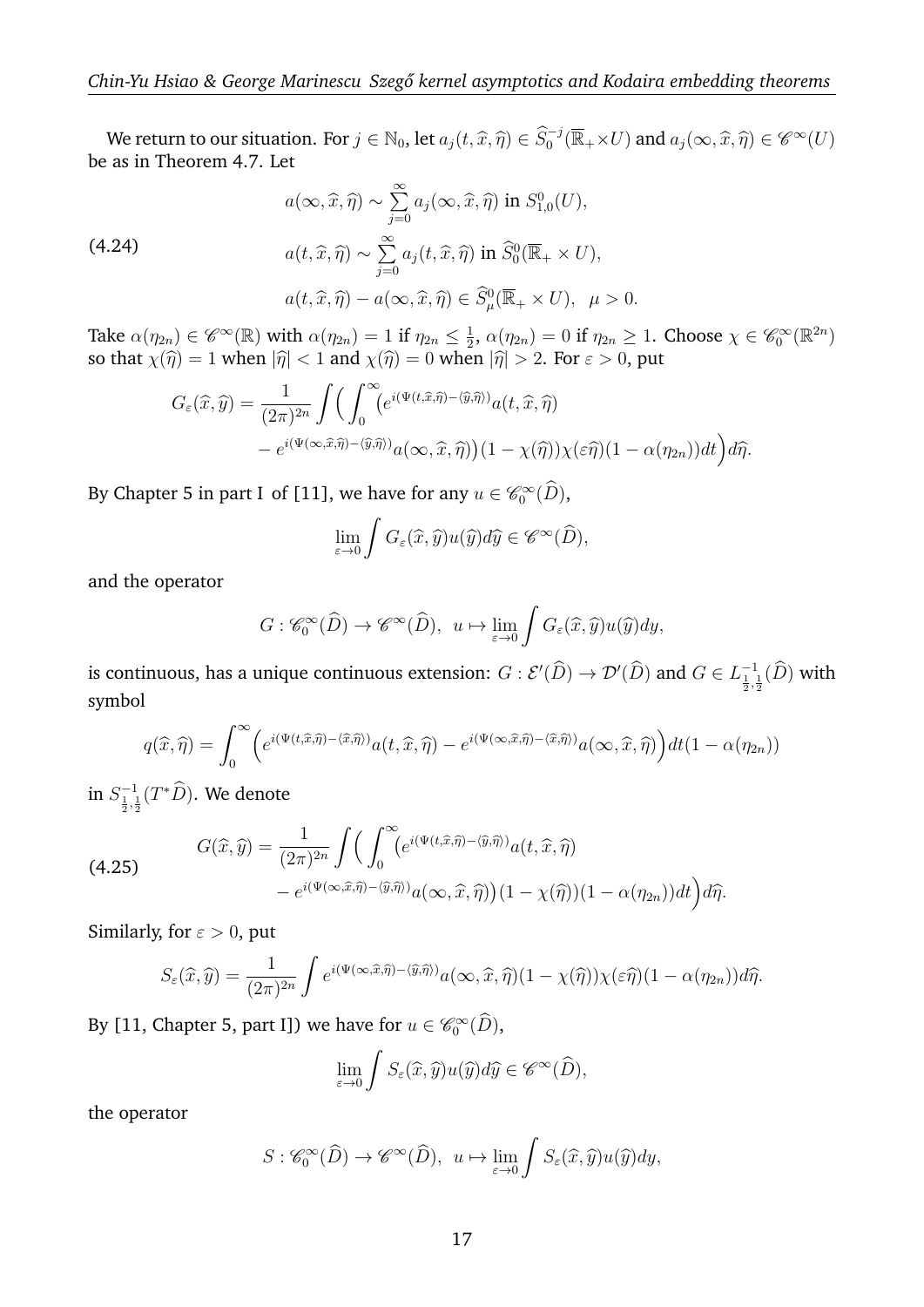is continuous, has a unique continuous extension:  $S: \mathcal{E}'(\widehat{D}) \to \mathcal{D}'(\widehat{D})$  and  $S \in L^0_{\frac{1}{2},\frac{1}{2}}(\widehat{D})$  with symbol  $s(\widehat{x}, \widehat{\eta}) = e^{i(\Psi(\infty, \widehat{x}, \widehat{\eta}) - \langle \widehat{x}, \widehat{\eta} \rangle)} a(\infty, \widehat{x}, \widehat{\eta}) (1 - \alpha(\eta_{2n})) \in S^0_{\frac{1}{2}, \frac{1}{2}}(T^* \widehat{D}).$  We denote

(4.26) 
$$
S(\widehat{x},\widehat{y}) = \frac{1}{(2\pi)^{2n}} \int e^{i(\Psi(\infty,\widehat{x},\widehat{\eta}) - \langle \widehat{y},\widehat{\eta} \rangle)} a(\infty,\widehat{x},\widehat{\eta}) \big(1 - \chi(\widehat{\eta})\big) \big(1 - \alpha(\eta_{2n})\big) d\widehat{\eta}.
$$

Put

(4.27) 
$$
\widetilde{I} = (2\pi)^{-2n} \int e^{i\langle \widehat{x} - \widehat{y}, \widehat{\eta} \rangle} \left(1 - \alpha(\eta_{2n})\right) d\widehat{\eta}.
$$

We can repeat the proof of [11, Proposition 6.5] with minor changes and obtain:

**Theorem 4.8.** *With the notations used above, we have*

$$
S + \Box_s^{(0)} \circ G \equiv \widetilde{I} \text{ on } \widehat{D},
$$
  

$$
\overline{\partial}_s \circ S \equiv 0 \text{ on } \widehat{D}, \quad \Box_s^{(0)} \circ S \equiv 0 \text{ on } \widehat{D}.
$$

The next result follows from the complex stationary phase formula of Melin and Sjöstrand [22] with essentially the same proof as of [13, Theorem 4.29].

**Theorem 4.9.** With the notations and assumptions above, let  $S = S(\widehat{x}, \widehat{y}) \in L^0_{\frac{1}{2}, \frac{1}{2}}(\widehat{D})$  be as in *Theorem 4.8. Then, on*  $\widehat{D}$ *, we have* 

(4.28) 
$$
S(\widehat{x}, \widehat{y}) \equiv \int_{u \in \mathbb{R}, t \in \mathbb{R}_+} e^{i\Phi(\widehat{x}, \widehat{y}, u, t)} b(\widehat{x}, \widehat{y}, u, t) (1 - \alpha(t)) du dt
$$

*with*

$$
b(\widehat{x}, \widehat{y}, u, t) \sim \sum_{j=0}^{\infty} b_j(\widehat{x}, \widehat{y}, u, t) \text{ in } S_{1,0}^{n-1}(\widehat{D} \times \widehat{D} \times \mathbb{R} \times \mathbb{R}_+),
$$
  
(4.29) 
$$
b_j(\widehat{x}, \widehat{y}, u, t) \in \mathscr{C}^{\infty}(\widehat{D} \times \widehat{D} \times \mathbb{R} \times \mathbb{R}_+), \quad j = 0, 1, 2, \dots,
$$

$$
b_j(\widehat{x}, \widehat{y}, \lambda u, \lambda t) = \lambda^{n-1-j} b_j(\widehat{x}, \widehat{y}, u, t), \quad \forall (\widehat{x}, \widehat{y}, u, t) \in \widehat{D} \times \widehat{D} \times \mathbb{R} \times \mathbb{R}_+, \quad \lambda \ge 1, \quad \forall j,
$$

$$
b_0(\widehat{x}, \widehat{x}, u, t) \neq 0, \ \ \forall (\widehat{x}, \widehat{y}, u, t) \in \widehat{D} \times \widehat{D} \times \mathbb{R} \times \mathbb{R}_+, \ \lambda \geq 1,
$$
  
\n
$$
\Phi(\widehat{x}, \widehat{y}, u, t) = (x_{2n} - y_{2n})t + \varphi(x, y, u, t),
$$
  
\n
$$
\varphi(x, y, u, t) \in \mathscr{C}^{\infty}(D \times D \times \mathbb{R} \times \mathbb{R}_+),
$$
  
\n
$$
\varphi(x, y, \lambda u, \lambda t) = \lambda \varphi(x, y, u, t), \ \ \forall (x, y, u, t) \in D \times D \times \mathbb{R} \times \mathbb{R}_+, \ \lambda \geq 1,
$$
  
\nIm  $\varphi(x, y, u, t) \geq 0,$   
\n
$$
\varphi(x, x, u, t) = 0, \ \forall x \in D, \ u \in \mathbb{R}, \ t \in \mathbb{R}_+,
$$
  
\n
$$
d_x \varphi|_{(x, x, u, t)} = -2t \text{Im } \overline{\partial}_b \phi(x) + u \omega_0(x), \ \forall x \in D, \ u \in \mathbb{R}, \ t \in \mathbb{R}_+,
$$
  
\n
$$
d_y \varphi|_{(x, x, u, t)} = 2t \text{Im } \overline{\partial}_b \phi(x) - u \omega_0(x), \ \forall x \in D, \ u \in \mathbb{R}, \ t \in \mathbb{R}_+,
$$
  
\n
$$
\frac{\partial \varphi}{\partial u}(x, y, u, t) = 0 \text{ and } \frac{\partial \varphi}{\partial t}(x, y, u, t) = 0 \text{ if and only if } x = y.
$$

We can repeat the method in [13, Section 4.4] with minor changes to compute the tangential Hessian of the phase function  $\varphi(x, y, u, t)$ . Since the computation is simpler therefore we omit the details. We state the result.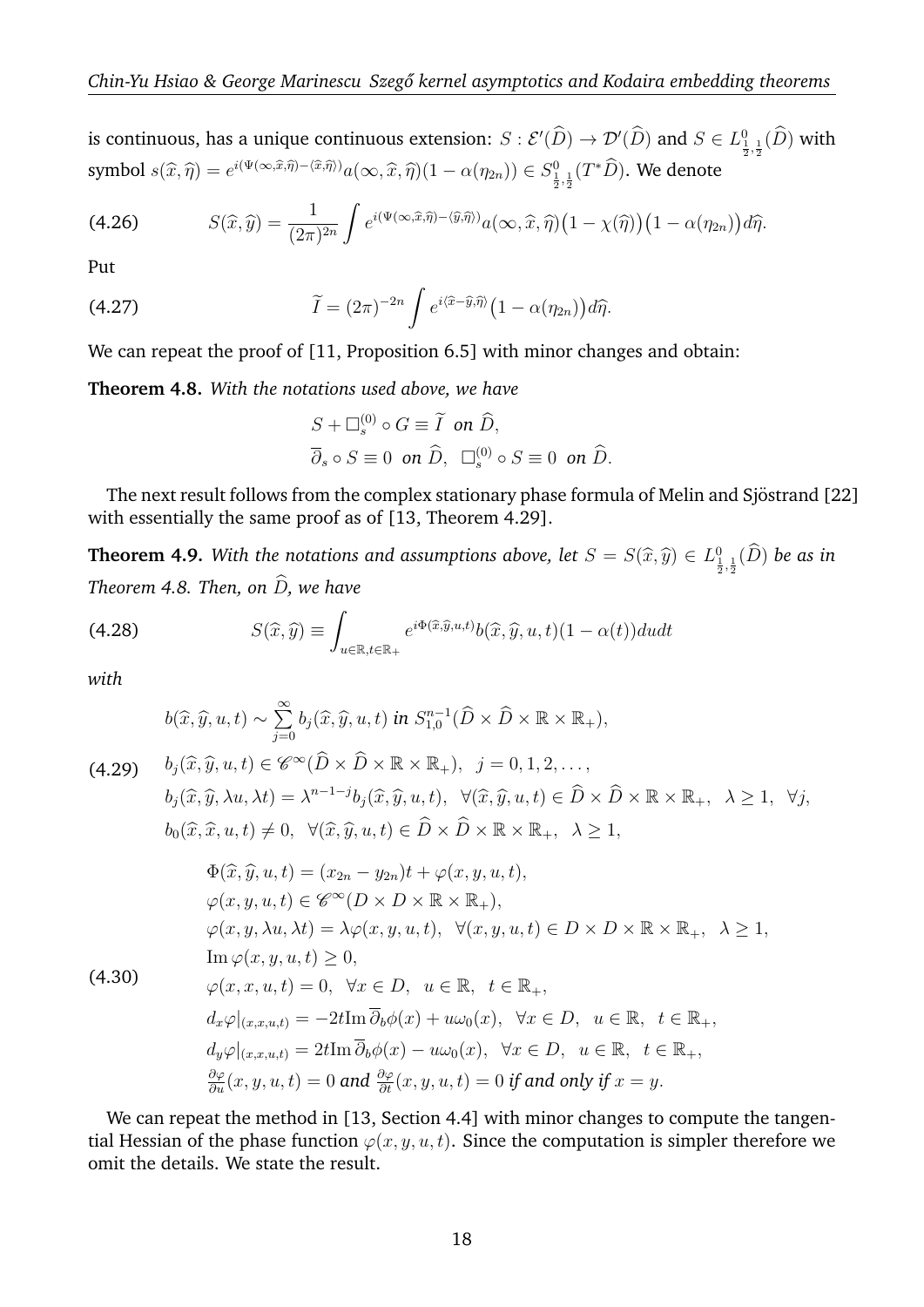**Theorem 4.10.** With the notations above, put  $\psi(x, y, u) := \varphi(x, y, u, 1)$ . Fix  $p \in D$  and let  $\overline{Z}_1, \ldots, \overline{Z}_{n-1}$  be an orthonormal frame of  $T^{1,0}_xX$  varying smoothly with  $x$  in a neighbourhood *of*  $p$ *, for which the Hermitian quadratic form*  $R_x^L$  *is diagonalized at*  $p$ *. Let*  $x = (x_1, \ldots, x_{2n-1})$ *,*  $z_j = x_{2j-1}+ix_{2j},\, j=1,\ldots,n-1,$  be local coordinates of  $X$  defined in some small neighbourhood *of* p *such that*

$$
x(p) = 0, \quad \omega_0(p) = dx_{2n-1}, \quad T(p) = -\frac{\partial}{\partial x_{2n-1}}(p),
$$
  

$$
\left\langle \frac{\partial}{\partial x_j}(p) \Big| \frac{\partial}{\partial x_t}(p) \right\rangle = 2\delta_{j,t}, \quad j, t = 1, ..., 2n - 2,
$$
  

$$
\overline{Z}_j(p) = \frac{\partial}{\partial z_j} + i \sum_{t=1}^{n-1} \tau_{j,t} \overline{z}_t \frac{\partial}{\partial x_{2n-1}} + c_j x_{2n-1} \frac{\partial}{\partial x_{2n-1}} + O(|x|^2), \quad j = 1, ..., n - 1,
$$
  

$$
\phi(x) = \beta x_{2n-1} + \sum_{j=1}^{n-1} (\alpha_j z_j + \overline{\alpha_j} \overline{z}_j) + \frac{1}{2} \sum_{l,t=1}^{n-1} \mu_{t,l} z_t \overline{z}_l + \sum_{l,t=1}^{n-1} (a_{l,t} z_l z_t + \overline{a}_{l,t} \overline{z}_l \overline{z}_t)
$$
  

$$
+ \sum_{j=1}^{n-1} (d_j z_j x_{2n-1} + \overline{d}_j \overline{z}_j x_{2n-1}) + O(|x_{2n-1}|^2) + O(|x|^3),
$$

 $\forall x \in \mathbb{R}, \tau_{j,t}, c_j, \alpha_j, \mu_{j,t}, a_{j,t}, d_j \in \mathbb{C}, \ \mu_{j,t} = \overline{\mu}_{t,j}, \ \tau_{j,t} + \overline{\tau}_{t,j} = 0, \ j,t = 1, \ldots, n-1$ . We also  $\emph{write } y = (y_1, \ldots, y_{2n-1}), \, w_j = y_{2j-1} {+} i y_{2j}, \, j = 1, \ldots, n-1. \ \emph{Then, in some small neighbourhood}$ *D*<sub>0</sub> *of p we have for all*  $(x, y, u) \in D_0 \times D_0 \times \mathbb{R}$ *,* 

(4.32) 
$$
\text{Im } \psi(x, y, u) \ge c |x' - y'|^2,
$$

$$
\text{Im } \psi(x, y, u) + \left| \frac{\partial \psi}{\partial u}(x, y, u) \right| \ge c(|x_{2n-1} - y_{2n-1}| + |x' - y'|^2),
$$

 $where\ c>0 \ is\ a\ constant,\ x'=(x_1,\ldots,x_{2n-2}),\ y'=(y_2,\ldots,y_{2n-2}),\ |x'-y'|^2=\sum^{2n-2}$  $j=1$  $|x_j - y_j|^2$ 

*and* (4.33)

$$
\psi(x, y, u)
$$
\n
$$
= -i \sum_{j=1}^{n-1} \alpha_j (z_j - w_j) + i \sum_{j=1}^{n-1} \overline{\alpha}_j (\overline{z}_j - \overline{w}_j) + u(x_{2n-1} - y_{2n-1}) - \frac{i}{2} \sum_{j,l=1}^{n-1} (a_{l,j} + a_{j,l}) (z_j z_l - w_j w_l)
$$
\n
$$
+ \frac{i}{2} \sum_{j,l=1}^{n-1} (\overline{a}_{l,j} + \overline{a}_{j,l}) (\overline{z}_j \overline{z}_l - \overline{w}_j \overline{w}_l) + \frac{1}{2} \sum_{j,l=1}^{n-1} i u(\overline{\tau}_{l,j} - \tau_{j,l}) (z_j \overline{z}_l - w_j \overline{w}_l)
$$
\n
$$
+ \sum_{j=1}^{n-1} (-ic_j \beta - uc_j - id_j) (z_j x_{2n-1} - w_j y_{2n-1}) + \sum_{j=1}^{n-1} (i \overline{c}_j \beta - u \overline{c}_j + i \overline{d}_j) (\overline{z}_j x_{2n-1} - \overline{w}_j y_{2n-1})
$$
\n
$$
- \frac{i}{2} \sum_{j=1}^{n-1} \lambda_j (z_j \overline{w}_j - \overline{z}_j w_j) + \frac{i}{2} \sum_{j=1}^{n-1} \lambda_j |z_j - w_j|^2 + (x_{2n-1} - y_{2n-1}) f(x, y, u) + O(|(x, y)|^3),
$$
\n
$$
f \in \mathscr{C}^{\infty}, \ f(0, 0, u) = 0, \ \forall u \in \mathbb{R},
$$

where  $\lambda_1 > 0, \ldots, \lambda_{n-1} > 0$  are the eigenvalues of  $R_p^L$  with respect to  $\langle \cdot | \cdot \rangle$ .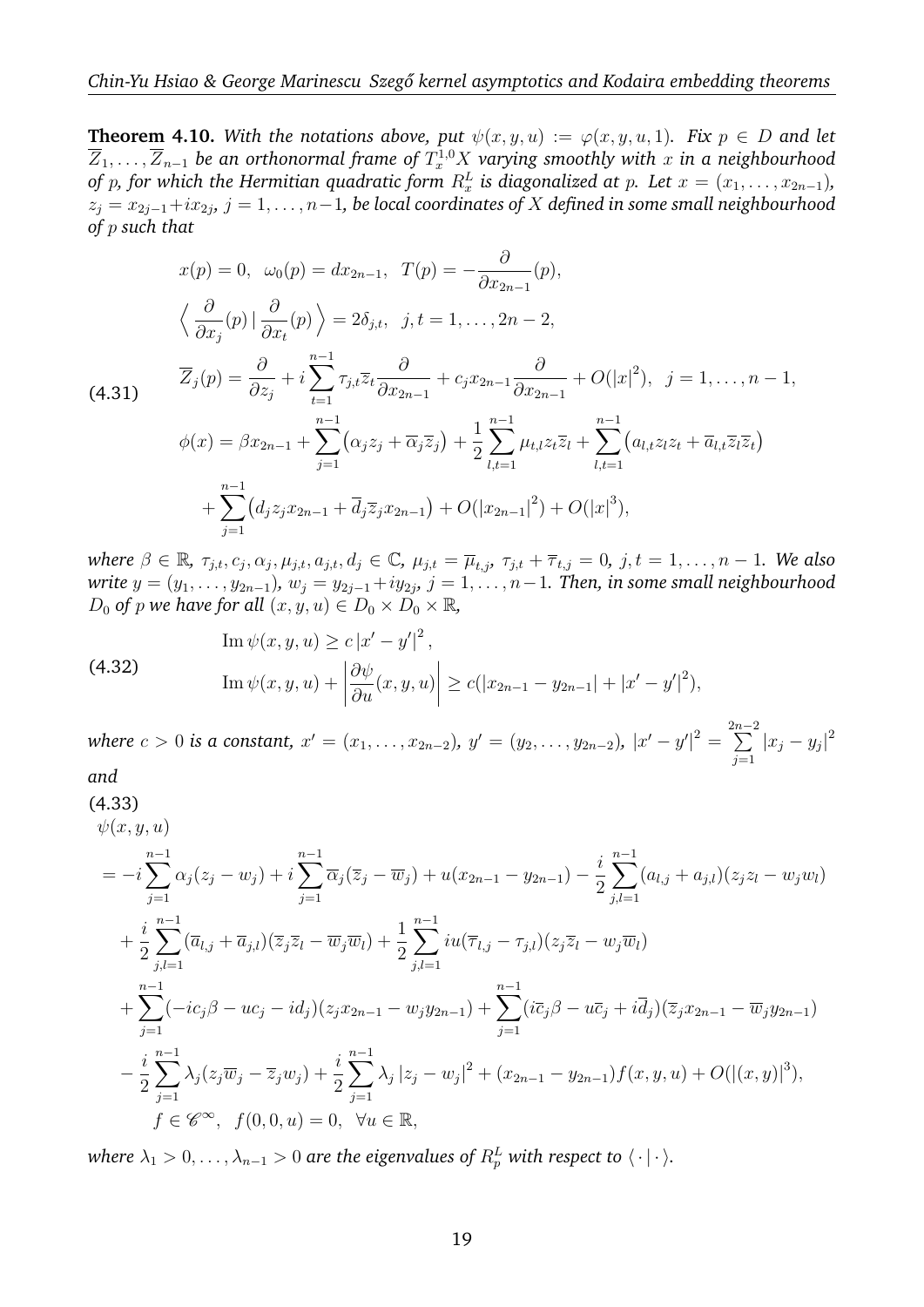4.2. Semi-classical Hodge decomposition for  $\square_{s,k}^{(0)}$ . In this section we apply Theorem 4.8 and Theorem 4.9 to describe the semi-classical behaviour of  $\square_{s,k}^{(0)}.$ 

Let s be a local trivializing section of L on an open subset  $D \subset X$  and  $|s|^2_h = e^{-2\phi}$ . Let  $\chi(x_{2n}), \chi_1(x_{2n}) \in \mathscr{C}_0^{\infty}(\mathbb{R}), \ \chi, \chi_1 \geq 0$ . We assume that  $\chi_1 = 1$  on  $\text{Supp}\,\chi$ . We take  $\chi$  so that  $\int \chi(x_{2n})dx_{2n} = 1$ . Put

(4.34) 
$$
\chi_k(x_{2n}) = e^{ikx_{2n}} \chi(x_{2n}).
$$

We say that a sequence  $(g_k)$  in  $\mathbb C$  is rapidly decreasing and write  $g_k = O(k^{-\infty})$  if for every  $N > 0$ , there exists  $C_N > 0$  independent of  $k$  such that for all  $k$  we have  $|g_k| \le C_N k^{-N}$ .

**Proposition 4.11.** *With the notations before, let*  $\tilde{I} = (2\pi)^{-2n} \int e^{i\langle \hat{x} - \hat{y}, \hat{\eta} \rangle} (1 - \alpha(\eta_{2n})) d\hat{\eta}$  *be as in*<br>(4.27), Let  $\tilde{I}$ , be the continuous coverting  $\mathcal{O}(\Omega) \rightarrow \mathcal{O}(\Omega)$  rises by (4.27)*.* Let  $\tilde{I}_k$  be the continuous operator  $\mathscr{C}_0^{\infty}(D) \to \mathscr{C}^{\infty}(D)$  given by

$$
\widetilde{I}_k: \mathscr{C}_0^{\infty}(D) \to \mathscr{C}^{\infty}(D), \ f \longmapsto \int e^{-ikx_{2n}} \chi_1(x_{2n}) \widetilde{I}(\chi_k f)(\widehat{x}) dx_{2n}.
$$

Then,  $I_k = (1 + g_k)I$  on  $\mathscr{C}_0^\infty(D)$ , where  $I$  is the identity map on  $\mathscr{C}_0^\infty(D)$  and  $(g_k)$  is a rapidly *decreasing sequence.*

*Proof.* It is easy to see that

$$
I = (2\pi)^{-2n} \int e^{i\langle \hat{x} - \hat{y}, \hat{\eta} \rangle - ik(x_{2n} - y_{2n})} \chi_1(x_{2n}) \chi(y_{2n}) d\hat{\eta} dy_{2n} dx_{2n} \text{ on } \mathscr{C}_0^{\infty}(D).
$$

From this observation, we can check that  $\widetilde{I}_k = (1 + g_k)I$  where

$$
(4.35) \t\t g_k = -(2\pi)^{-2n} \int e^{i\langle x_{2n}-y_{2n},\eta_{2n}-k\rangle} \alpha(\eta_{2n}) \chi_1(x_{2n}) \chi(y_{2n}) d\eta_{2n} dy_{2n} dx_{2n}.
$$

Since  $\alpha(\eta_{2n}) = 0$  if  $\eta \geq 1$ , we can integrate by parts in (4.35) with respect to  $y_{2n}$  several times and conclude that  $q_k = O(k^{-\infty})$ . −∞).

Let  $S\in L^0_{\frac{1}{2},\frac{1}{2}}(\widehat{D})$  and  $G\in L^{-1}_{\frac{1}{2},\frac{1}{2}}(\widehat{D})$  be as in Theorem 4.8. For  $s\in\mathbb{N}_0$  define

$$
(4.36) \tS_k: H^s_{\text{comp}}(D) \to H^s_{\text{loc}}(D), \tf \mapsto \frac{1}{1+g_k} \int e^{-ikx_{2n}} \chi_1(x_{2n}) S(\chi_k f)(\widehat{x}) dx_{2n},
$$

$$
(4.37) \t\t\t\t\mathcal{G}_k: H^s_{\text{loc}}(D) \to H^{s+1}_{\text{loc}}(D), \t\t\t f \longmapsto \frac{1}{1+g_k} \int e^{-ikx_{2n}} \chi_1(x_{2n}) G(\chi_k f)(\widehat{x}) dx_{2n}.
$$

From (4.36), (4.37) and the fact that  $S: H^{s}_{\text{comp}}(\widehat{D}) \to H^{s}_{\text{loc}}(\widehat{D})$  is continuous for every  $s \in \mathbb{R}$ ,  $G:H^{s}_{\rm comp}(\widehat D)\to H^{s+1}_{\rm loc}(\widehat D)$  is continuous for every  $s\in\R,$  it is straightforward to check that

(4.38) 
$$
\mathcal{S}_k = O(k^s) : H^s_{\text{comp}}(D) \to H^s_{\text{loc}}(D), \ \forall s \in \mathbb{N}_0,
$$

$$
\mathcal{G}_k = O(k^s) : H^s_{\text{comp}}(D) \to H^{s+1}_{\text{loc}}(D), \ \forall s \in \mathbb{N}_0.
$$

Repeating the proof of [13, Theorem 5.4] by making use of Proposition 4.11 we get:

**Theorem 4.12.** Let  $s$  be a local trivializing section of  $L$  on an open subset  $D \subset X$  and  $|s|^2_h =$  $e^{-2\phi}$ . Let  $\mathcal{S}_k$  and  $\mathcal{G}_k$  be as in (4.36), (4.37) respectively. Then,

(4.39) 
$$
\mathcal{S}_{k}^{*}, \mathcal{S}_{k} = O(k^{s}) : H_{\text{comp}}^{s}(D) \to H_{\text{loc}}^{s}(D), \ \forall s \in \mathbb{Z},
$$

$$
\mathcal{G}_{k}^{*}, \mathcal{G}_{k} = O(k^{s}) : H_{\text{comp}}^{s}(D) \to H_{\text{loc}}^{s+1}(D), \ \forall s \in \mathbb{Z},
$$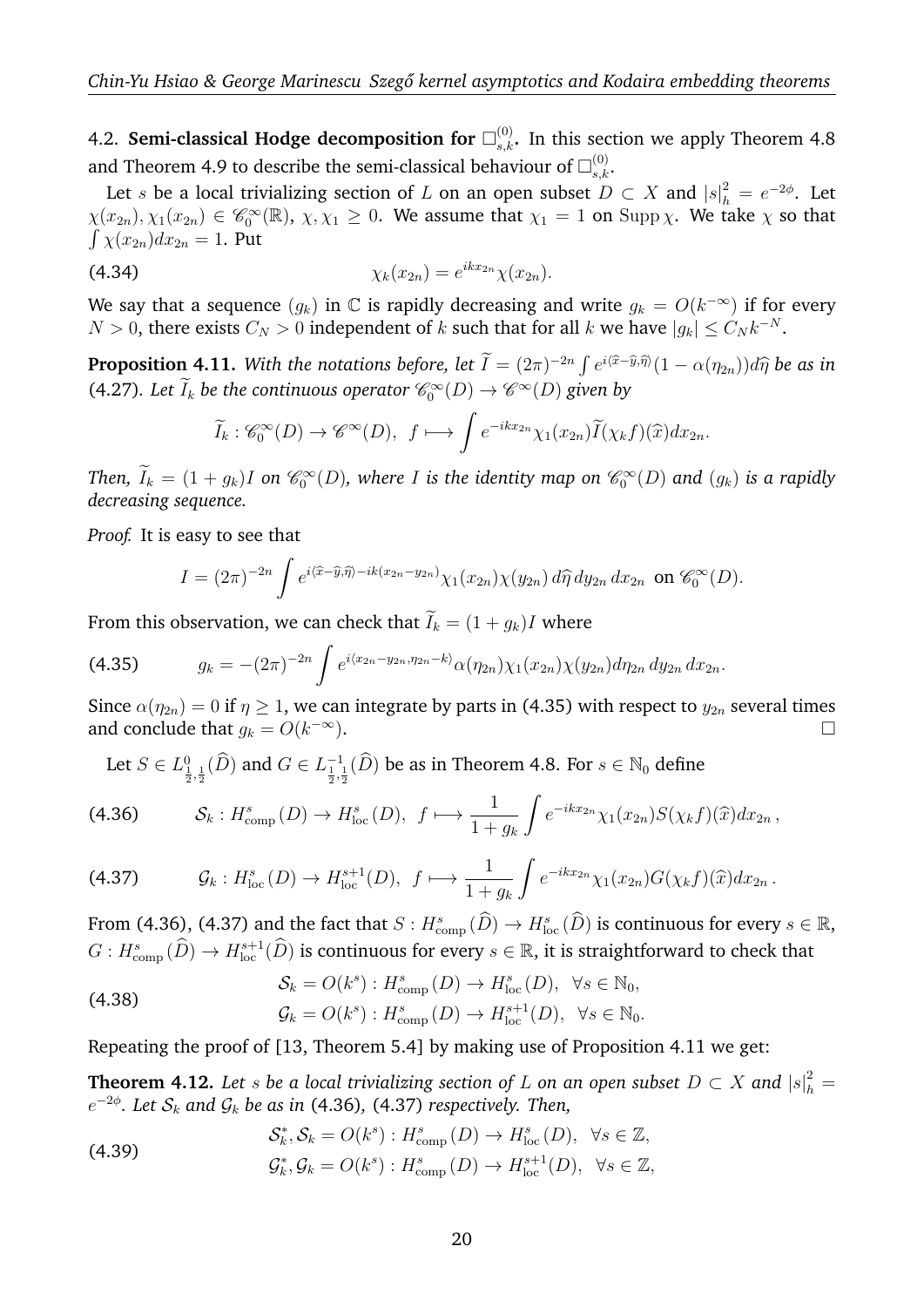*and we have on* D*,*

(4.40) 
$$
\overline{\partial}_{s,k} S_k \equiv 0 \mod O(k^{-\infty}),
$$

(4.41) 
$$
\Box_{s,k}^{(0)} \mathcal{S}_k \equiv 0, \ \ \mathcal{S}_k^* \Box_{s,k}^{(0)} \equiv 0 \mod O(k^{-\infty}),
$$

$$
(4.42) \tSk + \Boxs,k(0) \mathcal{G}k = I,
$$

(4.43) 
$$
\mathcal{G}_{k}^{*} \Box_{s,k}^{(0)} + \mathcal{S}_{k}^{*} = I,
$$

where  $\mathcal{S}_k^*$ ,  $\mathcal{G}_k^*$  are the formal adjoints of  $\mathcal{S}_k$ ,  $\mathcal{G}_k$  with respect to  $(\,\cdot\,|\,\cdot\,)$  respectively and  $\Box_{s,k}^{(0)}$  is given *by* (3.3)*.*

### **Theorem 4.13.** *We have*

$$
(4.44) \qquad \mathcal{S}_k(x,y) - \int e^{ik\psi(x,y,u)}s(x,y,u,k)du = O(k^{-\infty}): H^s_{\text{comp}}(D) \to H^s_{\text{loc}}(D), \ \forall s \in \mathbb{Z},
$$

*where*

(4.45)  
\n
$$
s(x, y, u, k) \in S_{\text{loc,cl}}^n(1; D \times D \times \mathbb{R}),
$$
\n
$$
s(x, y, u, k) \sim \sum_{j=0}^{\infty} s_j(x, y, u) k^{n-j} \text{ in } S_{\text{loc}}^n(1; D \times D \times \mathbb{R}),
$$
\n
$$
s_j(x, y, u) \in \mathscr{C}^{\infty}(D \times D \times \mathbb{R}), \quad j = 0, 1, 2, ...,
$$

*and*  $\psi(x, y, u) = \varphi(x, y, u, 1), \varphi(x, y, u, t)$  *is as in Theorem 4.9.* 

*Proof.* From the definition (4.36) of  $S_k$  and Theorem 4.9, we see that the distribution kernel of  $S_k$  is given by

$$
(4.46)
$$
\n
$$
\mathcal{S}_k(x,y) \equiv \int_{t\geq 0} e^{i\Phi(\widehat{x},\widehat{y},u,t) - ikx_{2n} + iky_{2n}} b(\widehat{x},\widehat{y},u,t) \chi_1(x_{2n}) \chi(y_{2n}) (1-\alpha(t)) dx_{2n} dt dy_{2n} du
$$
\n
$$
\equiv \int_{u \in \mathbb{R}, \sigma \in \mathbb{R}_+} e^{ik\sigma\psi(x,y,u) + ik(x_{2n} - y_{2n})(\sigma - 1)} k^2 \sigma b(\widehat{x},\widehat{y},k\sigma u,k\sigma) \chi_1(x_{2n}) \chi(y_{2n}) (1-\alpha(k\sigma)) dx_{2n} d\sigma dy_{2n} du,
$$

mod  $O(k^{-\infty})$ , where the integrals above are defined as oscillatory integrals. Let  $\gamma(\sigma) \in$  $\mathscr{C}_0^{\infty}(\mathbb{R}_+)$  with  $\gamma(\sigma)=1$  in some small neighbourhood of 1. Put

(4.47)  
\n
$$
I_0(x, y)
$$
\n
$$
:= \int_{\sigma \ge 0} e^{ik\sigma \psi(x, y, u) + ik(x_{2n} - y_{2n})(\sigma - 1)} \gamma(\sigma) k^2 \sigma b(\widehat{x}, \widehat{y}, k\sigma u, k\sigma) (1 - \alpha(k\sigma))
$$
\n
$$
\times \chi_1(x_{2n}) \chi(y_{2n}) dx_{2n} d\sigma dy_{2n} du,
$$
\n
$$
I_1(x, y)
$$

 $:=$  $\sigma \geq 0$  $e^{ik\sigma\psi(x,y,u)+ik(x_{2n}-y_{2n})(\sigma-1)}(1-\gamma(\sigma))k^2\sigma b(\widehat{x},\widehat{y},k\sigma u,k\sigma)(1-\alpha(k\sigma))$  $\times \chi_1(x_{2n})\chi(y_{2n})dx_{2n}d\sigma dy_{2n}du.$ (4.48)

Then,

(4.49) 
$$
\mathcal{S}_k(x,y) \equiv I_0(x,y) + I_1(x,y) \mod O(k^{-\infty}).
$$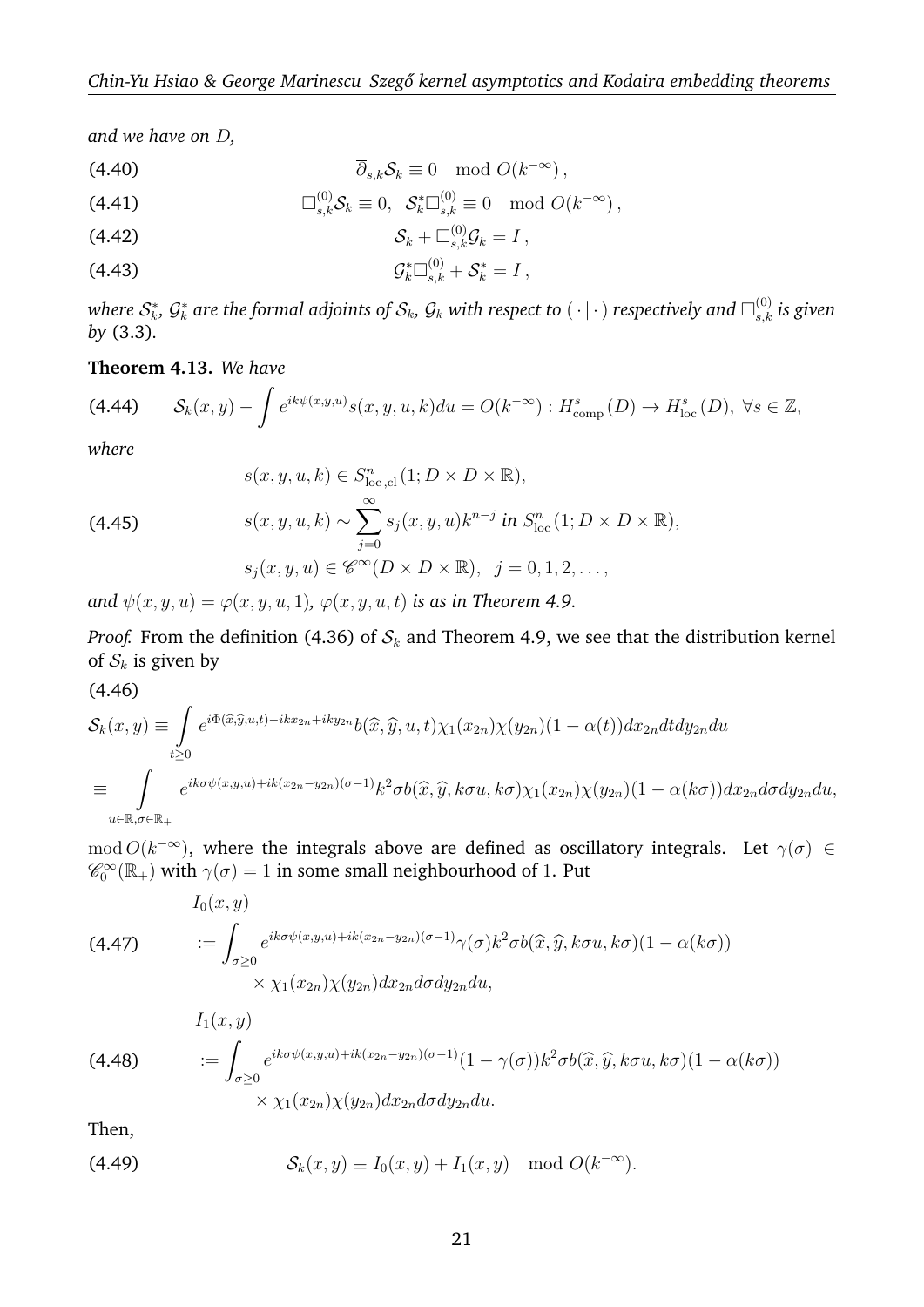First, we study  $I_1(x,y).$  Note that when  $\sigma\neq 1$ ,  $d_{y_{2n}}\big(\sigma\psi(x,y,u)+(x_{2n}-y_{2n})(\sigma-1)\big)=1-\sigma\neq 0.$ Thus, we can integrate by parts in  $y_{2n}$  several times and get that

(4.50) 
$$
I_1 = O(k^{-\infty}) : H^s_{\text{comp}}(D) \to H^s_{\text{loc}}(D), \ \forall s \in \mathbb{Z}.
$$

Next, we study the kernel  $I_0(x, y)$ . We may assume that  $b(\hat{x}, \hat{y}, k\sigma u, k\sigma)$  is supported in some small neighbourhood of  $\hat{x} = \hat{y}$ . We want to apply the stationary phase method of Melin and Sjöstrand [22, p. 148] to carry out the  $dx_{2n}d\sigma$  integration in (4.47). Put

$$
\Theta(\widehat{x},\widehat{y},\sigma) := \sigma \psi(x,y,u) + (x_{2n} - y_{2n})(\sigma - 1).
$$

We first notice that  $d_{\sigma} \Theta(\hat{x}, \hat{y}, \sigma)|_{\hat{x}=\hat{y}} = 0$  and  $d_{x_2} \Theta(\hat{x}, \hat{y}, \sigma)|_{\sigma=1} = 0$ . Thus,  $x = y$  and  $\sigma = 1$  are real critical points. Moreover, we can check that the Hessian of  $\Theta(\hat{x}, \hat{y}, \sigma)$  at  $\hat{x} = \hat{y}, \sigma = 1$ , is given by

$$
\begin{pmatrix}\n\Theta''_{\sigma\sigma}(\widehat{x},\widehat{x},1) & \Theta''_{x_{2n}\sigma}(\widehat{x},\widehat{x},1) \\
\Theta''_{\sigma x_{2n}}(\widehat{x},\widehat{x},1) & \Theta''_{x_{2n}x_{2n}}(\widehat{x},\widehat{x},1)\n\end{pmatrix} = \begin{pmatrix}\n0 & 1 \\
1 & 0\n\end{pmatrix}.
$$

Thus,  $\Theta(\widehat{x}, \widehat{y}, \sigma)$  is a non-degenerate complex valued phase function in the sense of Melin-<br>Siöstrand [22], Let Sjöstrand [22]. Let

$$
\widetilde{\Theta}(\widetilde{\widehat{x}},\widetilde{\widehat{y}},\widetilde{\sigma}) := \widetilde{\psi}(\widetilde{x},\widetilde{y},u)\widetilde{\sigma} + (\widetilde{x}_{2n} - \widetilde{y}_{2n})(\widetilde{\sigma} - 1)
$$

be an almost analytic extension of  $\Theta(\hat{x}, \hat{y}, \hat{\sigma})$ , where  $\psi(\tilde{x}, \tilde{y}, u)$  is an almost analytic extension of  $\phi(x, u, u)$ . Here we fix  $u$ , We can check that given  $u$ , and  $(x, u)$ ,  $\tilde{x} = u$ ,  $\phi(x, u, u)$ of  $\psi(x, y, u)$ . Here we fix u. We can check that given  $y_{2n}$  and  $(x, y)$ ,  $\tilde{x}_{2n} = y_{2n} - \psi(x, y, u)$ ,  $\tilde{\sigma} = 1$  are the solutions of

$$
\frac{\partial \widetilde{\Theta}}{\partial \widetilde{\sigma}} = 0, \; \frac{\partial \widetilde{\Theta}}{\partial \widetilde{x}_{2n}} = 0.
$$

 $\frac{\partial \widetilde{\sigma}}{\partial \widetilde{x}_{2n}}^{3}$   $\frac{\partial \widetilde{x}_{2n}}{\partial \widetilde{x}_{2n}}^{3}$   $\cdots$  From this and by the stationary phase formula of Melin-Sjöstrand [22], we get

$$
\text{(4.51)} \qquad I_0(x,y) - \int e^{ik\psi(x,y,u)} s(x,y,u,k) du = O(k^{-\infty}) : H^s_{\text{comp}}(D) \to H^s_{\text{loc}}(D), \ \ \forall s \in \mathbb{Z},
$$

where  $s(x, y, u, k) \in S^n_{\text{loc,cl}}(1, D \times D \times \mathbb{R})$ ,

$$
s(x, y, u, k) \sim \sum_{j=0}^{\infty} s_j(x, y, u) k^{n-j}
$$
 in  $S^n_{loc}(1, D \times D \times \mathbb{R})$ ,

 $s_j(x, y, u) \in \mathscr{C}^{\infty}(D \times D \times \mathbb{R})$ ,  $j = 0, 1, 2, \ldots$  From (4.50), (4.51) and (4.49), the theorem  $\Box$  follows.

From Theorem 4.13 and the stationary phase method of Melin and Sjöstrand, we deduce:

**Theorem 4.14.** *Let* A<sup>k</sup> *be a properly supported classical semi-classical pseudodifferential opera* $t$ or on  $D$  of order  $0$  as in (2.8) and (2.9) with symbol  $\beta\in S^0_{\rm loc\,,cl}(1;T^*D)$  such that  $\beta(x,\eta,k)=0$  $if |\eta| \geq \frac{1}{2}M$ , for some large  $M > 0$ . We have

(4.52) 
$$
(\mathcal{S}_k \circ \mathcal{A}_k)(x, y) \equiv \int e^{ik\psi(x, y, u)} a(x, y, u, k) du \mod O(k^{-\infty}),
$$

*where*

$$
a(x, y, u, k) \in \mathscr{C}_0^{\infty}(D \times D \times (-M, M)) \cap S^n_{\text{loc,cl}}(1; D \times D \times (-M, M)),
$$

(4.53) 
$$
a(x, y, u, k) \sim \sum_{j=0}^{\infty} a_j(x, y, u) k^{n-j} \text{ in } S^n_{\text{loc}} (1; D \times D \times -]M, M]),
$$

$$
a_j(x, y, u) \in \mathscr{C}_0^{\infty} (D \times D \times (-M, M)), \ \ j = 0, 1, 2, \dots,
$$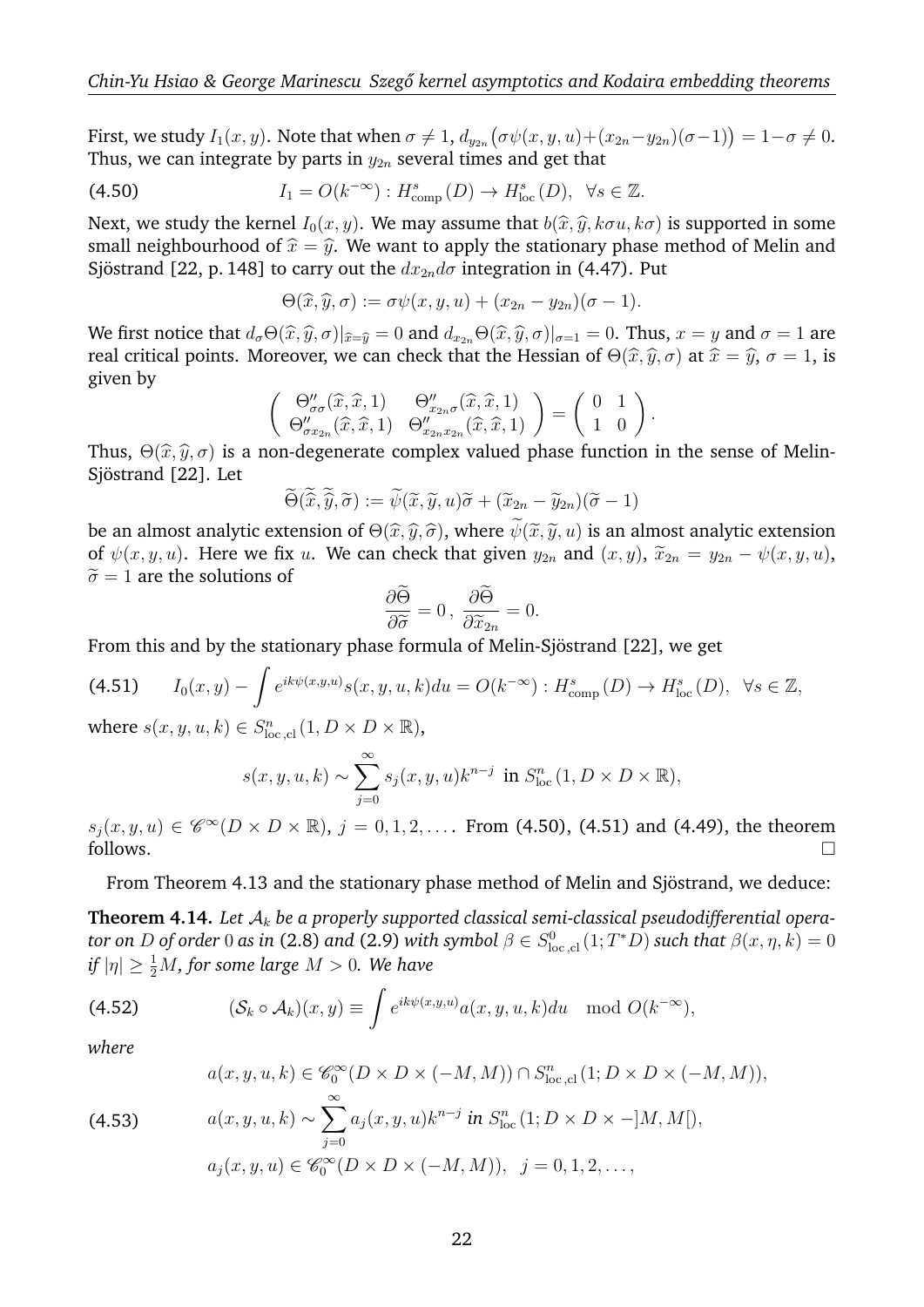*and*  $\psi(x, y, u) = \varphi(x, y, u, 1), \varphi(x, y, u, t)$  *is as in Theorem 4.9.* 

Let 
$$
\mathcal{A}_k \equiv \frac{k^{2n-1}}{(2\pi)^{2n-1}} \int e^{ik\langle x-y,\eta \rangle} \beta(x,\eta,k) d\eta \mod O(k^{-\infty})
$$
 be as in Theorem 4.14. Put

(4.54) 
$$
\beta(x, \eta, k) \sim \sum_{j=0}^{\infty} \beta_j(x, \eta) k^{-j}, \ \beta_j(x, \eta) \in \mathscr{C}^{\infty}(T^*D), \ \ j=0, 1, 2, \ldots
$$

From the last formula of (4.29), it is straightforward to see that

(4.55) 
$$
a_0(x, x, u) \neq 0 \text{ if } \beta_0(x, u\omega_0(x) - 2\mathrm{Im}\,\overline{\partial}_b\phi(x)) \neq 0,
$$

where  $a_0(x, y, u)$  is as in (4.53). In the rest of this section, we will calculate  $a_0(x, x, u)$ .

Fix  $D_0 \n\in D$  and let  $\chi, \hat{\chi} \in \mathcal{C}_0^{\infty}(D, [0, 1])$ ,  $\chi = \hat{\chi} = 1$  on  $D_0$  and  $\chi = 1$  on some neighbourhood of Supp  $\hat{\chi}$ .

**Lemma 4.15.** *With the notations above, we have*

(4.56) 
$$
(\widehat{\chi}\mathcal{A}_k^*\mathcal{S}_k^*\chi)(\chi\mathcal{S}_k\mathcal{A}_k\widehat{\chi}) \equiv \widehat{\chi}\mathcal{A}_k^*\mathcal{S}_k\mathcal{A}_k\widehat{\chi} \mod O(k^{-\infty}),
$$

where  $\mathcal{A}_k^*$  is the formal adjoint of  $\mathcal{A}_k$ .

*Proof.* From (4.43), we have

(4.57) 
$$
\widehat{\chi}\mathcal{A}_k^*\mathcal{G}_k^*\Box_{s,k}^{(0)}\chi + \widehat{\chi}\mathcal{A}_k^*\mathcal{S}_k^*\chi = \widehat{\chi}\mathcal{A}_k^*\chi.
$$

From (4.57), we have

$$
(4.58) \qquad \qquad \widehat{\chi}\mathcal{A}_{k}^{*}\mathcal{G}_{k}^{*}\Box_{s,k}^{(0)}\chi^{2}\mathcal{S}_{k}\mathcal{A}_{k}\widehat{\chi}+\widehat{\chi}\mathcal{A}_{k}^{*}\mathcal{S}_{k}^{*}\chi^{2}\mathcal{S}_{k}\mathcal{A}_{k}\widehat{\chi}=\widehat{\chi}\mathcal{A}_{k}^{*}\chi^{2}\mathcal{S}_{k}\mathcal{A}_{k}\widehat{\chi}.
$$

From (4.52), it is not difficult to check that  $S_k A_k$  is k-negligible away the diagonal. From this observation, (4.39) and (4.41), we conclude that

(4.59) 
$$
\widehat{\chi}\mathcal{A}_k^*\mathcal{G}_k^*\Box_{s,k}^{(0)}\chi^2\mathcal{S}_k\mathcal{A}_k\widehat{\chi}\equiv 0 \mod O(k^{-\infty}).
$$

From (4.59) and (4.58), we get

(4.60) 
$$
\widehat{\chi}\mathcal{A}_k^*\mathcal{S}_k^*\chi^2\mathcal{S}_k\mathcal{A}_k\widehat{\chi}\equiv \widehat{\chi}\mathcal{A}_k^*\chi^2\mathcal{S}_k\mathcal{A}_k\widehat{\chi} \mod O(k^{-\infty}).
$$

Again, since  $S_k A_k$  is k-negligible away the diagonal, we deduce that

(4.61) 
$$
\widehat{\chi}\mathcal{A}_k^*\chi^2\mathcal{S}_k\mathcal{A}_k\widehat{\chi}\equiv \widehat{\chi}\mathcal{A}_k^*\mathcal{S}_k\mathcal{A}_k\widehat{\chi} \mod O(k^{-\infty}).
$$

From (4.60) and (4.61), we get (4.56).

From (4.56), (4.52) and the complex stationary phase formula of Melin-Sjöstrand [22], we deduce that (4.62)

$$
\left( (\widehat{\chi} \mathcal{A}_{k}^{*} \mathcal{S}_{k}^{*} \chi)(\chi \mathcal{S}_{k} \mathcal{A}_{k} \widehat{\chi}) \right) (x, y) \equiv (\widehat{\chi} \mathcal{A}_{k}^{*} \mathcal{S}_{k} \mathcal{A}_{k} \widehat{\chi})(x, y) \equiv \int e^{ik\psi(x, y, u)} g(x, y, u, k) du \mod O(k^{-\infty}),
$$

where

(4.63) 
$$
g(x, y, u, k) \in \mathscr{C}_0^{\infty}(D \times D \times (-M, M)) \cap S_{\text{loc,cl}}^n(1; D \times D \times (-M, M)),
$$

$$
g(x, y, u, k) \sim \sum_{j=0}^{\infty} g_j(x, y, u) k^{n-j} \text{ in } S_{\text{loc}}^n(1; D \times D \times \mathbb{R}),
$$

$$
g_j(x, y, u) \in \mathscr{C}_0^{\infty}(D \times D \times (-M, M)), \quad j = 0, 1, 2, ...,
$$

and

$$
(4.64) \ \ g_0(x,x,u) = a_0(x,x,u)\overline{\beta_0}(x,u\omega_0(x) - 2\mathrm{Im}\,\overline{\partial}_b\phi(x)), \ \ \forall (x,x,u) \in D_0 \times D_0 \times (-M,M).
$$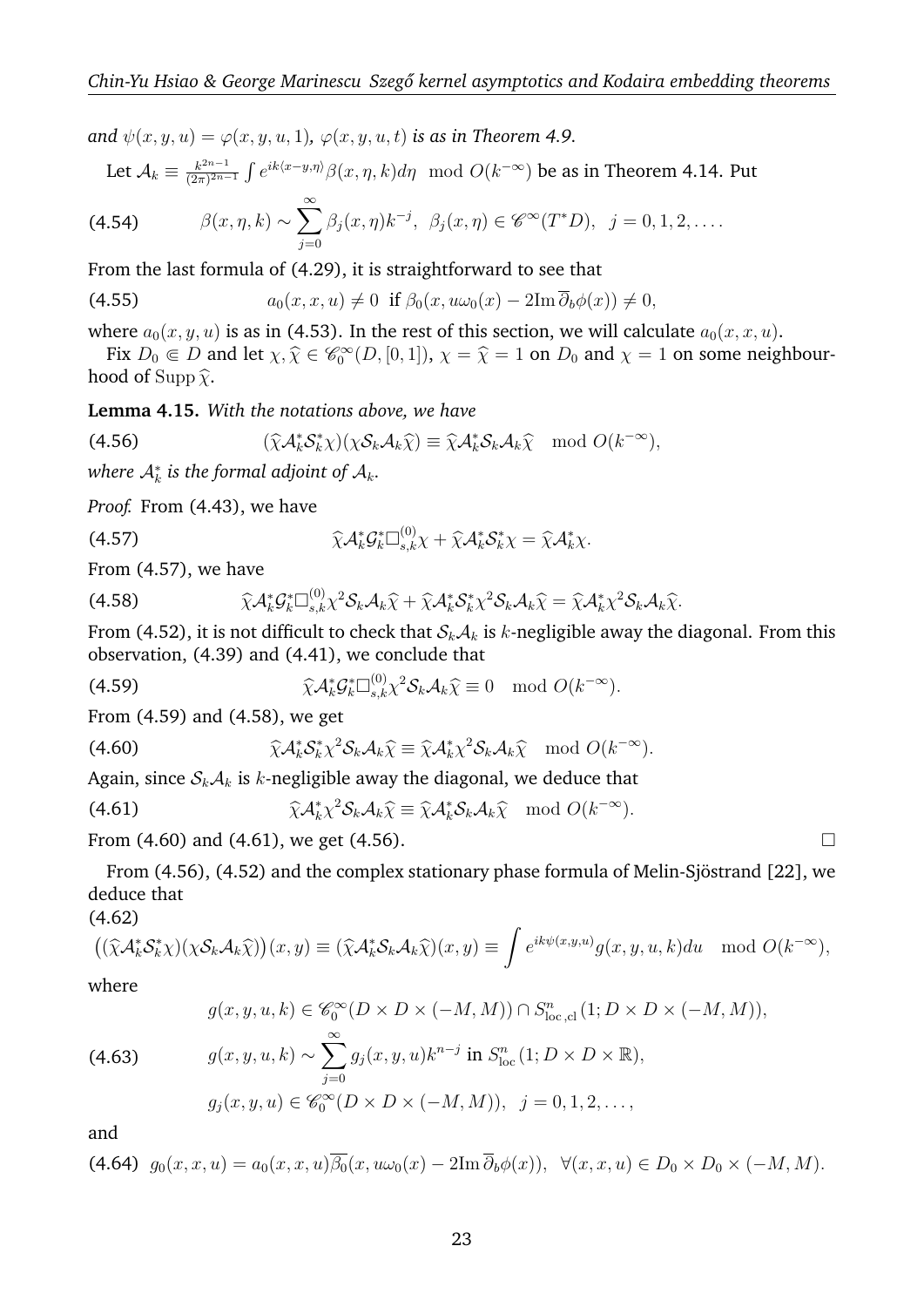On the other hand, we can repeat the procedure of Section 5 in [13] (see the discussion after Theorem 5.6 in [13]) and deduce that

(4.65) 
$$
((\widehat{\chi}\mathcal{A}_k^*\mathcal{S}_k^*) (\chi\mathcal{S}_k\mathcal{A}_k\widehat{\chi})) (x, y) \equiv \int e^{ik\psi_1(x, y, u)} h(x, y, u, k) du \mod O(k^{-\infty})
$$

with

$$
h(x, y, u, k) \in S^n_{\text{loc,cl}}(1, D \times D \times (-M, M)) \cap \mathcal{C}_0^{\infty}(D \times D \times (-M, M)),
$$

(4.66)

$$
h(x, y, u, k) \sim \sum_{j=0}^{\infty} h_j(x, y, u) k^{n-j} \text{ in } S^n_{\text{loc}} (1, D \times D \times (-M, M)),
$$
  

$$
h_j(x, y, u) \in \mathscr{C}_0^{\infty}(D \times D \times (-M, M)), \quad j = 0, 1, 2, \dots,
$$

(4.67) 
$$
h_0(x, x, u) = 2\pi^n \left[ \det R_x^L \right]^{-1} \left[ a_0(x, x, u) \right]^2, \ \ \forall (x, x, u) \in D_0 \times D_0 \times (-M, M),
$$

$$
g_0(x, x, u) = h_0(x, x, u), \ \ \forall (x, x, u) \in D \times D \times (-M, M),
$$

and for all  $(x, x, u) \in D \times D \times (-M, M)$ , we have

(4.68) 
$$
\psi_1(x, x, u) = 0, \ d_x \psi_1(x, x, u) = d_x \psi(x, x, u), \ d_y \psi_1(x, x, u) = d_y \psi(x, x, u), \nIm \psi_1(x, y, u) \ge 0, \ \forall (x, y, u) \in D \times D \times (-M, M).
$$

From (4.67) and (4.64), we get for all  $(x, x, u) \in D_0 \times D_0 \times (-M, M)$ ,

(4.69) 
$$
a_0(x, x, u)\overline{\beta_0}(x, u\omega_0(x) - 2\mathrm{Im}\,\overline{\partial}_b\phi(x)) = 2\pi^n |\det R_x^L|^{-1} |a_0(x, x, u)|^2.
$$

If  $\overline{\beta_0}(x, u\omega_0(x) - 2\text{Im }\overline{\partial}_b\phi(x)) = 0$ , we get  $a_0(x, x, u) = 0$ . If  $\overline{\beta_0}(x, u\omega_0(x) - 2\text{Im }\overline{\partial}_b\phi(x)) \neq 0$ , in view of (4.55), we know that  $a_0(x, x, u) \neq 0$ . From this observation and (4.69), we obtain

**Theorem 4.16.** *For*  $a_0(x, y, u)$  *in* (4.53),

$$
a_0(x, x, u) = \frac{1}{2}\pi^{-n} \left| \det R_x^L \right| \beta_0(x, u\omega_0(x) - 2\mathrm{Im}\,\overline{\partial}_b \phi(x)), \ (x, x, u) \in D \times D \times (-M, M),
$$

where  $\beta_0(x, \eta) \in \mathscr{C}^\infty(T^*D)$  is as in (4.54) and  $\det R_x^L$  as in (1.1).

## 5. REGULARITY OF THE SZEGŐ PROJECTION  $\Pi_k$

In this section, we will prove Theorem 1.1. For this purpose we first establish the spectral gap for the Kohn Laplacian  $\square^{(1)}_{b,k}$  and then Sobolev estimates for the associated Green operator and finally for  $\Pi_k$ .

We start with a local form of the spectral gap estimate for  $(0, 1)$ -forms.

**Lemma 5.1.** *Let* s *be a local trivializing section of*  $L$  *on an open set*  $D \subset X$ *. Then, there is a constant* C > 0 *independent of* k *such that*

$$
\left\|\overline{\partial}_{b,k} u\right\|_{k}^{2} + \|\overline{\partial}_{b,k}^{*} u\|_{k}^{2} \ge \left(Ck - \frac{1}{C}\right) \|u\|_{k}^{2}, \ \ \forall u \in \Omega_{0}^{0,1}(D, L^{k}).
$$

*Proof.* Let  $u \in \Omega_0^{0,1}$  $_{0}^{0,1}(D,L^{k})$ . Put  $u=s^{k}\widehat{u}$ ,  $\widehat{u}\in\Omega_{0}^{0,1}$  $_0^{0,1}(D)$ . In view of (3.3), we have

(5.1) 
$$
\Box_{b,k}^{(1)} u = e^{k\phi} s^k \Box_{s,k}^{(1)} (e^{-k\phi} \widehat{u}).
$$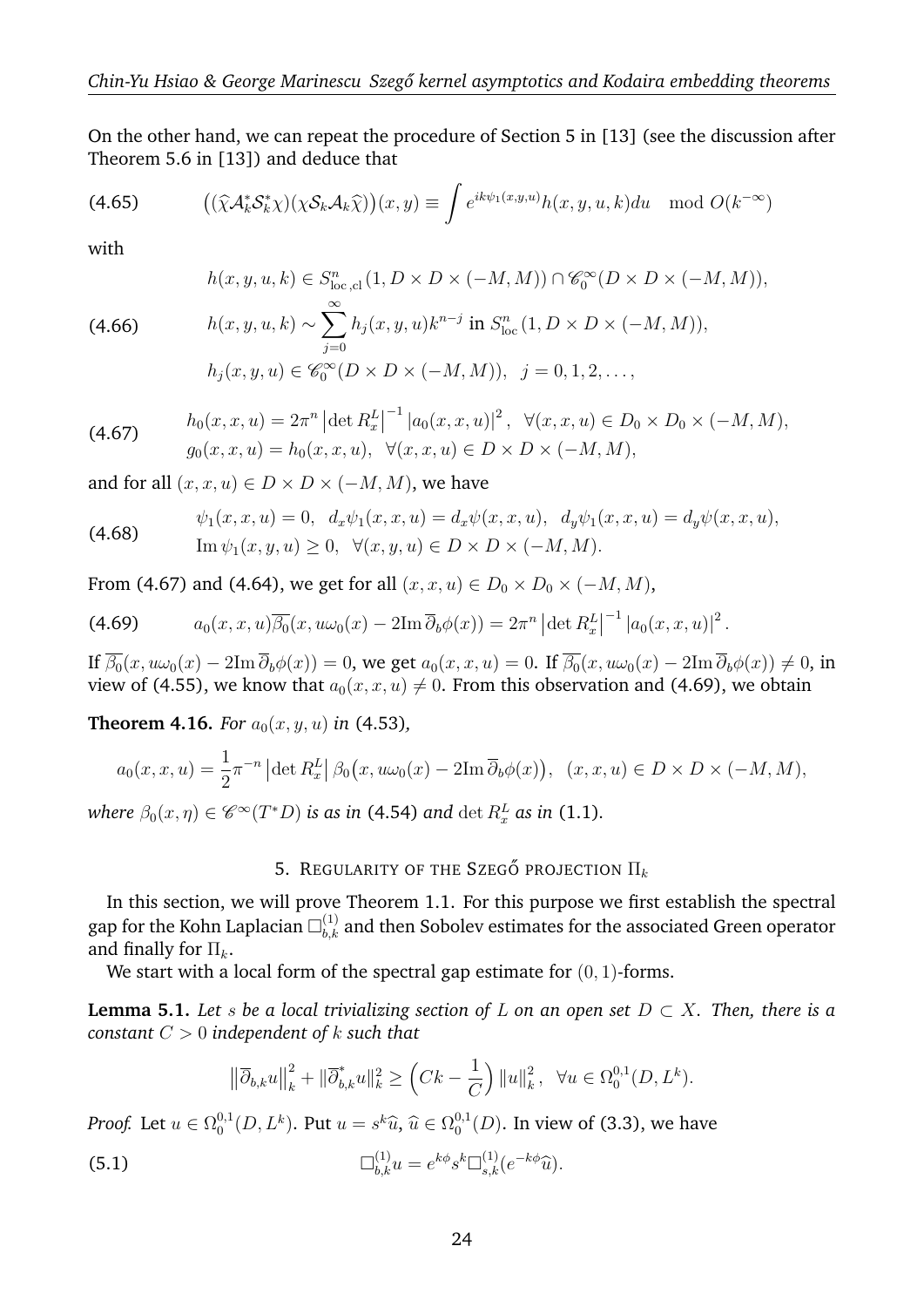Put 
$$
\hat{u} = \sum_{j=1}^{n-1} \hat{u}_j e_j
$$
, where  $e_1, ..., e_{n-1} \in T^{*0,1}X$  is as in Proposition 3.1. From (3.6), we have  
\n
$$
(\Box_{s,k}^{(1)}(e^{-k\phi}\hat{u}) | e^{-k\phi}\hat{u})
$$
\n(5.2) 
$$
= \sum_{j=1}^{n-1} ||(Z_j + kZ_j(\phi))(e^{-k\phi}\hat{u})||^2 + \sum_{j,t=1}^{n-1} ([Z_j + kZ_j(\phi), -\overline{Z}_t + k\overline{Z}_t(\phi)](e^{-k\phi}\hat{u}_t) | e^{-k\phi}\hat{u}_j)
$$
\n
$$
+ ((\varepsilon(Z + kZ(\phi)) + \varepsilon(Z^* + k\overline{Z}(\phi)))(e^{-k\phi}\hat{u}) | e^{-k\phi}\hat{u}) + (fe^{-k\phi}\hat{u} | e^{-k\phi}\hat{u}).
$$

Here we use the same notations as in Proposition 3.1. Fix  $j, t = 1, 2, ..., n - 1$ . Put

$$
[Z_j, -\overline{Z}_t] = \sum_{s=1}^{n-1} (a_s^{j,t} Z_s - b_s^{j,t} \overline{Z}_s), \ \ a_s^{j,t}, b_s^{j,t} \in \mathscr{C}^{\infty}(D), \ \ \forall s.
$$

Recall than by [14, Lemma 4.1], for any  $U, V \in T^{1,0}_pX$  and any  $\mathcal{U}, \mathcal{V} \in C^\infty(D, T^{1,0}X)$  that satisfy  $U(p) = U$ ,  $V(p) = V$ , we have

(5.3) 
$$
R_p^L(U, V) = M_p^{\phi}(U, V) = -\langle [U, \overline{V}](p), \overline{\partial}_b \phi(p) - \partial_b \phi(p) \rangle + (U\overline{V} + \overline{V}U)\phi(p).
$$

By using (5.3) we obtain

(5.4)  
\n
$$
[Z_j + kZ_j(\phi), -\overline{Z}_t + k\overline{Z}_t(\phi)]
$$
\n
$$
= \sum_{s=1}^{n-1} (a_s^{j,t} Z_s - b_s^{j,t} \overline{Z}_s) + k(Z_j \overline{Z}_t + \overline{Z}_t Z_j)(\phi)
$$
\n
$$
= \sum_{s=1}^{n-1} (a_s^{j,t}(Z_s + kZ_s(\phi)) + b_s^{j,t}(-\overline{Z}_s + k\overline{Z}_s(\phi)))
$$
\n
$$
- k\langle [Z_j, -\overline{Z}_t], \overline{\partial}_b \phi - \partial_b \phi \rangle + k(Z_j \overline{Z}_t + \overline{Z}_t Z_j)(\phi)
$$
\n
$$
= \varepsilon (Z + kZ(\phi)) + \varepsilon (-\overline{Z} + k\overline{Z}(\phi)) + kR_x^L(\overline{Z}_t, Z_j).
$$

From (5.4) and (5.2), we get

(5.5)  
\n
$$
\left(\Box_{s,k}^{(1)}(e^{-k\phi}\widehat{u})\,|\,e^{-k\phi}\widehat{u}\,\right)
$$
\n
$$
=\sum_{j=1}^{n-1} \left\|(Z_j+kZ_j(\phi))(e^{-k\phi}\widehat{u})\right\|^2 + k\sum_{j,t=1}^{n-1} \left(R_x^L(\overline{Z}_t,Z_j)(e^{-k\phi}\widehat{u}_t)\,|\,e^{-k\phi}\widehat{u}_j\,\right)
$$
\n
$$
+\left((\varepsilon(Z+kZ(\phi))+\varepsilon(Z^*+k\overline{Z}(\phi)))(e^{-k\phi}\widehat{u})\,|\,e^{-k\phi}\widehat{u}\,\right) + \left(\,\widetilde{f}e^{-k\phi}\widehat{u}\,|\,e^{-k\phi}\widehat{u}\,\right),
$$

where  $\tilde{f}$  is a smooth function independent of k. Since  $R^L > 0$ , from (5.5), it is not difficult to see that

(5.6) 
$$
\left(\Box_{s,k}^{(1)}(e^{-k\phi}\widehat{u})\,|\,e^{-k\phi}\widehat{u}\right) \geq \left(\widetilde{C}k - \frac{1}{\widetilde{C}}\right)\left\|e^{-k\phi}\widehat{u}\right\|^2,
$$

where  $C>0$  is a constant independent of  $k$  and  $u$ . From (5.1), we can check that

$$
\left(\Box^{(1)}_{s,k}(e^{-k\phi}\widehat{u})\,|\,e^{-k\phi}\widehat{u}\,\right) = \left(\Box^{(1)}_{b,k}u\,|\,u\,\right)_k = \|\overline{\partial}_{b,k}u\|_k^2 + \|\overline{\partial}_{b,k}^*\widehat{u}\|_k^2.
$$

Moreover, it is clearly that  $\|u\|_k = \|e^{-k\phi}\widehat{u}\|$ . From this observation and (5.6), the lemma follows.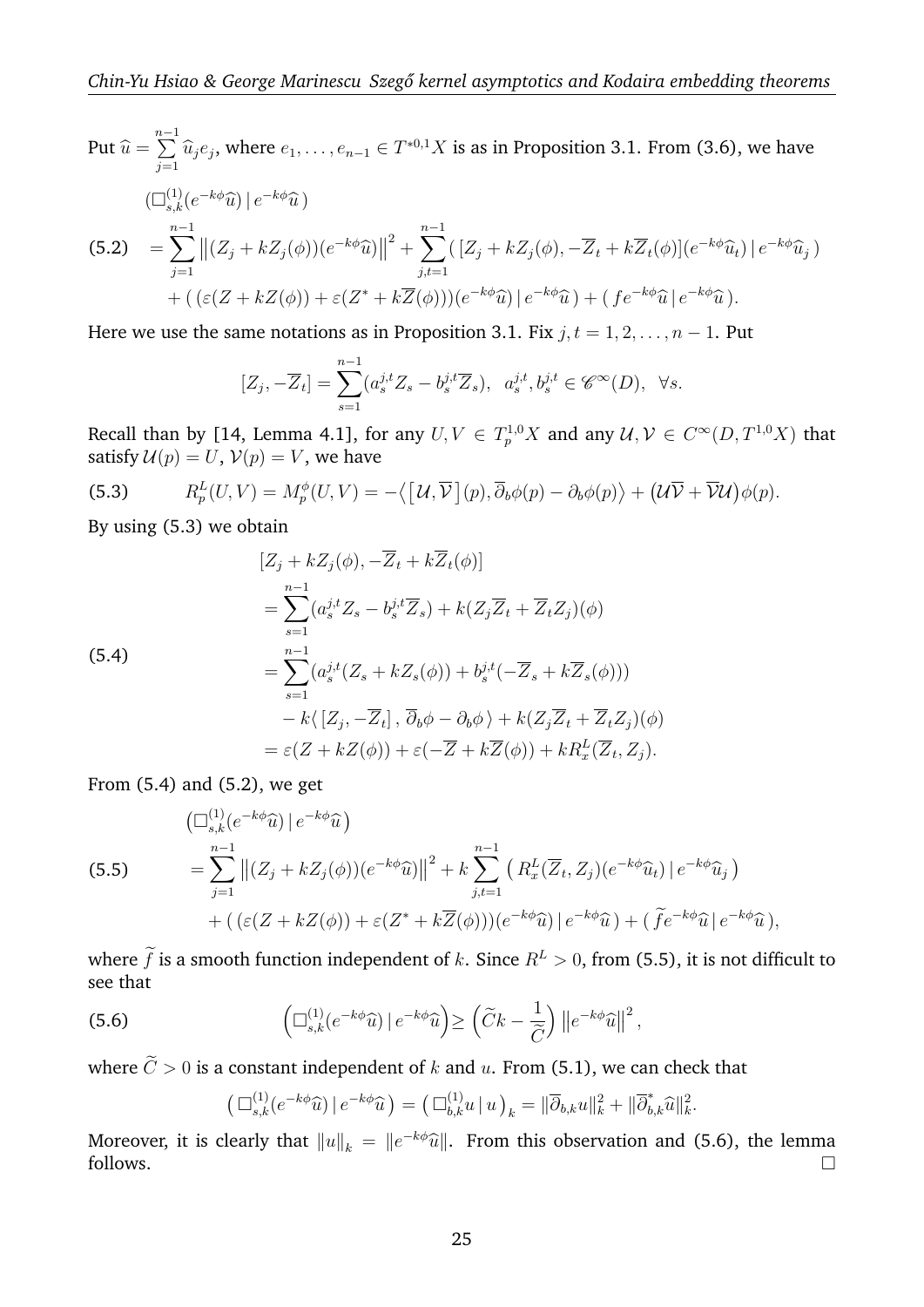Ohsawa and Sibony [25] established analogues of the Nakano and Akizuki vanishing theorems for Levi flat CR manifolds. The following result can be seen as an analogue of the spectral gap and Kodaira-Serre vanishing theorem [19, Theorems 1.5.5-6].

**Theorem 5.2.** *There is a constant*  $C_0 > 0$  *independent of* k *such that* 

$$
\left\|\overline{\partial}_{b,k}u\right\|_{k}^{2} + \|\overline{\partial}_{b,k}^{*}u\|_{k}^{2} \ge \left(C_{0}k - \frac{1}{C_{0}}\right)\|u\|_{k}^{2}, \ \ \forall u \in \text{Dom }\overline{\partial}_{b,k} \cap \text{Dom }\overline{\partial}_{b,k}^{*} \subset L_{(0,1)}^{2}(X, L^{k}).
$$

Hence, for  $k$  large,  $\text{Ker}\,\Box_{b,k}^{(1)} = \{0\}$  and  $\Box_{b,k}^{(1)}$  has  $L^2$  closed range.

From Theorem 5.2, we deduce that  $\square^{(1)}_{b,k}$  is injective for large  $k$  so we can consider the Green operator  $N_k^{(1)}$  $\mathcal{L}^{(1)}_k: L^2_{(0,1)}(X,L^k)\rightarrow \operatorname{Dom}\Box^{(1)}_{b,k}$ , which is the inverse of  $\Box^{(1)}_{b,k}.$  We have

(5.7) 
$$
\Box_{b,k}^{(1)} N_k^{(1)} = I \text{ on } L_{(0,1)}^2(X),
$$

$$
N_k^{(1)} \Box_{b,k}^{(1)} = I \text{ on } \text{Dom } \Box_{b,k}^{(1)}.
$$

*Proof.* We first claim that there is a constant  $C_0 > 0$  independent of k such that

(5.8) 
$$
\|\overline{\partial}_{b,k} u\|_{k}^{2} + \|\overline{\partial}_{b,k}^{*} u\|_{k}^{2} \geq \left(C_{0}k - \frac{1}{C_{0}}\right) \|u\|_{k}^{2}, \quad \forall u \in \Omega^{0,1}(X, L^{k}).
$$

Let  $X=\bigcup_{j=1}^N D_j$ , where  $D_j\subset X$  is an open set with  $L|_{D_j}$  is trivial. Take  $\chi_j\in \mathscr{C}_0^\infty(D_j,[0,1]),$  $j = 1, \ldots, N$ , with  $\sum_{i=1}^{N}$  $j=1$  $\chi_j = 1$  on X. Let  $u \in \Omega^{0,1}(D,L^k)$ . From Lemma 5.1, we see that for every  $j = 1, 2, ..., N$ , we can find a constant  $C_j > 0$  independent of k and u such that

(5.9) 
$$
\left\|\overline{\partial}_{b,k}(\chi_j u)\right\|_{k}^{2} + \left\|\overline{\partial}_{b,k}^{*}(\chi_j u)\right\|_{k}^{2} \geq \left(C_j k - \frac{1}{C_j}\right) \left\|\chi_j u\right\|_{k}^{2}.
$$

It is easy to see that

(5.10) 
$$
\|\overline{\partial}_{b,k}(\chi_j u)\|_{k}^2 + \|\overline{\partial}_{b,k}^*(\chi_j u)\|_{k}^2 \leq \|\chi_j \overline{\partial}_{b,k} u\|_{k}^2 + \|\chi_j \overline{\partial}_{b,k}^* u\|_{k}^2 + M_j \|u\|_{k}^2 \leq \|\overline{\partial}_{b,k} u\|_{k}^2 + \|\overline{\partial}_{b,k}^* u\|_{k}^2 + M_j \|u\|_{k}^2,
$$

where  $M_j > 0$  is a constant independent of k and u. From (5.10) and (5.9), we get

(5.11)  
\n
$$
N\left(\left\|\overline{\partial}_{b,k}u\right\|_{k}^{2} + \left\|\overline{\partial}_{b,k}^{*}u\right\|_{k}^{2}\right)
$$
\n
$$
\geq \sum_{j=1}^{N}\left(\left(C_{j}k - \frac{1}{C_{j}}\right)\left\|x_{j}u\right\|_{k}^{2} - M_{j}\left\|u\right\|_{k}^{2}\right)
$$
\n
$$
\geq \left(ck - \frac{1}{c}\right)\left\|u\right\|_{k}^{2},
$$

where  $c > 0$  is a constant independent of k. From (5.11), the claim (5.8) follows.

Now, let  $u\in{\rm Dom\,}\overline\partial_{b,k}\cap{\rm Dom\,}\overline\partial_{b,k}^*.$  From Friedrichs' Lemma (see Appendix D in [4]), we can  $\text{find}\,\, u_j\in \Omega^{0,1}(X,L^k),\, j=1,2,\ldots, \, \text{with}\,\, u_j\to u\,\, \text{in}\,\, L^2_{(0,1)}(X,L^k),\, \overline{\partial}_{b,k} u_j\to \overline{\partial}_{b,k} u\,\, \text{in}\,\, L^2_{(0,2)}(X,L^k)$ and  $\overline{\partial}_{b,k}^*u_j \rightarrow \overline{\partial}_{b,k}^*u$  in  $L^2(X,L^k)$ . From (5.8), we have

$$
\|\overline{\partial}_{b,k}u\|_{k}^{2} + \|\overline{\partial}_{b,k}^{*}u\|_{k}^{2} = \lim_{j \to \infty} \left( \|\overline{\partial}_{b,k}u_{j}\|_{k}^{2} + \|\overline{\partial}_{b,k}^{*}u_{j}\|_{k}^{2} \right)
$$
  

$$
\geq \left(C_{0}k - \frac{1}{C_{0}}\right) \lim_{j \to \infty} \|u_{j}\|_{k}^{2} = \left(C_{0}k - \frac{1}{C_{0}}\right) \|u\|_{k}^{2}.
$$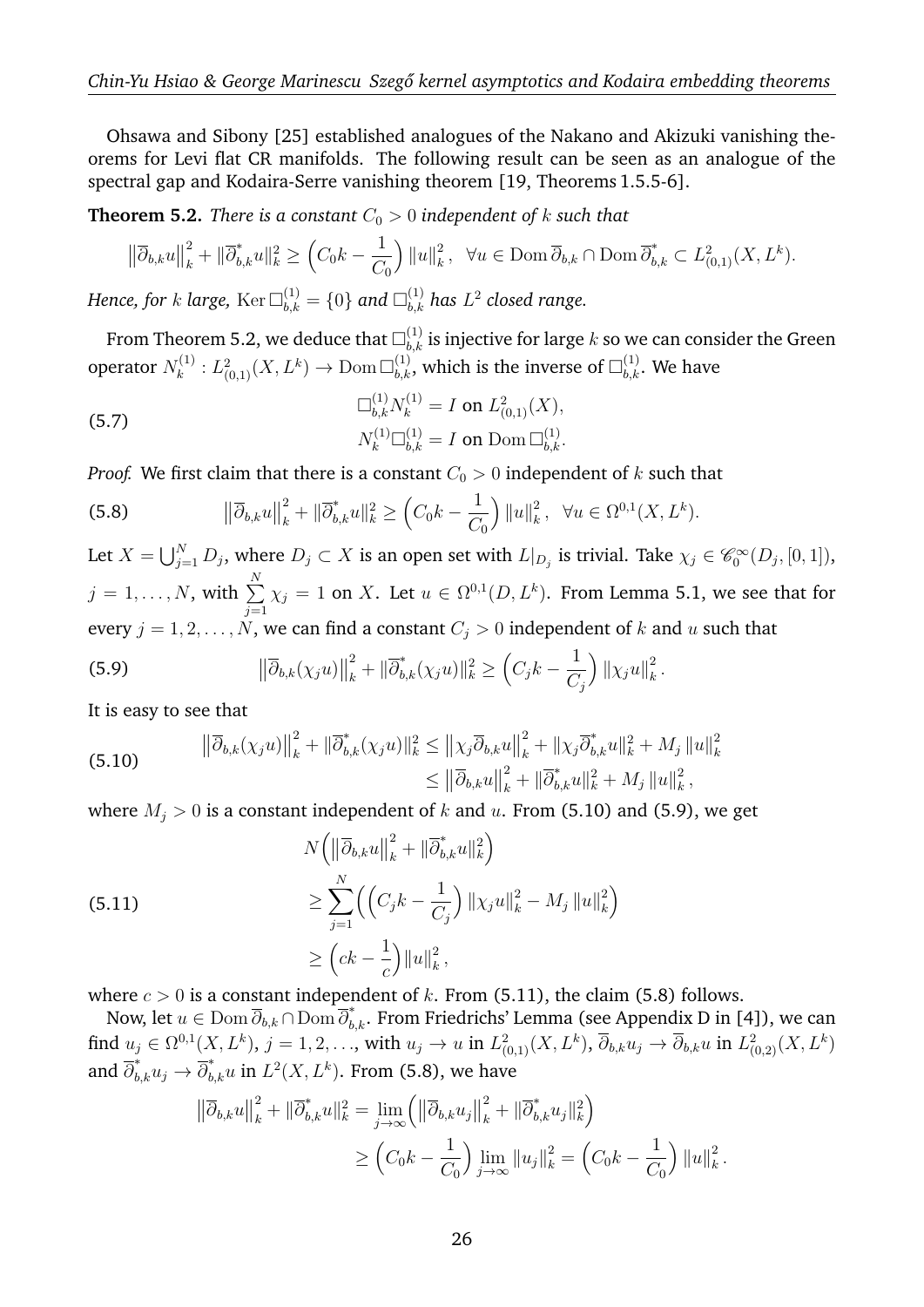The theorem follows.

We pause and introduce some notations. Let  $s$  be a local trivializing section of  $L$  on an open set  $D \subset X$ ,  $|s|^2_h = e^{-2\phi}$ . Let  $u \in \Omega_0^{0,q}$  ${}^{0,q}_{0}(D, L^k)$ . On D, we write  $u = s^k \widetilde{u}$ ,  $\widetilde{u} \in \Omega_0^{0,q}$  $\mathfrak{g}_0^{0,q}(D)$ . For every  $m \in \mathbb{N}_0$ , define

$$
||u||_{m,k}^2 := \sum_{|\alpha| \le m, \alpha \in \mathbb{N}_0^{2n-1}} \int \left| \partial_x^{\alpha} (\widetilde{u} e^{-k\phi}) \right|^2 dv_X.
$$

By using a partition of unity, we can define  $\|u\|_{m,k}^2$  for all  $u\in \Omega^{0,q}(X,L^k)$  in the standard way. We call  $\left\Vert \cdot\right\Vert _{m,k}$  the Sobolev norm of order  $m$  with respect to  $h^{k}.$  We will need the following.

**Proposition 5.3** ([25, Proposition 1]). *For every*  $m \in \mathbb{N}_0$  *there is*  $N_m > 0$  *such that for every*  $k \geq N_m$ 

(5.12) 
$$
\left\|\overline{\partial}_{b,k}^*u\right\|_{m,k} \leq k^{M(m)}\left\|\Box_{b,k}^{(1)}u\right\|_{m,k}, \quad \forall u \in \Omega^{0,1}(X,L^k),
$$

*where*  $M(m) > 0$  *is a constant independent of* k and u.

**Theorem 5.4.** *For every*  $m \in \mathbb{N}$ , *there is*  $N_m > 0$  *such that for every*  $k \geq N_m$ ,

$$
\overline{\partial}_{b,k}^*N_k^{(1)}:\Omega^{0,1}(X,L^k)\to H^m(X,L^k)
$$

*and*

$$
\|\overline{\partial}_{b,k}^* N_k^{(1)} u\|_{m,k} \le k^{M(m)} \|u\|_{m,k}, \ \ \forall u \in \Omega^{0,1}(X,L^k),
$$

*where*  $M(m) > 0$  *is a constant independent of k and u.* 

*Proof.* The theorem essentially follows from Proposition 5.3 and the elliptic regularization method introduced by Kohn-Nirenberg [4, p. 102], [17, p. 449]. Namely, for every  $\varepsilon > 0$ , consider the operator  $\Box^{(1)}_{\varepsilon,k}:=\Box^{(1)}_{b,k}+\varepsilon T^*T,$  where  $T$  is defined in (2.10) and  $T^*$  is its formal adjoint with respect to  $(\cdot | \cdot)_k$ . Fix  $m \in \mathbb{N}$ . From Theorem 5.2 and Proposition 5.3, there is a  $N_m > 0$  such that for every  $k \ge N_m$ ,

(5.13) 
$$
||u||_{k}^{2} \leq (\Box_{b,k}^{(1)} u | u)_{k}, \quad \forall u \in \Omega^{0,1}(X, L^{k}),
$$

$$
||u||_{\ell,k} \leq k^{M(m)} ||\Box_{b,k}^{(1)} u||_{\ell,k}, \quad \forall u \in \Omega^{0,1}(X, L^{k}), \quad \forall \ell \in \mathbb{N}_{0}, \quad \ell \leq m,
$$

where  $M(m) > 0$  is a constant independent of k and u.

Take  $g \in \Omega^{0,1}(X,L^k)$  and put  $N_k^{(1)}$  $\mathbf{g}_{k}^{(1)}g=v.$  We have  $\square_{b,k}^{(1)}v=g.$  From (5.13), it is easy to see that for every  $k\,\geq\,N_m$  and every  $\varepsilon\,>\,0, \ \Box^{(1)}_{\varepsilon,k}$  is injective and has range  $L^2_{(0,1)}(X,L^k).$  Now, we assume that  $k\geq N_m.$  For every  $\varepsilon>0,$  we can find  $v_\varepsilon\in \Omega^{0,1}(X,L^k)$  such that  $\square^{(1)}_{\varepsilon,k}v_\varepsilon=g.$ Moreover, from (5.13) and the proof of Proposition 5.3 (see also [25, Proposition 1]), it is straightforward to see that for every  $\varepsilon > 0$ ,

(5.14) 
$$
\|v_{\varepsilon}\|_{k} \leq \|g\|_{k}, \quad \|\overline{\partial}_{b,k}v_{\varepsilon}\|_{k} \leq \|g\|_{k},
$$

$$
\|\overline{\partial}_{b,k}^{*}v_{\varepsilon}\|_{\ell,k} \leq k^{M(m)} \|g\|_{\ell,k}, \quad \forall \ell \in \mathbb{N}_{0}, \quad \ell \leq m.
$$

From (5.14), we can find  $\varepsilon_j \searrow 0$  such that  $v_{\varepsilon_j} \to \tilde{v}$  in  $L^2_{(0,1)}(X, L^k)$  as  $j \to \infty$ ,  $\overline{\partial}_{b,k} v_{\varepsilon_j} \to \overline{\partial}_{b,k} \tilde{v}$ in  $L^2_{(0,2)}(X,L^k)$ ,  $\overline{\partial}_{b,k}^* v_{\varepsilon_j} \to \overline{\partial}_{b,k}^* \widetilde{v}$  in  $H^{\ell}(X,L^k)$ ,  $\forall \ell \in \mathbb{N}_0$ ,  $\ell \leq m$ , and  $\Box_{b,k}^{(1)} \widetilde{v} = g$  in the sense of distributions. Since  $\overline{\partial}_{b,k}\widetilde{v} \in L^2_{(0,2)}(X,L^k), \overline{\partial}_{b,k}^*\widetilde{v} \in H^1(X,L^k)$ , we have  $\widetilde{v} \in \text{Dom }\overline{\partial}_{b,k} \cap \text{Dom }\overline{\partial}_{b,k}^*$ ,  $\overline{\partial}_{b,k}^* \widetilde{v} \in \text{Dom } \overline{\partial}_{b,k}$ . Note that  $\overline{\partial}_{b,k}^* \overline{\partial}_{b,k} \widetilde{v} = g - \overline{\partial}_{b,k} \overline{\partial}_{b,k}^* \widetilde{v} \in L^2_{(0,1)}(X, L^k)$ . From this observation,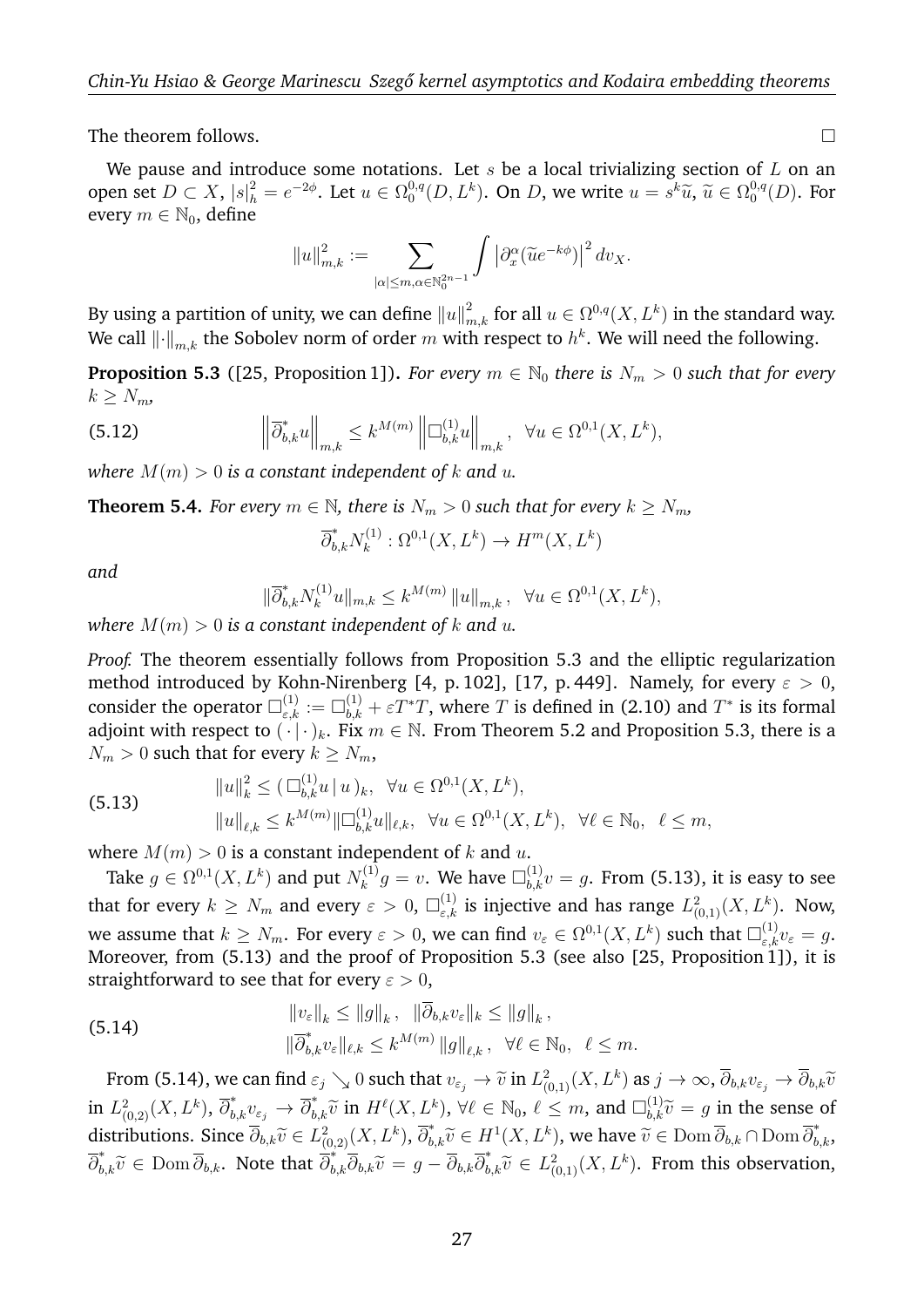we can check that  $\overline{\partial}_{b,k}\widetilde{v} \in \text{Dom }\overline{\partial}_{b,k}^*$ . Thus,  $\widetilde{v} \in \text{Dom }\Box_{b,k}^{(1)}$ . Since  $\Box_{b,k}^{(1)}\widetilde{v} = g = \Box_{b,k}^{(1)}v$  and  $\Box_{b,k}^{(1)}$  is injective, we conclude that  $v = \tilde{v}$ . Thus,  $\overline{\partial}_{b,k}^* N_k^{(1)}$  $\overline{k}_k^{(1)} g = \overline{\partial}_{b,k}^* v \in H^m(X,L^k)$  and  $\|\overline{\partial}_{b,k}^* N_k^{(1)}$  $\|k^{(1)}g\|_{m,k} \leq$  $k^{M(m)} \|g\|_{m,k}$ . The theorem follows.

**Theorem 5.5.** With the notations above, for every  $m \in \mathbb{N}$ ,  $m \geq 2$ , there is a  $N_m > 0$  such that *for every*  $k \geq N_m$ *,* 

(5.15) 
$$
\Pi_k = I - \overline{\partial}_{b,k}^* N_k^{(1)} \overline{\partial}_{b,k} \text{ on } \mathscr{C}^\infty(X,L^k),
$$

(5.16) 
$$
\Pi_k : \mathscr{C}^\infty(X, L^k) \to H^m(X, L^k)
$$

*and*

(5.17) 
$$
\| (I - \Pi_k)u \|_{m,k} \leq k^{M(m)} \|\overline{\partial}_{b,k} u \|_{m,k}, \ \forall u \in \mathscr{C}^{\infty}(X, L^k),
$$

*where*  $M(m) > 0$  *is a constant independent of* k and u.

*Proof.* Fix  $m \in \mathbb{N}$ ,  $m \ge 2$  and let  $N_m > 0$  be as in Theorem 5.5. We assume that  $k \ge N_m$ . Let  $g\in \mathscr{C}^\infty(X,L^k).$  From Theorem 5.4, we know that  $\overline\partial_{b,k}^*N_k^{(1)}$  $\overline{\partial}_{b,k} g \in H^m(X,L^k)$ . Since  $m \geq 2$ , it is clearly that  $\overline{\partial}^*_{b,k}N^{(1)}_k$  $\bar{b}_{k}^{(1)}\overline{\partial}_{b,k}g\in\operatorname{Dom}\Box_{b,k}^{(0)}.$  Moreover, it is easy to check that

(5.18) 
$$
\overline{\partial}_{b,k}^* N_k^{(1)} \overline{\partial}_{b,k} g \perp \text{Ker } \overline{\partial}_{b,k} = \text{Ker } \Box_{b,k}^{(0)}.
$$

We claim that

(5.19) 
$$
g - \overline{\partial}_{b,k}^* N_k^{(1)} \overline{\partial}_{b,k} g \in \text{Ker} \, \Box_{b,k}^{(0)}.
$$

Let  $f \in \mathscr{C}^\infty(X,L^k)$ . We have

$$
(g - \overline{\partial}_{b,k}^* N_k^{(1)} \overline{\partial}_{b,k} g \mid \Box_{b,k}^{(0)} f )_k = (\Box_{b,k}^{(0)} g \mid f )_k - (\overline{\partial}_{b,k}^* N_k^{(1)} \overline{\partial}_{b,k} g \mid \Box_{b,k}^{(0)} f )_k
$$
  

$$
= (\Box_{b,k}^{(0)} g \mid f )_k - (\overline{\partial}_{b,k} g \mid N_k^{(1)} \overline{\partial}_{b,k} \Box_{b,k}^{(0)} f )_k
$$
  

$$
= (\Box_{b,k}^{(0)} g \mid f )_k - (\overline{\partial}_{b,k} g \mid N_k^{(1)} \Box_{b,k}^{(1)} \overline{\partial}_{b,k} f )_k
$$
  

$$
= (\Box_{b,k}^{(0)} g \mid f )_k - (\overline{\partial}_{b,k} g \mid \overline{\partial}_{b,k} f )_k = 0.
$$

The claim (5.19) follows. From (5.18) and (5.19), we get (5.15). Theorem 5.4 and (5.15) yield  $(5.16)$  and  $(5.17)$ .

From Theorem 5.5 and the Sobolev embedding theorem, we get Theorem 1.1.

### 6. ASYMPTOTIC EXPANSION OF THE SZEGŐ KERNEL

In this section, we will prove Theorem 1.2 and Theorem 1.3. Let  $s$  be a local trivializing section of L on an open set  $D \subset X$  and let  $\Pi_{k,s}$  be the localized operator of  $\Pi_k$  (see (1.4)). Let  $S_k$  and  $\mathcal{G}_k$  be as in Theorem 4.12. From the constructions of  $\mathcal{G}_k$  and  $S_k$ , it is straightforward to see that we can find  $\widetilde{\mathcal{G}_k}: H^{s}_{\text{comp}}(D) \to H^{s+1}_{\text{loc}}(D), \widetilde{\mathcal{S}_k}: H^{s}_{\text{comp}}(D) \to H^{s}_{\text{loc}}(D),$  for every  $s \in \mathbb{Z},$ such that  $\widetilde{\mathcal{G}_k}$  and  $\widetilde{\mathcal{S}_k}$  are properly supported on D,

(6.1) 
$$
\widetilde{S}_k - S_k = O(k^{-\infty}) : H^s_{\text{comp}}(D) \to H^s_{\text{loc}}(D), \ \forall s \in \mathbb{Z},
$$

$$
\widetilde{C} = C \qquad O(k^{-\infty}) : H^s \qquad (D) \to H^{s+1}(D) \quad \forall s \in \mathbb{Z}
$$

$$
\widetilde{\mathcal{G}_k} - \mathcal{G}_k = O(k^{-\infty}) : H^s_{\text{comp}}(D) \to H^{s+1}_{\text{loc}}(D), \ \ \forall s \in \mathbb{Z},
$$

and

(6.2) 
$$
\widetilde{\chi} \widetilde{\mathcal{S}}_k \chi = O(k^{-\infty}) : H^s_{\text{comp}}(D) \to H^s_{\text{loc}}(D), \ \ \forall s \in \mathbb{Z},
$$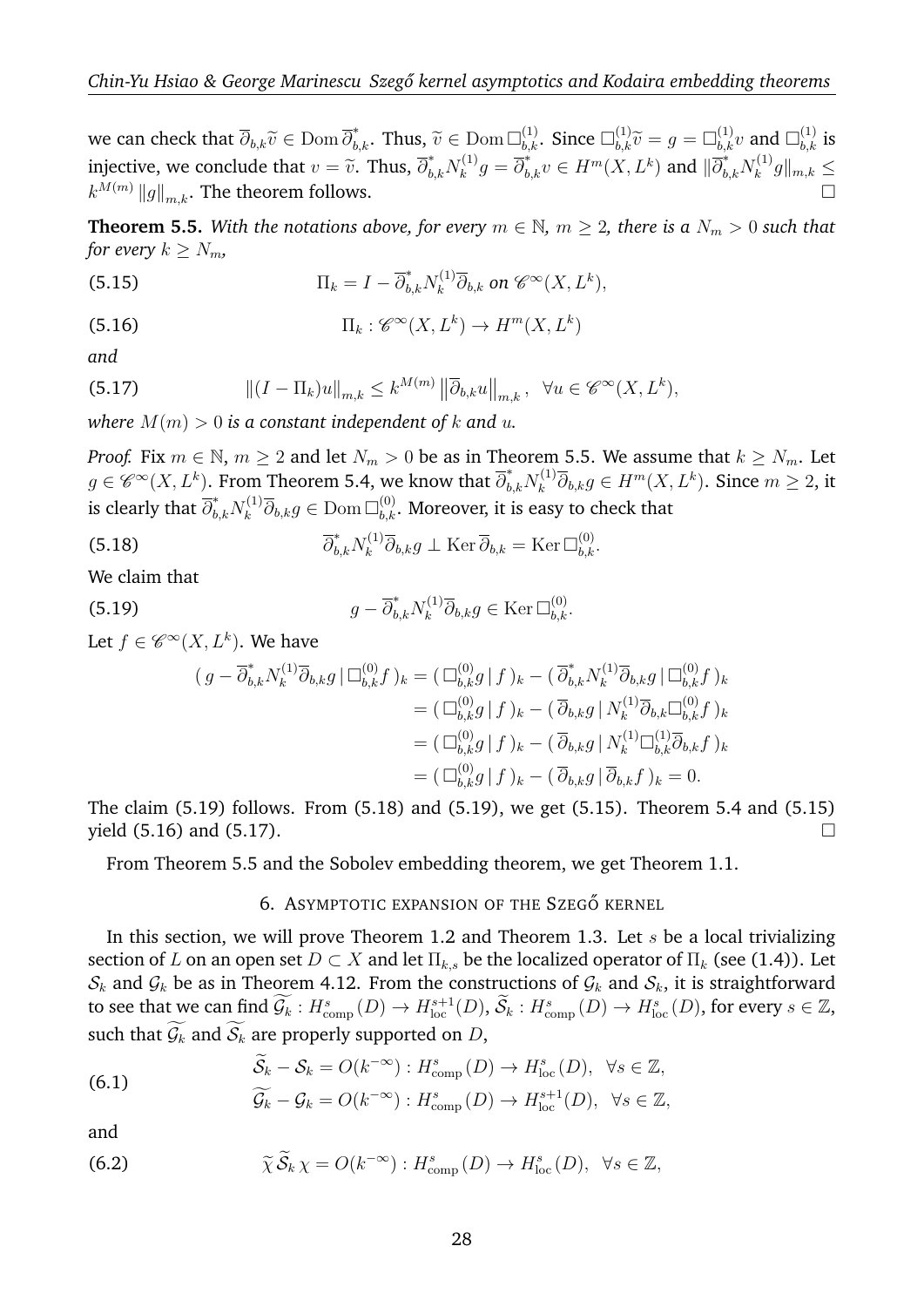for every  $\widetilde{\chi}, \chi \in C_0^{\infty}(D)$  with  $\text{Supp}\,\widetilde{\chi} \cap \text{Supp}\,\chi = \emptyset$ , and

(6.3) 
$$
\Box_{s,k}^{(0)}\widetilde{\mathcal{G}_k}+\widetilde{\mathcal{S}_k}=I+R_k \text{ on } D,
$$

where  $R_k$  is properly supported on D and

(6.4) 
$$
R_k = O(k^{-\infty}) : H^s_{loc}(D) \to H^{s-1}_{loc}(D), \ \forall s \in \mathbb{Z}.
$$

From (6.3), it is easy to see that

(6.5) 
$$
\Pi_{k,s} + \Pi_{k,s} R_k = \Pi_{k,s} \widetilde{\mathcal{S}_k} \text{ on } D.
$$

**Theorem 6.1.** With the notations above, for every  $\ell \in \mathbb{N}_0$ , there is a  $N_\ell > 0$  such that for every  $k \geq N_{\ell}$ ,  $\widetilde{\chi} \Pi_k \chi = O(k^{-\infty}) : \mathscr{C}^{\infty}(X, L^k) \to \mathscr{C}^{\ell}(X, L^k)$ , for every  $\chi \in \mathscr{C}_0^{\infty}(D)$ ,  $\widetilde{\chi} \in \mathscr{C}^{\infty}(X)$  with  $\text{Sum} \chi \in \mathscr{D}$  and  $\text{Supp }\widetilde{\chi} \cap \text{Supp }\chi = \emptyset$ , and

(6.6) 
$$
\Pi_{k,s}(x,y)-\mathcal{S}_k(x,y)=O(k^{-\infty}): \mathscr{C}_0^{\infty}(D)\to \mathscr{C}^{\ell}(D).
$$

*Proof.* Fix  $\ell \in \mathbb{N}_0$ . From Theorem 5.5, there exists  $N_\ell > 0$  such that for every  $k \ge N_\ell$ ,

(6.7) 
$$
\Pi_{k} = I - \overline{\partial}_{b,k}^{*} N_{k}^{(1)} \overline{\partial}_{b,k} \text{ on } \mathscr{C}^{\infty}(X, L^{k}),
$$

$$
\Pi_{k} : \mathscr{C}^{\infty}(X, L^{k}) \to H^{\ell+n}(X, L^{k}),
$$

$$
\|(I - \Pi_{k})u\|_{n+\ell,k} \leq k^{M(\ell)} \|\overline{\partial}_{b,k}u\|_{n+\ell,k}, \quad \forall u \in \mathscr{C}^{\infty}(X, L^{k}),
$$

where  $M(\ell) > 0$  is a constant independent of  $k$  and  $u.$  Now, we assume that  $k \geq N_\ell.$  By the Sobolev embedding theorem we have  $H^{\ell+n}(X,L^k) \subset \mathscr{C}^{\ell}(X,L^k).$ 

Fix  $N_1 > 0$  and let  $u \in \mathscr{C}_0^{\infty}(D)$ . Consider

(6.8) 
$$
v = U_{k,s}\widetilde{\mathcal{S}_k}u - \Pi_k(U_{k,s}\widetilde{\mathcal{S}_k}u) = (I - \Pi_k)(U_{k,s}\widetilde{\mathcal{S}_k}u).
$$

From (6.5), we have

(6.9) 
$$
v = U_{k,s}(\widetilde{S_k} - \Pi_{k,s}\widetilde{S_k})u \text{ on } D,
$$

$$
v = U_{k,s}(\widetilde{S_k}u) - \Pi_k(U_{k,s}(I + R_k)u) \text{ on } X.
$$

From (6.7) and (6.8), we obtain

(6.10) 
$$
\left\| (I - \Pi_k)(U_{k,s}\widetilde{\mathcal{S}_k}u) \right\|_{n+\ell,k} \leq k^{M(\ell)} \left\| \overline{\partial}_{b,k}(U_{k,s}\widetilde{\mathcal{S}_k}u) \right\|_{n+\ell,k}.
$$

Note that  $\overline{\partial}_{s,k}\widetilde{\mathcal{S}_k} = O(k^{-\infty})$ :  $H_{\text{comp}}^s(D) \to H_{\text{loc}}^{s-1}(D)$  for all  $s \in \mathbb{Z}$ . From this observation,  $(6.10)$  and the second formula of  $(6.9)$  we conclude that

(6.11) 
$$
U_{k,s}\widetilde{\mathcal{S}_k} - \Pi_k U_{k,s} - \Pi_k U_{k,s} R_k = O(k^{-\infty}): \mathscr{C}_0^{\infty}(D) \to \mathscr{C}^{\ell}(X,L^k).
$$

From (6.4) and (6.7), it is easy to see that

(6.12) 
$$
\Pi_k U_{k,s} R_k = O(k^{-\infty}): \mathscr{C}_0^{\infty}(D) \to \mathscr{C}^{\ell}(X, L^k).
$$

From  $(6.11)$  and  $(6.12)$ , we conclude that

(6.13) 
$$
U_{k,s}\widetilde{\mathcal{S}_k} - \Pi_k U_{k,s} = O(k^{-\infty}): \mathscr{C}_0^{\infty}(D) \to \mathscr{C}^{\ell}(X,L^k).
$$

From (6.13) and (6.1), (6.6) follows.

Finally, from (6.13), (6.2) and noting that  $\widetilde{S_k}$  is properly supported on D, we deduce that  $\tilde{\chi} \Pi_k \chi = O(k^{-\infty}) : \mathscr{C}^{\infty}(X, L^k) \to \mathscr{C}^{\ell}(X, L^k)$ , for every  $\chi \in \mathscr{C}_0^{\infty}(D)$ ,  $\tilde{\chi} \in \mathscr{C}^{\infty}(X)$  with  $\text{Sum } \chi = \emptyset$  $\text{Supp }\widetilde{\chi} \cap \text{Supp }\chi = \emptyset.$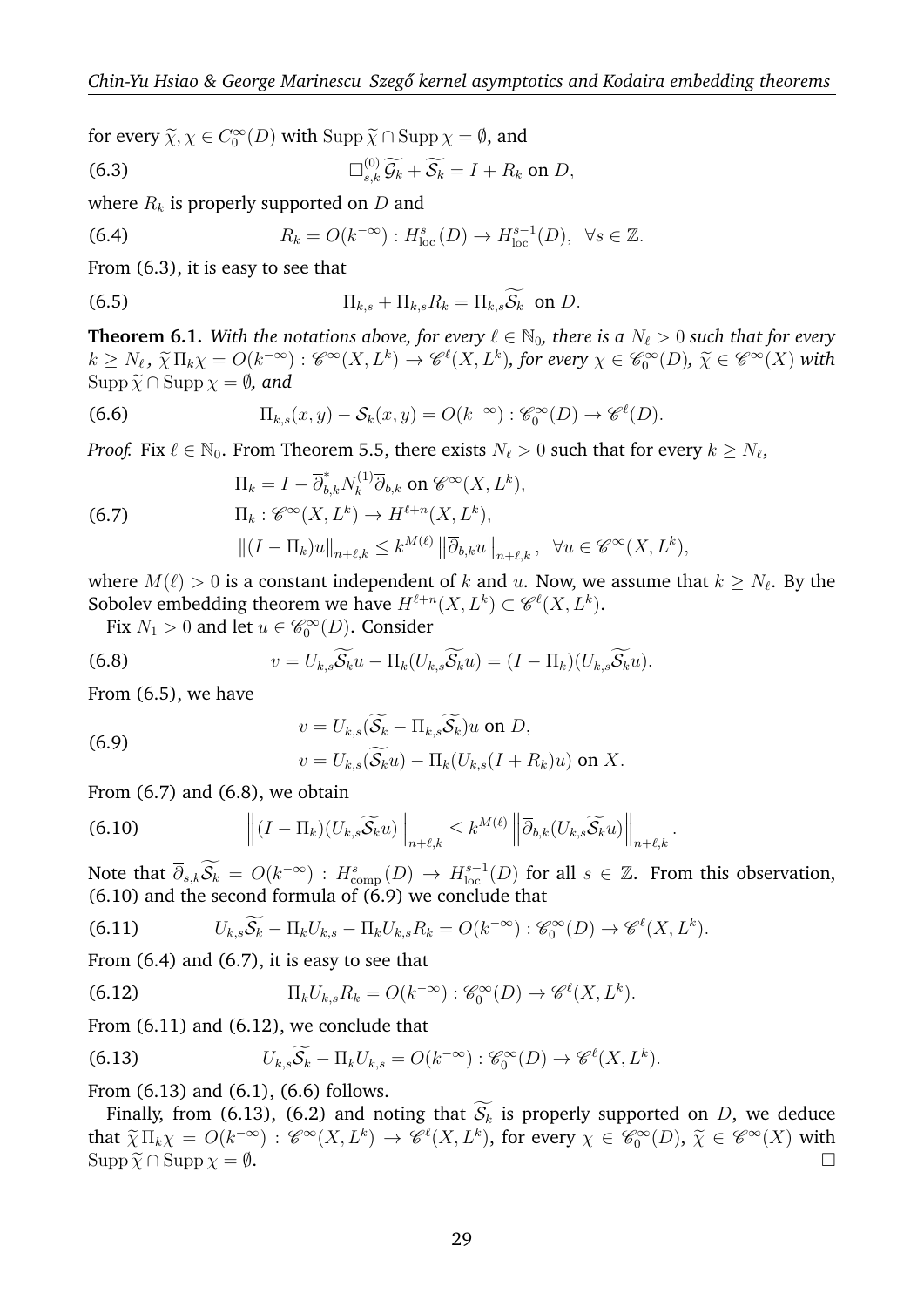*Proof of Theorem 1.3.* Let  $A_k$  be as in Theorem 1.3. It is not difficult to see that for every  $s \in \mathbb{Z}$  and  $N \in \mathbb{N}$ , there exists  $n(N, s) > 0$  independent of k, such that

(6.14) 
$$
\mathcal{A}_k = O(k^{n(N,s)}) : H^s_{\text{comp}}(D) \to \mathscr{C}_0^N(D).
$$

From (6.14), (6.6) and since  $\mathcal{A}_k: H^s_{\text{comp}}(D) \to \mathscr{C}_0^{\infty}(D)$  for every  $s \in \mathbb{Z}$ , we conclude that

(6.15) 
$$
\Pi_{k,s} \mathcal{A}_k \equiv \mathcal{S}_k \mathcal{A}_k \mod O(k^{-\infty}).
$$

From  $(6.15)$  and Theorem 4.14, Theorem 1.3 follows.  $\Box$ 

#### 7. KODAIRA EMBEDDING THEOREM FOR LEVI-FLAT CR MANIFOLDS

In this section, we will prove Theorem 1.4. Let  $s$  be a local trivializing section of  $L$  on an open set  $D \subset X$ . Fix  $p \in D$  and let  $x = (x_1, \ldots, x_{2n-1}),$   $z_j = x_{2j-1} + ix_{2j}, j = 1, \ldots, n-1$ , be local coordinates of X defined in some small neighbourhood of  $p$  such that (4.31) hold. We may assume that the local coordinates  $x$  defined on  $D$ . We write  $x' = (x_1, \ldots, x_{2n-2})$ . Let  $M > 1$  be a large constant so that

(7.1) 
$$
\left|-2\mathrm{Im}\,\overline{\partial}_b\phi(x)+u\omega_0(x)\right|^2\leq \frac{M^2}{8}, \quad \forall x\in D, |u|\leq 1.
$$

Take  $\tau, \chi \in \mathscr{C}_0^{\infty}(\mathbb{R}, [0, 1])$  with  $\tau = 1$  on  $\left[\frac{1}{4}, \frac{1}{2}\right]$  $\frac{1}{4}, \frac{1}{2}$  $\left[\frac{1}{2}\right], \tau = 0$  on  $\left[-\infty, 0\right] \cup \left[1, \infty\right)$  and  $\chi = 1$  on  $\left[-\frac{1}{2}\right]$  $\frac{1}{2}, \frac{1}{2}$  $\frac{1}{2}$ ,  $\chi = 0$  on  $(-\infty, -1] \cup [1, \infty)$  and  $\chi(t) = \chi(-t)$ , for every  $t \in \mathbb{R}$ . Fix  $0 < \delta < 1$ . Put

(7.2) 
$$
\alpha_{\delta}(x,\eta,k) := \tau\left(\frac{\langle \eta | \omega_0(x) \rangle}{\delta}\right) \chi\left(\frac{4 |\eta|^2}{M^2}\right) \in S^0_{\text{cl}}(1,T^*D)
$$

and let  $\mathcal{A}_{k,\delta}$  be a properly supported classical semi-classical pseudodifferential operator on D with

$$
\mathcal{A}_{k,\delta}(x,y) \equiv \frac{k^{2n-1}}{(2\pi)^{2n-1}} \int e^{ik\langle x-y,\eta \rangle} \alpha_{\delta}(x,\eta,k) d\eta \mod O(k^{-\infty}).
$$

Fix  $\ell \in \mathbb{N}$ ,  $\ell \ge 2$ . In view of Theorem 1.3, we see that there is a  $N_{\ell} > 0$  such that for every  $k \geq N_\ell, \, \Pi_{k,s}\mathcal{A}_{k,\delta}(x,y) \in \mathscr{C}^\ell(D\times D)$  and

(7.3) 
$$
(\Pi_{k,s}\mathcal{A}_{k,\delta})(x,y) \equiv \int e^{ik\psi(x,y,u)}a_{\delta}(x,y,u,k)du \mod O(k^{-\infty}) \text{ in } \mathscr{C}^{\ell}(D \times D),
$$

where

(7.4) 
$$
a_{\delta}(x, y, u, k) \in \mathscr{C}_{0}^{\infty}(D \times D \times (-M, M)) \cap S_{\text{loc, cl}}^{n}(1; D \times D \times (-M, M)),
$$
  
(7.4) 
$$
a_{\delta}(x, y, u, k) \sim \sum_{j=0}^{\infty} a_{j,\delta}(x, y, u) k^{n-j} \text{ in } S_{\text{loc}}^{n}(1; D \times D \times (-M, M)),
$$
  

$$
a_{j,\delta}(x, y, u) \in \mathscr{C}_{0}^{\infty}(D \times D \times (-M, M)), \quad j = 0, 1, 2, ....
$$

From (1.11), (7.1) and (7.3), we get

(7.5) 
$$
a_{0,\delta}(x,x,u)=\frac{1}{2}\pi^{-n}\left|\det R_x^L\right|\tau\left(\frac{u}{\delta}\right), \ \ \forall (x,x,u)\in D\times D\times(-M,M).
$$

From now on, we assume that  $k \geq N_\ell.$  Let  $(7.6)$ 

$$
u_{k,\delta,p} := \Pi_k U_{k,s} \mathcal{A}_{k,\delta} \Big( e^{k(\sum_{l=1}^{n-1} (\alpha_l w_l - \overline{\alpha}_l \overline{w}_l) + iuy_{2n-1} + \frac{1}{2} \sum_{j=1}^{n-1} \lambda_j |w_j|^2)} \chi(ky_{2n-1}) \chi(\sqrt{k}y_1) \dots \chi(\sqrt{k}y_{2n-2}) \Big),
$$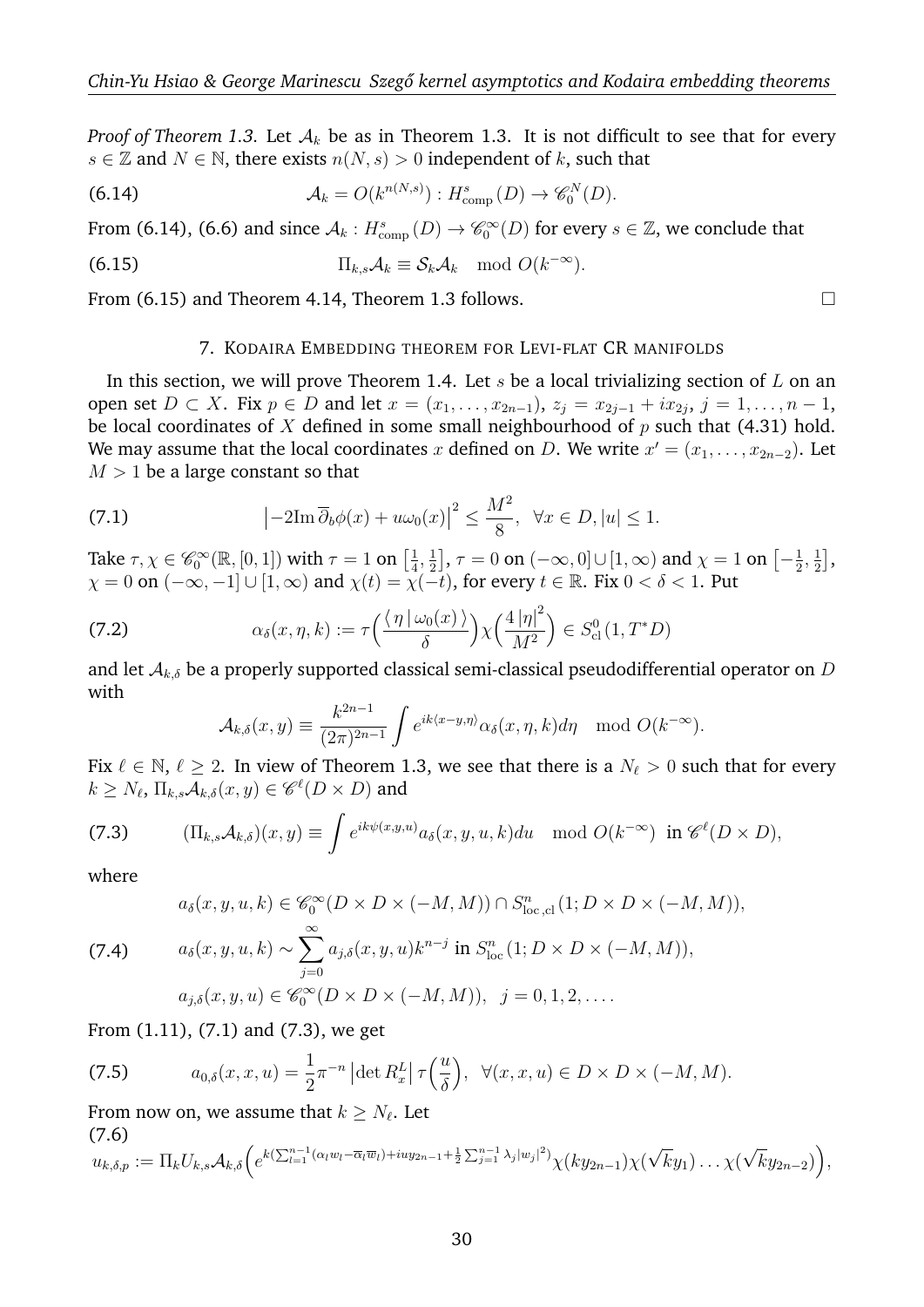where  $w_i = y_{2i-1} + iy_{2i}$  and  $\alpha_i \in \mathbb{C}$ ,  $j = 1, \ldots, n-1$ , are as in (4.31). Then,  $u_{k,\delta,p}$  is a global  $\mathscr{C}^{\ell}$  CR section. On D, we write  $u_{k,\delta,p} = U_{k,s}\widetilde{u}_{k,\delta,p}$ ,  $\widetilde{u}_{k,\delta,p} \in C^{\ell}(D)$ . Then,

$$
|u_{k,\delta,p}(x)|_{h^k} = |\widetilde{u}_{k,\delta,p}(x)| \,, \ \ x \in D.
$$

Put  $\psi_0(x,y,u):=\psi(x,y,u)-i\sum_{j=1}^{n-1}(\alpha_jw_j-\overline{\alpha}_j\overline{w}_j)+uy_{2n-1}-\frac{i}{2}$  $\frac{i}{2}\sum_{j=1}^{n-1}\lambda_j\left|w_j\right|^2$ . From (7.3), we can check that we have  $\operatorname{mod} O(k^{-\infty})$  in  $\mathscr{C}^{\ell}(D),$ 

(7.7) 
$$
\widetilde{u}_{k,\delta,p}(x) \equiv \int e^{ik\psi_0(x,y,u)} a_{\delta}(x,y,u,k) \chi(ky_{2n-1}) \chi(\sqrt{k}y_1) \dots \chi(\sqrt{k}y_{2n-2}) \n\equiv \int e^{ik\psi_0(x,F_k^*y,u)} k^{-n} a_{\delta}(x,F_k^*y,u,k) \chi(y_{2n-1}) \chi(y_1) \dots \chi(y_{2n-2}) dudy,
$$

where  $F_k^*y := \left(\frac{y_1}{\sqrt{y}}\right)^2$ k  $\frac{y_2}{\sqrt{2}}$ k  $,\ldots,\frac{y_{2n-2}}{\sqrt{n}}$ k  $, \frac{y_{2n-1}}{1}$ k . Put

(7.8) 
$$
\widehat{u}_{k,\delta,p} := \exp\left(-k\sum_{j=1}^{n-1} (\alpha_j z_j - \overline{\alpha}_j \overline{z}_j)\right) \widetilde{u}_{k,\delta,p} \in \mathscr{C}^{\ell}(D).
$$

**Lemma 7.1.** *With the notations above, there is a*  $k_0 > 0$  *such for all*  $k \geq k_0$  *and*  $p \in X$ *,* 

(7.9)  
\n
$$
\frac{1}{8}\delta c_p \leq |\widehat{u}_{k,\delta,p})(p)| \leq 2\delta c_p,
$$
\n
$$
\frac{1}{32}\delta^2 c_p \leq \left|\frac{1}{k}\frac{\partial \widehat{u}_{k,\delta,p}}{\partial x_{2n-1}}(p)\right| \leq 2\delta^2 c_p,
$$
\n
$$
\left|\frac{1}{k}\frac{\partial \widehat{u}_{k,\delta,p}}{\partial x_j}(p)\right| \leq \delta^4, \quad j = 1, 2, \dots, 2n - 2,
$$
\nwhere  $s = 1 - n$  let  $P_k$  for  $k \geq 0$  for  $k > 0$  be

where  $c_p=\frac{1}{2}$  $\frac{1}{2}\pi^{-n}$   $\left|\det R_p^L\right| \int \chi(y_{2n-1})\chi(y_1)\ldots\chi(y_{2n-2})dy.$ 

*Proof.* From (7.7), (7.5), (4.33) and note that  $\psi_0(0,0,u) = 0$ ,  $\forall u \in \mathbb{R}$ , we can check that

$$
\lim_{k \to \infty} |\widehat{u}_{k,\delta,p}(p)| = \frac{1}{2} \pi^{-n} |\det R_p^L| \int \tau(\frac{u}{\delta}) \chi(y_{2n-1}) \chi(y_1) \dots \chi(y_{2n-2}) dy du,
$$
  
\n
$$
\lim_{k \to \infty} \left| \frac{1}{k} \frac{\partial \widehat{u}_{k,\delta,p}}{\partial x_{2n-1}}(p) \right| = \frac{1}{2} \pi^{-n} |\det R_p^L| \int u \tau(\frac{u}{\delta}) \chi(y_{2n-1}) \chi(y_1) \dots \chi(y_{2n-2}) dy du,
$$
  
\n
$$
\lim_{k \to \infty} \left| \frac{1}{k} \frac{\partial \widehat{u}_{k,\delta,p}}{\partial x_j}(p) \right| = 0, \quad j = 1, 2, \dots, 2n - 2.
$$

Since  $\frac{\delta}{4} \leq \int \tau \left( \frac{u}{\delta} \right)$  $\frac{u}{\delta}$ ) $du \le \delta$  and  $\frac{\delta^2}{16} \le \int u \tau (\frac{u}{\delta})$  $\frac{u}{\delta}$ ) $du \leq \delta^2$ , there is  $k_0 > 0$  such that for every  $k \geq k_0$ , (7.9) hold. Since X is compact,  $k_0$  can be taken to be independent of the point p.

For every  $j = 1, 2, \ldots, n - 1$ , let

(7.10) 
$$
u_{k,\delta,p}^j := \Pi_k U_{k,s} \mathcal{A}_{k,\delta} \Big( e^{k(\sum_{l=1}^{n-1} (\alpha_l w_l - \overline{\alpha}_l \overline{w}_j) + iuy_{2n-1} + \frac{1}{2} \sum_{j=1}^{n-1} \lambda_j |w_j|^2)} \sqrt{k} (y_{2j-1} + iy_{2j}) \times \chi(ky_{2n-1}) \chi(\sqrt{k}y_1) \dots \chi(\sqrt{k}y_{2n-2}) \Big).
$$

Then,  $u_{k,\delta,p}^j$  is a global  $\mathcal{C}^{\ell}$  CR section. On D, we write  $u_{k,\delta,p}^j = U_{k,s} \widetilde{u}_{k,\delta,p}^j$ ,  $\widetilde{u}_{k,\delta,p}^j \in \mathcal{C}^{\ell}(D)$ . From  $(7.3)$ , we can chock that (7.3), we can check that

(7.11)

$$
\widetilde{u}_{k,\delta,p}^j(x) \equiv \int e^{ik\psi_0(x,F_k^*y,u)} k^{-n} a_\delta(x,F_k^*y,u,k) (y_{2j-1} + iy_{2j}) \chi(y_{2n-1}) \chi(y_1) \ldots \chi(y_{2n-2}) dudy,
$$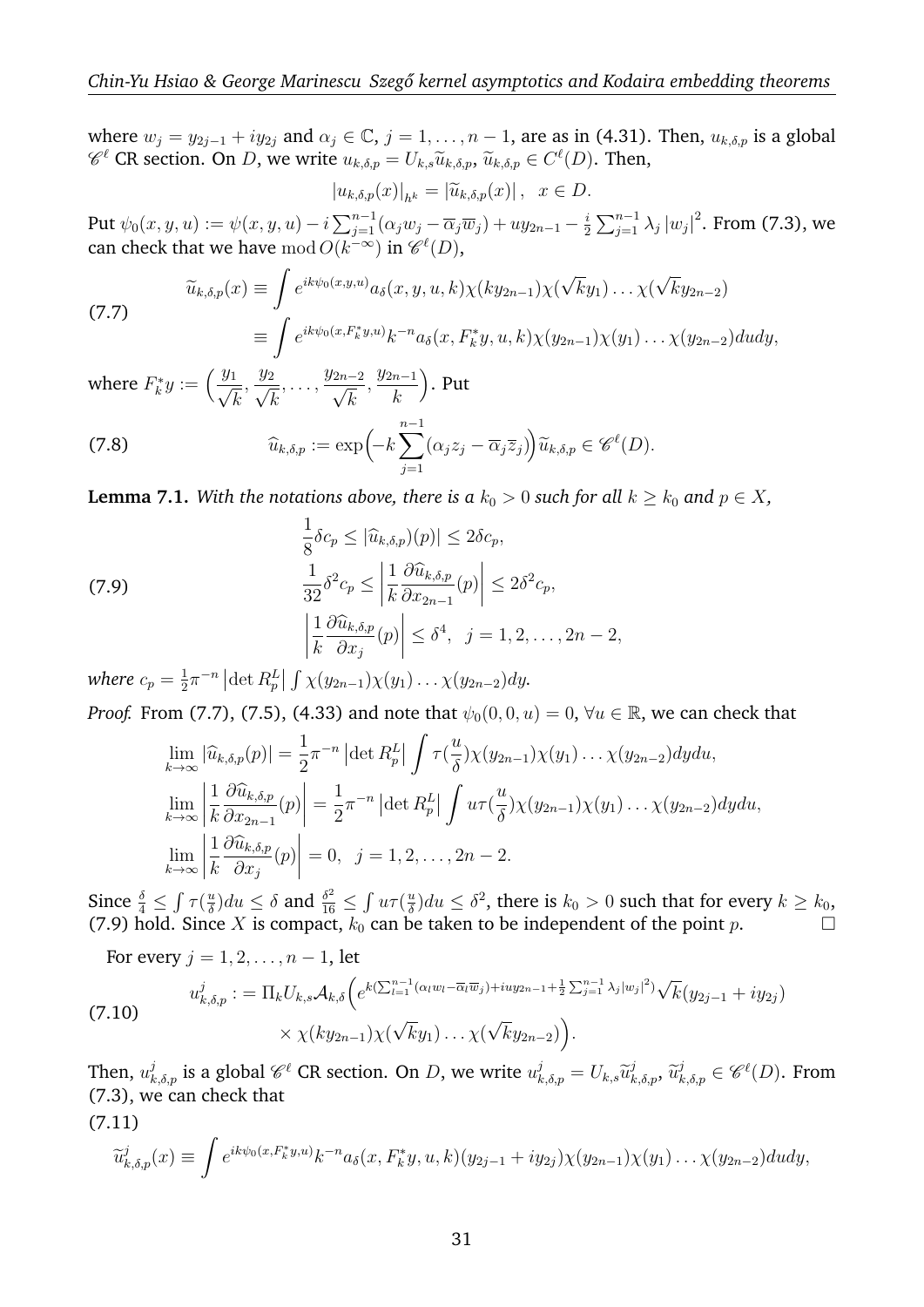$\mod O(k^{-\infty})$  in  $\mathscr{C}^{\ell}(D)$ . Put

(7.12) 
$$
\widehat{u}_{k,\delta,p}^j := \exp\left(-k\sum_{l=1}^{n-1} (\alpha_l z_l - \overline{\alpha}_l \overline{z}_l)\right) \widetilde{u}_{k,\delta,p}^j \in \mathscr{C}^{\ell}(D), \ \ j=1,2,\ldots,n-1.
$$

**Lemma 7.2.** *With the notations above, there exists*  $k_0 > 0$  *such that for all*  $p \in X$  *and*  $k \geq k_0$ *,* 

$$
\left| \hat{u}_{k,\delta,p}^{j}(p) \right| \leq \delta^{4}, \quad \left| \frac{1}{k} \frac{\partial \hat{u}_{k,\delta,p}^{j}}{\partial x_{2n-1}}(p) \right| \leq \delta^{4}, \quad j = 1, 2, \dots, n-1,
$$
\n
$$
\left| \frac{1}{k} \frac{\partial \hat{u}_{k,\delta,p}^{j}}{\partial \overline{z}_{s}}(p) \right| \leq \delta^{4}, \quad j, s = 1, 2, \dots, n-1,
$$
\n
$$
\left| \frac{1}{k} \frac{\partial \hat{u}_{k,\delta,p}^{j}}{\partial z_{s}}(p) \right| \leq \delta^{4}, \quad j, s = 1, 2, \dots, n-1, \quad j \neq s,
$$
\n
$$
\left| \frac{1}{k} \frac{\partial \hat{u}_{k,\delta,p}^{j}}{\partial z_{j}}(p) \right| \geq \frac{1}{8} \delta \lambda_{j} d_{p}, \quad j = 1, 2, \dots, n-1,
$$

where  $\{\lambda_j\}_{j=1}^{n-1}$  are the eigenvalues of  $R_p^L$  with respect to  $\langle\,\cdot\,|\,\cdot\,\rangle$  and

$$
d_p = \frac{1}{2}\pi^{-n} |\det R_p^L| \int |y_1 + iy_2|^2 \chi(y_{2n-1}) \chi(y_1) \dots \chi(y_{2n-2}) dy.
$$

*Proof.* From (7.11), (7.5), (4.33) and observing that  $\psi_0(0,0, u) = 0$  for all  $u \in \mathbb{R}$ , it is straightforward to check that for every  $j, s, t = 1, \ldots, n-1, s \neq j$ ,

$$
\lim_{k \to \infty} \left| \frac{1}{k} \frac{\partial \widehat{u}_{k,\delta,p}^{j}}{\partial z_{j}}(p) \right| = \frac{1}{2} \pi^{-n} \left| \det R_{p}^{L} \right| \lambda_{j} \int \tau \left( \frac{u}{\delta} \right) \left| y_{2j-1} + iy_{2j} \right|^{2} \chi(y_{2n-1}) \chi(y_{1}) \dots \chi(y_{2n-2}) dy du,
$$
\n
$$
\lim_{k \to \infty} \left| \widehat{u}_{k,\delta,p}^{j}(p) \right| = \lim_{k \to \infty} \left| \frac{1}{k} \frac{\partial \widehat{u}_{k,\delta}^{j}}{\partial x_{2n-1}}(p) \right| = \lim_{k \to \infty} \left| \frac{1}{k} \frac{\partial \widehat{u}_{k,\delta,p}^{j}}{\partial z_{s}}(p) \right| = \lim_{k \to \infty} \left| \frac{1}{k} \frac{\partial \widehat{u}_{k,\delta}^{j}}{\partial \overline{z}_{t}}(p) \right| = 0.
$$

Since  $\frac{\delta}{4} \leq \int \tau(\frac{u}{\delta})$  $\frac{u}{\delta}$ ) $du \le \delta$ , there is a constant  $k_0 > 0$  such that (7.13) holds for every  $k \ge k_0$ . Since X is compact,  $k_0$  can be taken to be independent of the point p. The lemma follows.  $\Box$ 

Consider the  $\mathscr{C}^{\ell}$  map

(7.14) 
$$
\Phi_{k,\delta,p}: D \to \mathbb{C}^n, \ x \longmapsto \left( \frac{\widetilde{u}_{k,\delta,p}}{\widetilde{u}_{k,\delta^2,p}}(x), \frac{\widetilde{u}_{k,\delta,p}^1}{\widetilde{u}_{k,\delta^2,p}}(x), \dots, \frac{\widetilde{u}_{k,\delta,p}^{n-1}}{\widetilde{u}_{k,\delta^2,p}}(x) \right).
$$

The following Lemma is a consequence of (7.13) and (7.9) together with a straightforward computation and therefore we omit the details.

**Lemma 7.3.** With the notations above, there are  $k_0 > 0$  and  $0 < \delta_0 < 1$  such that for all  $k \geq k_0$ ,  $0 < \delta \leq \delta_0$  and  $p \in X$ , the differential of  $\Phi_{k,\delta,p}$  is injective at p.

Let dist  $(\cdot, \cdot)$  denote the Riemannian distance on X and for  $x \in X$  and  $r > 0$ , put  $B(x, r) :=$  $\{y \in X; \text{dist}(x, y) < r\}$ . From now on, we fix  $k > k_0$  and  $0 < \delta < \delta_0$ , where  $k_0 > 0$  and  $0 < \delta_0 < 1$  are as in Lemma 7.3. Since X is compact there exists  $r_k > 0$  such that for every  $x_0 \in X$ ,  $\widetilde{u}_{k,\delta^2,x_0}(x) \neq 0$  for every  $x \in B(x_0, 2r_k)$  and the maps  $\Phi_{k,\delta,x_0}$  and  $d\Phi_{k,\delta,x_0}$  are injective on  $B(x_0, 2r_k)$ . We can find  $x_1, x_2, \ldots, x_{d_k} \in X$  such that

(7.15) 
$$
X = B(x_1, r_k) \cup B(x_2, r_k) \cup \ldots \cup B(x_{d_k}, r_k).
$$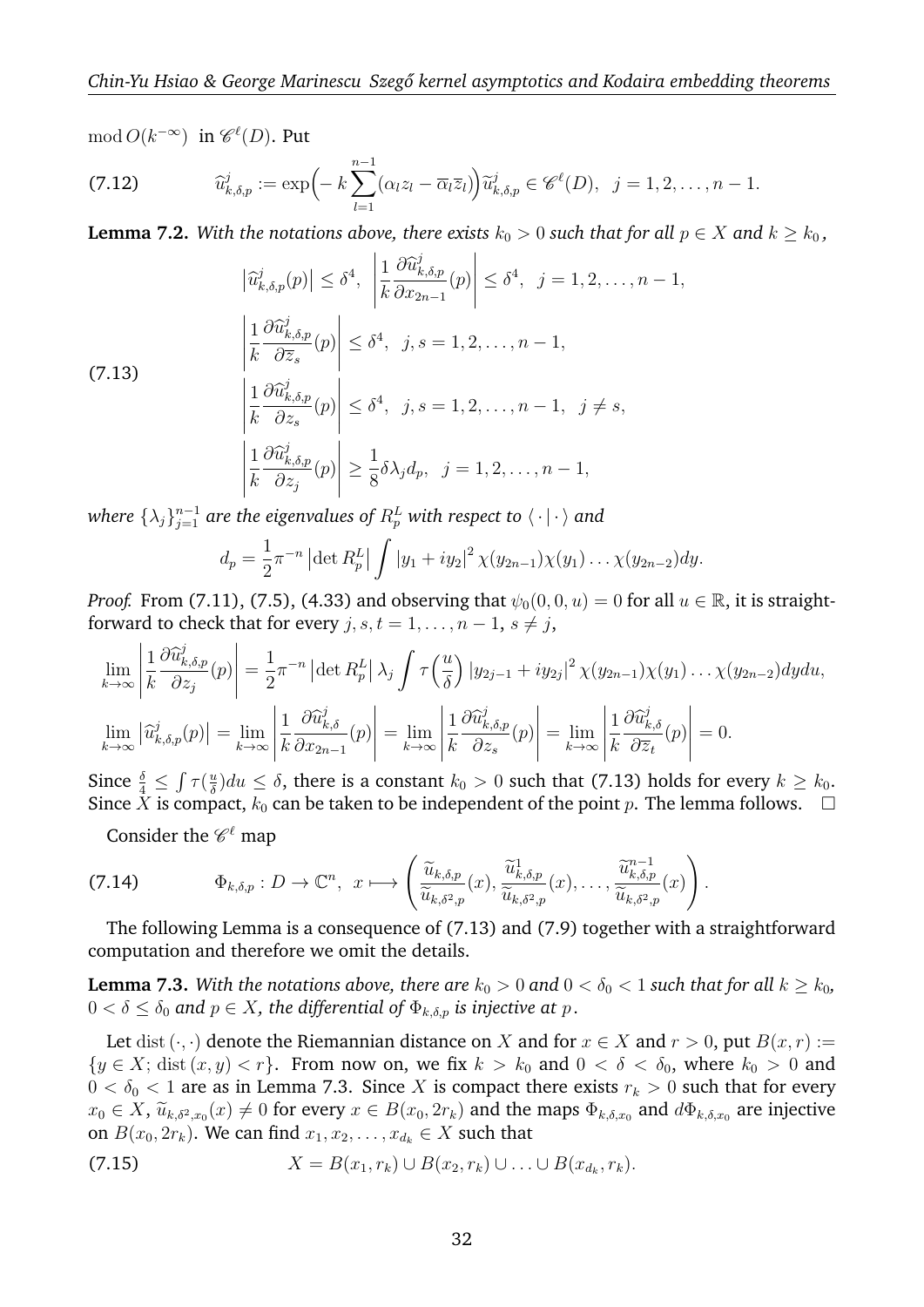For every  $j=1,2,\ldots,d_k$ , let  $u_{k,\delta^2,x_j},u_{k,\delta,x_j},u^1_{k,\delta,x_j},\ldots,u^{n-1}_{k,\delta,x_j}\in \mathscr{C}^\ell(X,L^k)$  be as in (7.6) and (7.10). Consider the map:

$$
\Phi_{k,\delta}: X \to \mathbb{CP}^{(n+1)d_k-1},
$$
\n
$$
x \longmapsto \left[ u_{k,\delta^2,x_1}, u_{k,\delta,x_1}, u_{k,\delta,x_1}^1, \dots, u_{k,\delta,x_1}^{n-1}, \dots, u_{k,\delta^2,x_{d_k}}, u_{k,\delta,x_{d_k}}, u_{k,\delta,x_{d_k}}^1, \dots, u_{k,\delta,x_{d_k}}^{n-1} \right] (x).
$$

Let  $q \in X$ . Then,  $q \in B(x_j, r_k)$  for some  $j = 1, 2, \ldots, d_k$ . From the discussion before (7.15), we see that  $u_{k,\delta^2,x_j}(q)\neq 0.$  Thus,  $\Phi_{k,\delta}$  is well-defined as a  $\mathscr{C}^{\ell}$  map.

**Theorem 7.4.** *With the notations above, the differential of*  $\Phi_{k,\delta}$  *is injective at every*  $x \in X$  *and for every*  $x_0, y_0 \in X$  *with* dist  $(x_0, y_0) \leq \frac{r_k}{2}$  $\frac{r_k}{2}$ , we have  $\Phi_{k,\delta}(x_0) \neq \Phi_{k,\delta}(y_0)$ .

*Proof.* Let  $q \in X$ . Assume that  $q \in B(x_1, r_k)$ . Then,  $u_{k,\delta^2,x_1}(q) \neq 0$ . On  $B(x_1, r_k)$ , consider the map:

$$
\Psi: B(x_1, r_k) \to \mathbb{C}^{(n+1)d_k-1},
$$

 $(7)$ 

$$
\mathbf{17)} \quad \Psi(x) = \left(\frac{u_{k,\delta,x_1}}{u_{k,\delta^2,x_1}}, \frac{u_{k,\delta,x_1}^1}{u_{k,\delta^2,x_1}}, \ldots, \frac{u_{k,\delta^2,x_1}^{n-1}}{u_{k,\delta^2,x_1}}, \ldots, \frac{u_{k,\delta^2,x_{d_k}}}{u_{k,\delta^2,x_1}}, \frac{u_{k,\delta,x_{d_k}}^1}{u_{k,\delta^2,x_1}}, \frac{u_{k,\delta,x_{d_k}}^1}{u_{k,\delta^2,x_1}}, \ldots, \frac{u_{k,\delta^2,x_{d_k}}^{n-1}}{u_{k,\delta^2,x_1}}\right)(x).
$$

From the discussion before (7.15), we see that  $d\Phi_{k,\delta,x_1}$  is injective on  $B(x_1,2r_k)$ . Thus,  $d\Psi$  is injective at q and hence  $d\Phi_{k,\delta}$  is injective at q.

Let  $x_0, y_0 \in X$  with dist  $(x_0, y_0) \leq \frac{r_k}{2}$  $\frac{r_k}{2}$ . We may assume that  $x_0 \in B(x_1, r_k)$ . Thus,  $x_0, y_0 \in$  $B(x_1, 2r_k)$ . From the discussion before (7.15), we see that  $\Phi_{k,\delta,x_1}$  is injective on  $B(x_1, 2r_k)$ . Hence,

(7.18) 
$$
\Phi_{k,\delta,x_1}(x_0) \neq \Phi_{k,\delta,x_1}(y_0).
$$

From the definition of  $\Phi_{k,\delta,x_1}$  (see (7.14)), we see that (7.18) implies that  $\Phi_{k,\delta}(x_0)\neq \Phi_{k,\delta}(y_0).$ The lemma follows.  $\Box$ 

Let s be a local trivializing section of L on an open set  $D \subset X$ . As before, we fix  $p \in D$  and let  $x = (x_1, \ldots, x_{2n-1}), z_j = x_{2j-1} + ix_{2j}, j = 1, \ldots, n-1$ , be local coordinates of X defined in some small neighbourhood of  $p$  such that (4.31) hold. We may assume that the local coordinates x defined on D. Take  $m > N_{\ell}$  be a large constant and let  $u_{m,\delta,p}$  be as in (7.6). On D, we write  $u_{m,\delta,p} = U_{k,s}\widetilde{u}_{m,\delta,p}$ ,  $\widetilde{u}_{m,\delta,p} \in \mathscr{C}^{\ell}(D)$ . Put  $D_{p,m} := \left\{x = (x_1, \ldots, x_{2n-1}); |x| < \frac{1}{m \log n}\right\}$  $\frac{1}{m \log m}$ . We need the following.

**Lemma 7.5.** With the notations above, there exists  $m_0 > 0$  such that  $r_k m_0^{1/3} > 4$  and for all  $m > m_0$  and  $p \in X$ ,

(7.19) 
$$
\inf \left\{ |u_{m,\delta,p}(x)|_{h^m} ; x \in D_{p,m} \right\} \geq \frac{1}{8} \delta c_p,
$$

where  $c_p = \frac{1}{2}$  $\frac{1}{2}\pi^{-n}\left|\det R_{p}^{L}\right|\int\chi(y_{2n-1})\chi(y_{1})\ldots\chi(y_{2n-2})dy$ , and for every  $q\in X$  with  $\mathrm{dist}\left(q,x\right)\geq 0$  $r_k$  $\frac{r_k}{4}$ , for all  $x\in D_{p,m}$ , we have

(7.20) 
$$
|u_{m,\delta,p}(q)|_{h^m} \leq \frac{1}{2} \inf \left\{ |u_{m,\delta,p}(x)|_{h^m} ; x \in D_{p,m} \right\},\,
$$

*where*  $r_k > 0$  *is as in Theorem 7.4.*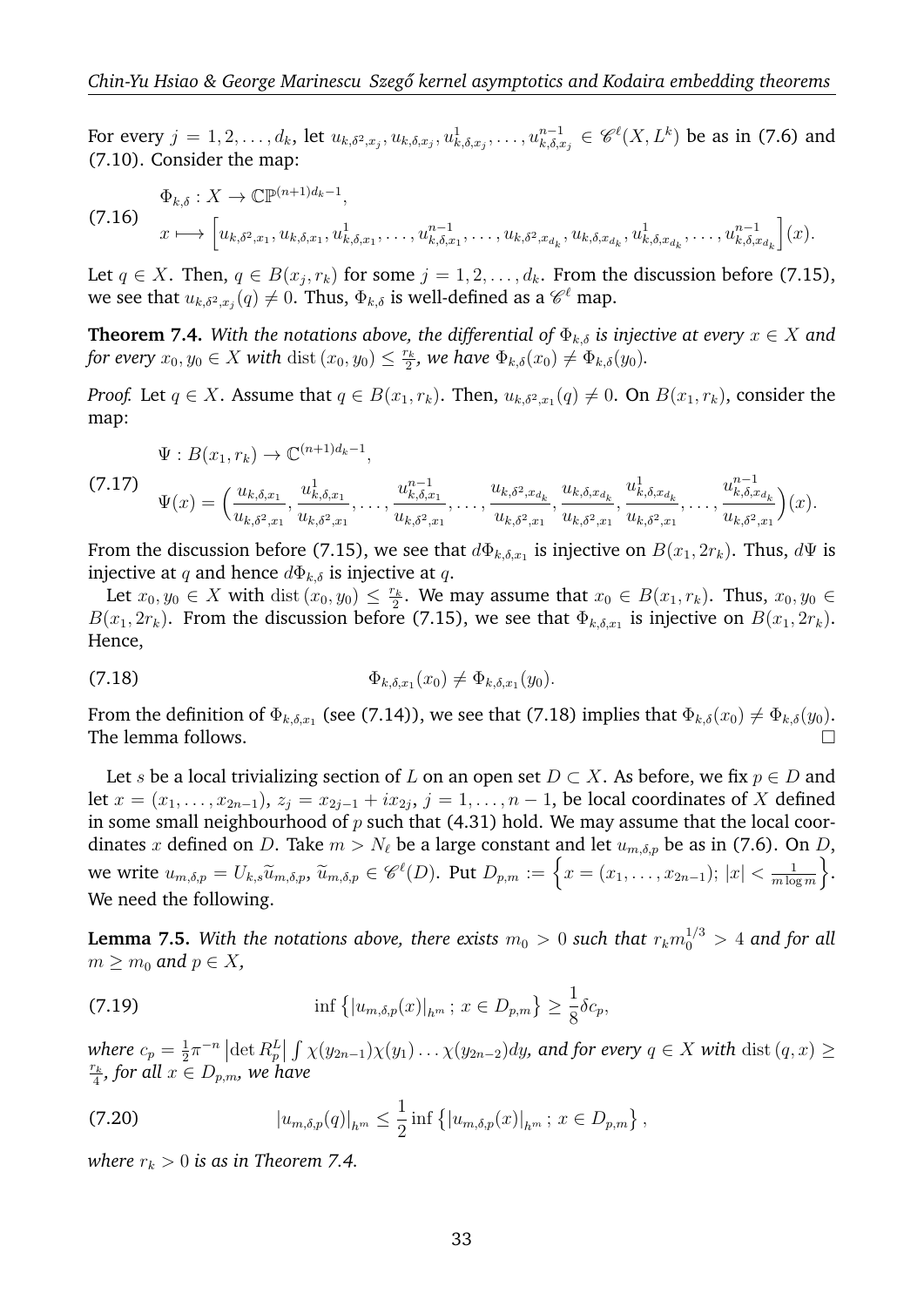*Proof.* Let  $m > N_{\ell}$  be large enough so that

$$
(7.21) \t\t r_k m^{1/3} > 4.
$$

As in (7.7), we have  $\operatorname{mod} O(m^{-\infty})$  in  $\mathscr{C}^{\ell}(D)$ 

$$
(7.22) \qquad \widetilde{u}_{m,\delta,p}(x) \equiv \int e^{im\psi_0(x,F_m^*y,u)} m^{-n} a_\delta(x,F_m^*y,u,m) \chi(y_{2n-1}) \chi(y_1) \ldots \chi(y_{2n-2}) dudy.
$$

From (7.22), we can repeat the proof of the first formula of (7.9) with minor changes and get (7.19). We only need to prove (7.20). Let  $q \in X$  with  $dist(q, x) \geq \frac{r_k}{4}$  $\frac{r_k}{4}$ , for all  $x \in D_{p,m}$ . If  $q \notin D$ , from (i) in Theorem 1.2, we can check that  $|u_{m,\delta,p}(q)|_{h^m} = O(m^{-\infty}).$ 

We may thus assume that  $q \in D$ . For simplicity, we may suppose that  $dist(x_1, x_2)$  =  $|x_1 - x_2|$  on D. We write  $q = (q_1, \ldots, q_{2n-1})$ . Since  $dist(q, x) \geq \frac{r_k}{4}$  $\frac{r_k}{4}$ , for all  $x \in D_{p,m}$ , from (7.21), we have  $|q| \ge \frac{1}{4m^{1/3}}$  for m large. Thus,  $|q'| \ge \frac{1}{8m^{1/3} \log m}$  or  $|q_{2n-1}| \ge \frac{1}{8m^{1/3}}$ , where  $q'=(q_1,\ldots,q_{2n-2}).$  If  $|q'|\geq \frac{1}{8m^{1/3}\log m}$ , by using the fact that

$$
m \operatorname{Im} \psi_0(q, F_m^*y, u) \ge cm^{1/3} \frac{1}{(\log m)^2}, \quad \forall y \in \operatorname{Supp} \chi(y_{2n-1}) \chi(y_1) \dots \chi(y_{2n-2}),
$$

where  $c > 0$  is a constant independent of m, we conclude that

(7.23) 
$$
|\widetilde{u}_{m,\delta,p}(q)| = O(m^{-\infty}), \text{ if } |q'| \geq \frac{1}{8m^{1/3}\log m}
$$

If  $|q_{2n-1}|\geq \frac{1}{8m^{1/3}}$  and  $|q'|< \frac{1}{8m^{1/3}}$  $\frac{1}{8m^{1/3}\log m}$ , from (4.33), we can integrate by parts with respect to  $u$  several times and conclude that

·

(7.24) 
$$
|\widetilde{u}_{m,\delta,p}(q)| = O(m^{-\infty}), \text{ if } |q_{2n-1}| \geq \frac{1}{8m^{1/3}\log m} \text{ and } |q'| < \frac{1}{8m^{1/3}\log m}.
$$

From  $(7.23)$  and  $(7.24)$ ,  $(7.20)$  follows.

Now, we fix  $m \ge N_\ell + m_0$ , where  $m_0$  is as Lemma 7.5. From Lemma 7.5, we see that we can find  $x_1 \in X$ ,  $x_2 \in X$ , . . . ,  $x_{d_m} \in X$  such that  $X = \bigcup_{j=1}^{d_m} U_{x_j,m}$ , where for each  $j$ ,  $U_{x_j,m}$  is an open neighbourhood of  $x_j$  with  $\text{Sup } \{\text{dist}(q_1, q_2); q_1, q_2 \in U_{x_j,m}\} < \frac{r_k}{4}$  $\frac{r_k}{4}$ , and for each  $j$ , we can find a  $\mathscr{C}^{\ell}$  global CR section  $u_{m,\delta,x_j}$  such that

(7.25) 
$$
\inf \left\{ \left| u_{m,\delta,x_j}(x) \right|_{h^m}; \, x \in U_{x_j,m} \right\} > 0,
$$

and for every  $q \in X$  with dist  $(q, x) \geq \frac{r_k}{4}$  $\frac{r_k}{4}$ , for all  $x\in U_{x_j,m}$ , we have

(7.26) 
$$
\left|u_{m,\delta,x_j}(q)\right|_{h^m} \leq \frac{1}{2} \inf \left\{\left|u_{m,\delta,x_j}(x)\right|_{h^m};\, x\in U_{x_j,m}\right\},\,
$$

where  $r_k > 0$  is as in Theorem 7.4. Consider the map:

$$
(7.27) \t\Psi_{m,\delta}: X \to \mathbb{CP}^{d_m-1}, \t x \mapsto [u_{m,\delta,x_1}, u_{m,\delta,x_2}, \ldots, u_{m,\delta,x_{d_m}}](x).
$$

Let  $q \in X$ . Then,  $q \in U_{x_i,m}$  for some  $j = 1, 2, \ldots, d_m$ . In view of (7.25), we see that  $u_{m,\delta,x_j}(q)\neq 0.$  Thus,  $\Psi_{m,\delta}$  is well-defined as a smooth map.

**Theorem 7.6.** *The map*  $(\Phi_{k,\delta}, \Psi_{m,\delta}) : X \to \mathbb{CP}^{(n+1)d_k-1} \times \mathbb{CP}^{d_m-1}$  is a  $\mathscr{C}^{\ell}$  CR embedding, where  $\Phi_{k,\delta}$  *is given by* (7.16)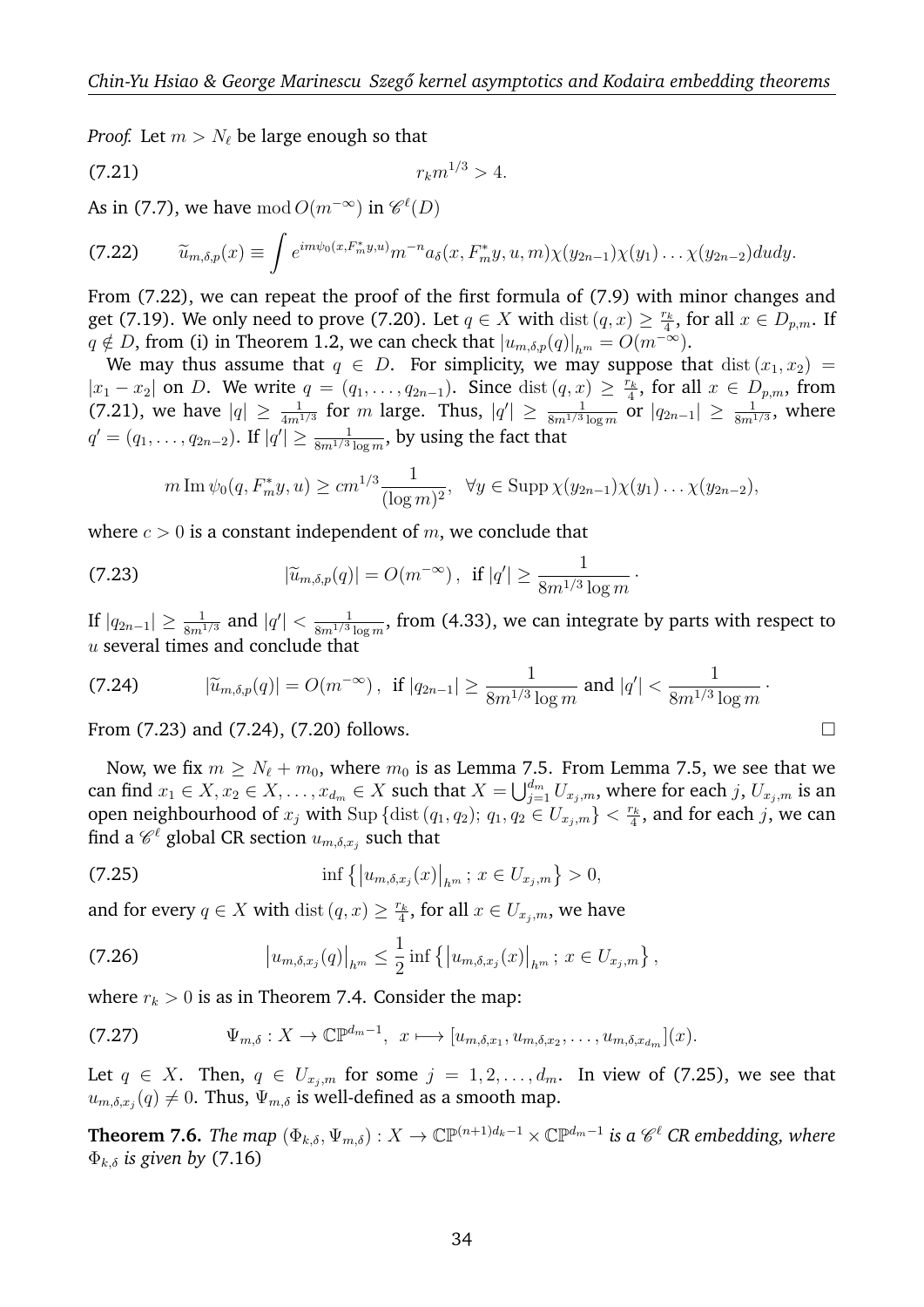*Proof.* In view of Theorem 7.4, we only need to show that  $(\Phi_{k,\delta}, \Psi_{m,\delta})$  is injective. Let  $q_1, q_2 \in X$ ,  $q_1 \neq q_2$ . Assume first that  $dist(q_1, q_2) \leq \frac{r_k}{4}$  $\frac{r_k}{4}$ . From Theorem 7.4, we know that  $\Phi_{k,\delta}(q_1) \neq \Phi_{k,\delta}(q_2)$  and hence  $(\Phi_{k,\delta}(q_1), \Psi_{m,\delta}(q_1)) \neq (\Phi_{k,\delta}(q_2), \Psi_{m,\delta}(q_2)).$  We assume that dist  $(q_1, q_2) > \frac{r_k}{4}$  $\frac{m_{k}}{4}$ . From (7.26), it is straightforward to check that  $\Psi_{m,\delta}(q_{1})\neq\Psi_{m,\delta}(q_{2})$  and thus  $(\Phi_{k,\delta}(q_1), \Psi_{m,\delta}(q_1)) \neq (\Phi_{k,\delta}(q_2), \Psi_{m,\delta}(q_2))$ . The theorem follows.

*Proof of Theorem 1.4.* With the notations above, consider the Segre embedding:

 $\Upsilon : \mathbb{CP}^{(n+1)d_k-1} \times \mathbb{CP}^{d_m-1} \to \mathbb{CP}^{(n+1)d_kd_m-1},$ 

 $([z_1, \ldots, z_{(n+1)d_k}], [w_1, \ldots, w_{d_m}]) \rightarrow [z_1w_1, z_1w_2, \ldots, z_1w_{d_m}, z_2w_1, \ldots, z_{(n+1)d_k}w_{d_m}].$ 

It is easy to see that  $\Upsilon$  is a smooth holomorphic embedding. From this observation and Theorem 7.6, we conclude that

$$
\Upsilon \circ (\Phi_{k,\delta}, \Psi_{m,\delta}) : X \to \mathbb{CP}^{(n+1)d_k d_m - 1}
$$

is a  $\mathscr{C}^\ell$  CR embedding. We have proved that for every  $M\geq k+N_\ell+m_0,$  we can find CR sections  $s_0\in \mathscr{C}^{\ell}(X,L^M), s_1\in \mathscr{C}^{\ell}(X,L^M),\ldots,s_{d_M}\in \mathscr{C}^{\ell}(X,L^M),$  such that the map  $x\in X\to$  $[s_0(x), s_1(x), \ldots, s_{d_M}(x)] \in \mathbb{C} \mathbb{P}^{d_M}$  is an embedding. Theorem 1.4 follows.

Let us finally mention that a projective CR manifold admits Lefschetz pencil structures of degree k, for any k large enough, cf.  $[21]$ .

*Acknowledgements. We are grateful to Masanori Adachi and Xiaoshan Li for several useful conversations.*

### **REFERENCES**

- [1] M. Adachi, *On the ampleness of positive CR line bundles over Levi-flat manifolds*, Publ. Res. Inst. Math. Sci. **50** (2014), no. 1, 153–167.
- [2] L. Boutet de Monvel, *Int´egration des equations de Cauchy–Riemann induites formelles*, S´eminaire Goulaouic–Lions–Schwartz, 1974–75, Exposé No. 9.
- [3] L. Boutet de Monvel and J. Sjöstrand, Sur la singularité des noyaux de Bergman et de Szegö, Astérisque, **34–35** (1976), 123–164.
- [4] S.-C. Chen and M.-C. Shaw, *Partial differential equations in several complex variables*, AMS/IP Studies in Advanced Mathematics, vol. 19, American Mathematical Society, Providence, RI; International Press, Boston, MA, 2001.
- [5] J.-P. Demailly, Champs magnétiques et inegalités de Morse pour la d"-cohomologie, Ann. Inst. Fourier (Grenoble) **35** (1985), 189–229.
- [6] E. B. Davies, *Spectral theory and differential operators*, Cambridge Studies in Advanced Mathematics, vol. 42, Cambridge University Press, Cambridge, 1995.
- [7] M. Dimassi and J. Sjöstrand, Spectral asymptotics in the semi-classical limit, London Mathematical Society Lecture Note Series, vol. 268, Cambridge University Press, Cambridge, 1999.
- [8] A. Grigis and J. Sjöstrand, *Microlocal analysis for differential operators*, London Mathematical Society Lecture Note Series, vol. 196, Cambridge University Press, Cambridge, 1994.
- [9] L. Hörmander, *The analysis of linear partial differential operators. I*, Classics in Mathematics, Springer-Verlag, Berlin, 2003, Distribution theory and Fourier analysis, Reprint of the second (1990) edition.
- [10] L. Hörmander, *The analysis of linear partial differential operators. III*, Classics in Mathematics, Springer, Berlin, 2007, Pseudo-differential operators, Reprint of the 1994 edition.
- [11] C.-Y. Hsiao, *Projections in several complex variables*, M´em. Soc. Math. Fr. (N.S.), no. 123 (2010), 131 pp.
- [12] C-Y. Hsiao, *Existence of CR sections for high power of semi-positive generalized Sasakian CR line bundles over generalized Sasakian CR manifolds*, Ann. Glob. Anal. Geom. **47** (2015), no. 1, 13–62.
- [13] C.-Y. Hsiao, *Szego kernel asymptotics for high power of CR line bundles and Kodaira embedding theorems on ˝ CR manifolds*, 116 pages, preprint available at arXiv:1401.6647.